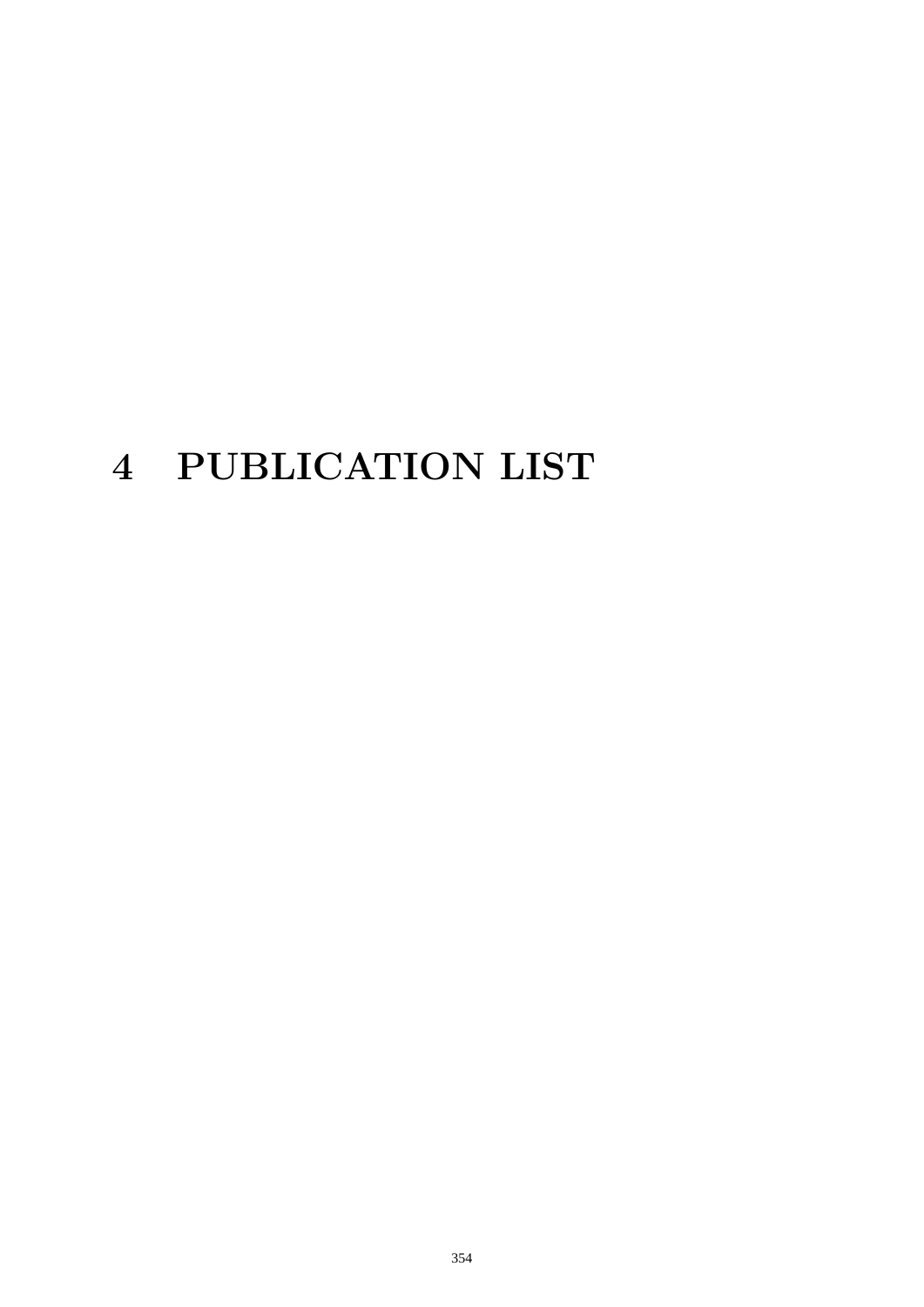Example:

```
LASTNAME, Firstname [ project class; \# points (B) ] (Page \#)
```
Project title

- 1. First paper
	- Names of Authors, etc.
- 2. Second paper
	- ...

### ✷ ISSP Joint Research Projects

#### ADACHI, Takahiro  $\vert$  C class; 500 (B)  $\vert$  (319)

— Heat Transfer Characteristics of Condensate/Evaporate Film Flow along Vertical Plates with Microscopic Grooves

#### AKAGI, Kazuto [ C class; 4500 (B) ] (99)

— Exploration of structure motifs characterizing the metal oxides

- 1. Interactions of hydrogen with amorphous hafnium oxide M. Kaviani et al.: Phys. Rev. B 95 (2017) 075117.
- 1. First-principles investigation of local structure deformation induced by x-ray irradiation in  $\kappa$ - $(BEDT-TTF)_{2}Cu[N(CN)_{2}]Br$ 
	- LJ. Kang et al.: Phys. Rev. B 95 (2017) 214106.
- 1. Dopant Clustering in Oxygen-Deficient  $Rh^{3+}$ :SrTiO<sub>3−δ</sub> Visible-Light Photocatalyst M. Lippmaa et al.: J. Am. Cham. Soc., submitted.

#### AKAI, Hisazumi [ B class; 1400 (B) ] (137,139)

— Electronic structure of light rare earth permanent magnets

- 1. Atomistic-model study of temperature-dependent domain walls in the neodymium permanent magnet  $Nd_2Fe_{14}B$ Masamichi Nishino, Yuta Toga, Seiji Miyashita, Hisazumi Akai, Akimasa Sakuma, and Satoshi
- Hirosawa: Phys. Rev. B 95, 094429/17 (2017). 2. L-edge resonant magneto-optical Kerr effect of a buried Fe nanofilm Y. Kubota, M. Taguchi, H. Akai, Sh. Yamamoto, T. Someya, Y. Hirata, K. Takubo, M. Araki, M. Fujisawa, K. Yamamoto, Y. Yokoyama, S. Yamamoto, M. Tsunoda, H. Wadati, S. Shin, and I. Matsuda: Phys. Rev. B 96, 134432/16 (2017).
- 3. Determination of the element-specific complex permittivity using a soft x-ray phase modulator Y. Kubota, Y. Hirata,J. Miyawaki, S. Yamamoto, H. Akai, R. Hobara, Sh. Yamamoto, K. Yamamoto, T. Someya, K. Takubo, Y. Yokoyama, M. Araki, M. Taguchi, Y. Harada, H. Wadati, M. Tsunoda, R. Kinjo, A. Kagamihata, T. Seike, M. Takeuchi, T. Tanaka, S. Shin, and I. Matsuda: Phys. Rev. B 96, 214417/16 (2017).
- 4. Quantum Theory of Rare-Earth Magnets T. Miyake and H. Akai: J. Phys. Soc. Jpn 87, 041009-110 (2018).
- 5. First-principles study of intersite magnetic couplings and Curie temperature in  $\text{RF}_{22}$   $\text{C}_{x}(\text{R})$  $= Y$ , Nd, Sm $)$

T. Fukazawa, H. Akai, Y. Harashima, and T. Miyake: J. Phys. Soc. Jpn 87, 044706/15 (2018).

- 6. Maximum performance of permanent magnet materials H. Akai: Scripta Materialia (2018) in press.
- 7. First-principles calculation of transition-metal Seebeck coefficients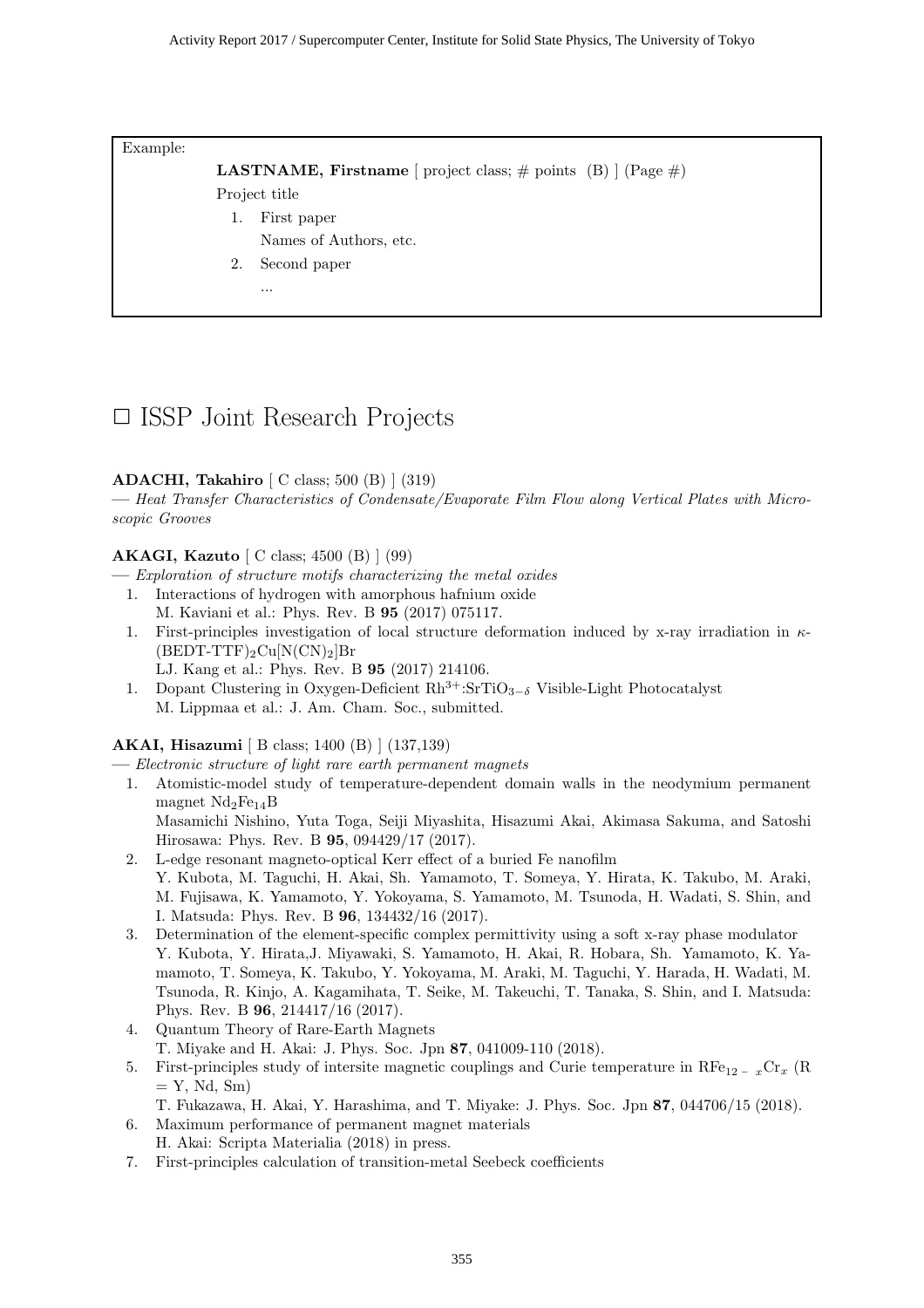S. Kou and H. Akai: Solid State Commun. 296, 15 (2018).

#### AKASHI, Ryosuke [ C class; 5500 (B) ] (85)

- Exploration of hydrogen-1s metallic state and superconductivty in oxyhydride compounds
	- 1. Weak Phonon-mediated pairing in  $BiS<sub>2</sub>$  superconductor from first principles C. Morice, R. Akashi, T. Koretsune, S. S. Saxena, and R. Arita: Phys. Rev. B 95, (2017) 180505(R).
	- 2. Refined phase diagram of the H-S system with high-Tc superconductivity I. Kruglov, R. Akashi, S. Yoshikawa, A. R. Oganov, and M. M. D. Esfahani: Phys. Rev. B 96,  $(2017)$  220101(R).

#### AMAMOTO, Yoshifumi [ B class; 600 (B) ] ()

— Polymer Fatigue Revealed by Molecular Dynamic Simulation

#### AOYAMA, Kazushi [ B class; 1200 (B) ] (298)

- Spin-lattice-coupling effects in pyrochlore antiferromagnets
- Theoretical study of dynamical spin correlations in frustrated magnets

#### ARAI, Munehito [ B class; 1300 (B) ] (296)

- Computational rational design of novel binding proteins
- Folding mechanisms of the bioactive proteins essential for regenerative medicine

#### ARAIDAI, Masaaki [ C class; 4500 (B) ] (98)

— Electronic States and Thermodynamic Stability of Two-Dimensional Crystals of Group IV Elements

1. First-principles study on adsorption structure and electronic state of stanene on  $\alpha$ -alumina surface M. Araidai, M. Kurosawa, A. Ohta, K. Shiraishi: Jpn. J. Appl. Phys. 56 (2017) 095701.

#### ARAKAWA, Naoya [ B class; 700 (B) ] (312)

- Microscopic theory of magnon physics in a three-dimensional chiral magnet
	- 1. Magnon Dispersion and Specific Heat of Chiral Magnets on the Pyrochlore Lattice N. Arakawa: Journal of Physical Society of Japan, 86 (2017) 094705.
	- 2. Weak localization of magnons in a disordered two-dimensional antiferromagnet N. Arakawa and J. Ohe: Phys. Rev. B 97 (2018) 020407(R).
	- 3. Negative magnetothermal resistance in a disordered two-dimensional antiferromagnet N. Arakawa and J. Ohe: Phys. Rev. B 96 (2017) 214404.
	- 4. Tunneling between chiral magnets: Spin current generation without external fields N. Arakawa: Phys. Rev. B 95 (2018) 235438.

#### ARAKI, Takeaki [ B class; 700 (B) ] (311)

- Conformational changes of polyelectrolyte chains in solvent mixtures
	- 1. Colloidal suspensions in one-phase mixed solvents under shear flow
		- A. Barbot and T. Araki: Soft Matter 13 (2017), 5911.

#### ASAI, Yoshihiro [ C class; 5500 (B) ] (83)

— Theoretical and first principle studies of non-equilibrium transport properties of strongly correlated materials

- 1. Resistive switching mechanism of  $GeTeSb<sub>2</sub>Te<sub>3</sub>$  interfacial phase change memory and topological properties of embedded two-dimensional states Hisao Nakamura, Ivan Rungger, Stefano Sanvito, Nobuki Inoue, Junji Tominaga and Yoshihiro Asai: Nanoscale 9 (2017) 9836.
- 2. Bandgap Engineering in OH Functionalized Silicon Nanocrystals: Interplay between Surface Functionalization and Quantum Confinement Marius Bürkle Mickaël Lozach Calum McDonald Davide Mariotti Koji Matsubara Vladimir Švrček: Adv. Funct. Mater. 27 (2017) 1701898.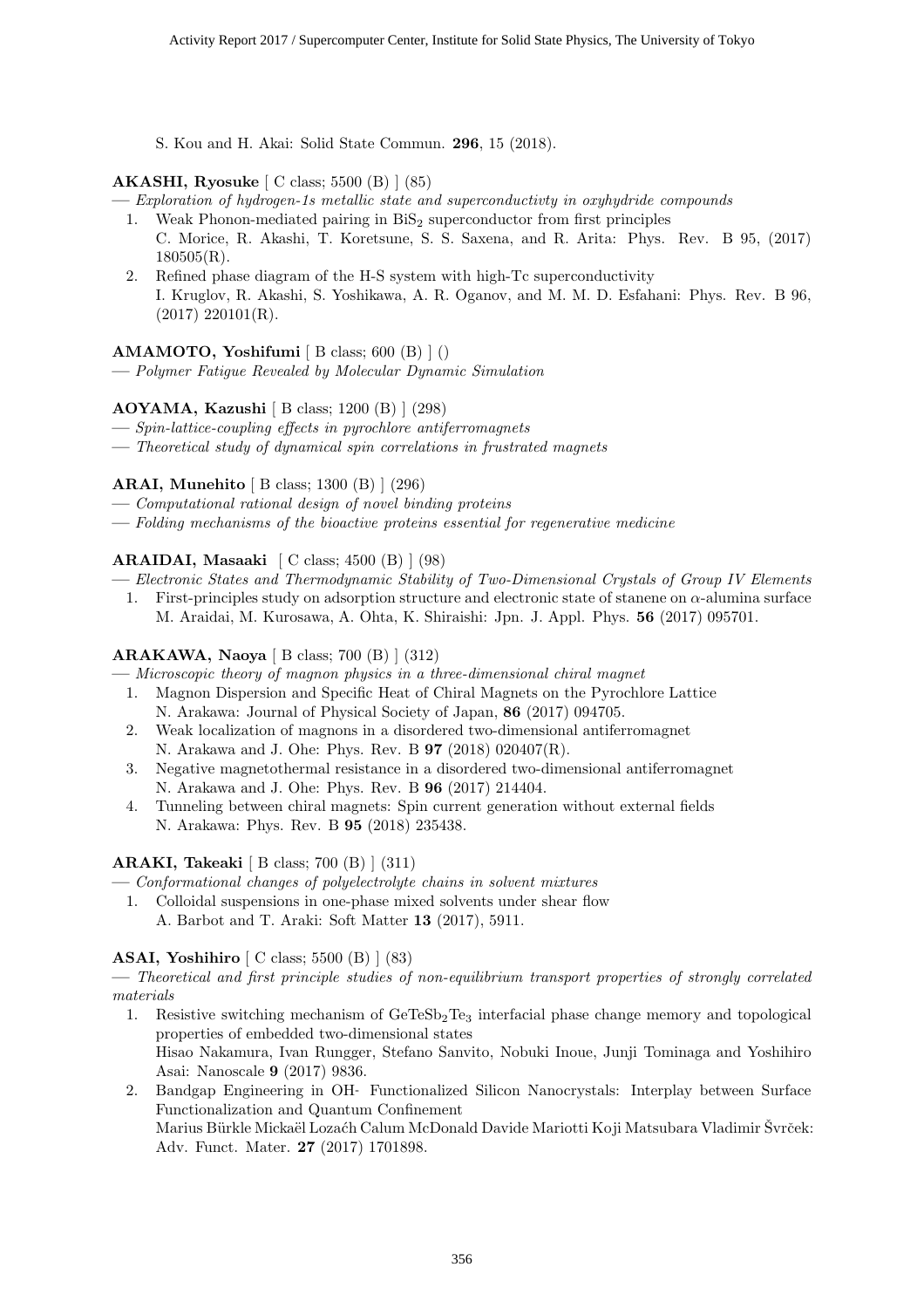#### EGAMI, Yoshiyuki [ C class; 2000 (B) ] (131)

— Development and application of time-dependent electron-transport simulator based on first-principles method

- 1. First-principles study on electron transport through BN-dimer embedded zigzag carbon nanotubes Y. Egami and H. Akera: Physica E 88 (2017) 212.
- 2. Controlling Rashba spin-orbit interaction in quantum wells by adding symmetric potential Y. Egami and H. Akera: Appl. Phys. Express 10 (2017) 063007.
- 3. ニッケルおよび無電解ニッケルの超精密切削加工におけるダイヤモンド工具の損耗機構 字田 豊, 名越 将大, 宇治宮 俊樹, 本田 索郎, 江上 喜幸, 田中 宏明, 古城 直道, 島田 尚一: 精密工学 会誌 83 (2017) 762.a
- 4. First-principles study on electron transport through Mn(dmit)2 molecular junction depending on relative angle between ligands Y. Egami and M. Taniguchi: Jpn. J. App. Phys. 57 (2018) 021601.

#### FUCHIZAKI, Kazuhiro [ C class; 5500 (B) ] (252)

- Melting phenomena and polyamorphism
	- 1. Pressure-induced structural change in liquid GeI<sup>4</sup>
	- K. Fuchizaki, H. Nishimura, T. Hase, and H. Saitoh: J. Phys.: Condens. Matter 30 (2018) 045401. 2. An effective way to determine the melting curve
		- K. Okamoto and K. Fuchizaki: Molecular Simulation 44 (2018) 384.

#### FUJIKWA, Sachie [ C class; 1000 (B) ] ()

— Study of band structure for InSbN based dilute nitride semiconductor by using first-principle simulation

#### FUJIMOTO, Yoshitaka [ C class; 500 (B) ] (159)

— First-principles study of atomic structures, stabilities, and electronic properties of atomic-layered materials

- 1. Formation and physical properties of h-BN atomic layers: A first-principles density-functional study
	- Y. Fujimoto: Nanomaterials and Nanotechnology 2017, 2676432 (2017).
- 2. First-principles theoretical investigation of graphene layers for sensor applications: A review Y. Fujimoto: Nanomaterials and Nanotechnology 7, 1 (2017).
- 3. First-Principles Computational Analysis of Nanocomposite for Detecting Environmental Polluting Gas

Y. Fujimoto: New Polymer Nanocomposites for Environmental Remediation (Elsevier 2018) Chapter 9, p.207.

4. Gas adsorption effects on the stabilities, electronic structures and scanning tunneling microscopy of graphene monolayers doped with B or N Y. Fujimoto and S. Saito: submitted.

#### FUKUDA, Jun-Ichi [ B class; 1900 (B) ] (283)

- Calculation of ordered structures and their optical properties of soft materials
- 1. Spontaneous formation and dynamics of half-Skyrmions in a chiral liquid-crystal film A. Nych<sup>∗</sup>, J. Fukuda<sup>∗</sup>, U. Ognysta, S. Žumer and I. Muševič: Nature Phys. **13** (2017) 1215
- 2. Reflection spectra and near-field images of a liquid crystalline half-Skyrmion lattice J. Fukuda and S. Žumer: Opt. Exp. **26** (2018) 1174.
- 3. Numerical calculation of Kossel diagrams of cholesteric blue phases J. Fukuda, Y. Okumura and H. Kikuchi: Proc. SPIE 10555 (2018) 105550A

#### FUKUI, Ken-Ichi [ C class; 3000 (B) ] (274)

— Analysis on Structuring and Dynamics of Electrolyte Solutions Forming Electric Double Layer at Electrode Interfaces

1. Computational investigations of electronic structure modifications of ferrocene-terminated selfassembled monolayers: Effects of electron donating/withdrawing functional groups attached on ferrocene moiety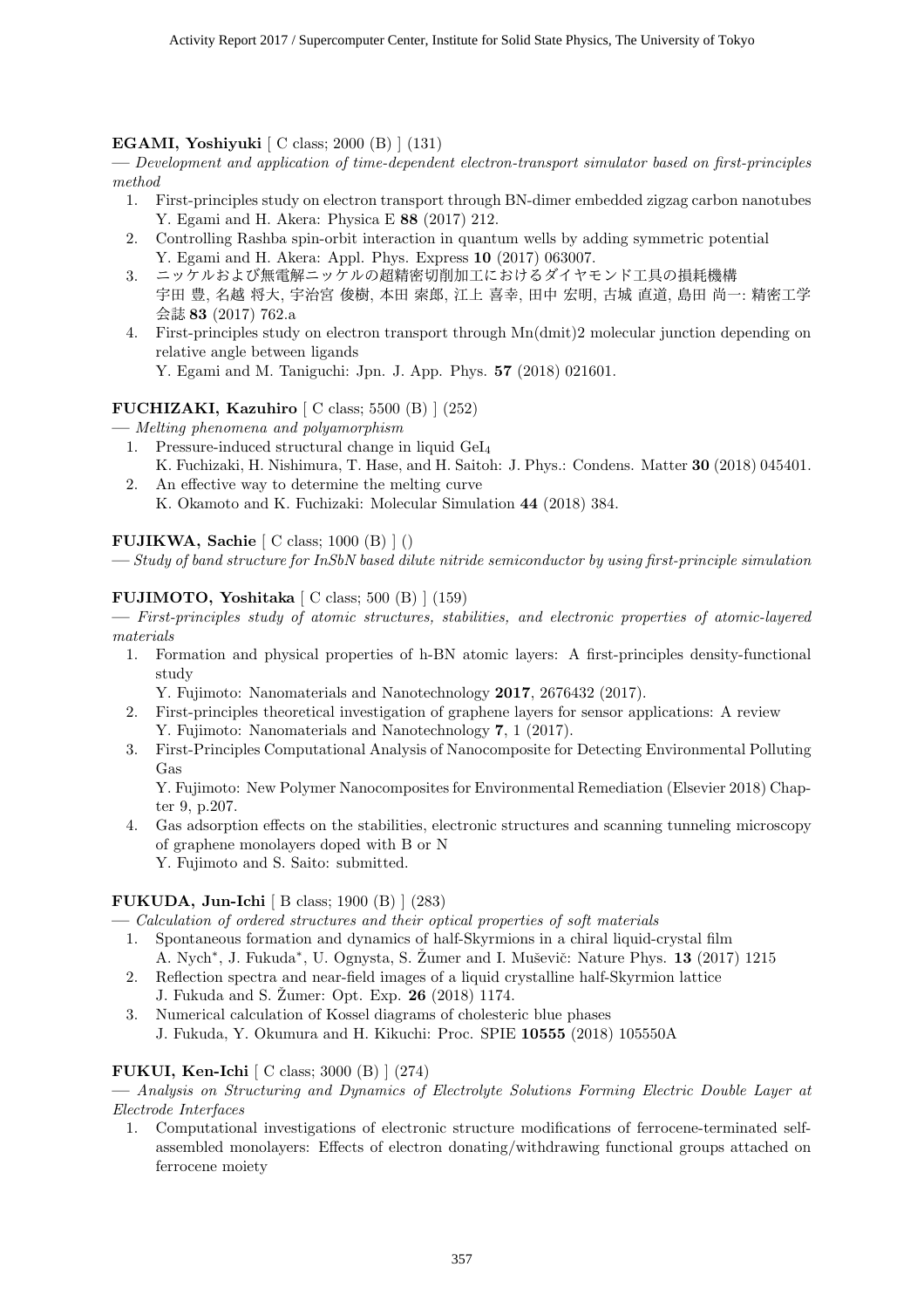Y. Yokota, S. Akiyama, Y. Kaneda, A. Imanishi, K. Inagaki, Y. Morikawa and K. Fukui:Phys. Chem. Chem. Phys., 19, 32751-32722 (2017).

2. Structural and dynamic properties of 1-butyl-3-methyl-imidazolium bis(trifluoromethanesulfonyl)imide / mica and graphite interfaces revealed by molecular dynamics simulation Y. Yokota, H. Miyamoto, A. Imanishi, K. Inagaki, Y. Morikawa, K. Fukui:Phys. Chem. Chem. Phys., 20, 6668-6676 (2017).

#### FUKUMOTO, Yoshiyuki [ B class; 600 (B) ] (313)

- $-A$  series expansion study on the magnon spectrum of a kagome antiferromagnet in  $Cs_2Cu_3SnF_{12}$
- 1. Impact of Dzyaloshinsky-Moriya Interactions and Tilts of the g Tensors on the Magnetization Process of a Spherical Kagomé Cluster in  ${W_{72}V_{30}}$ Y. Fukumoto, Y. Yokoyama, and H. Nakano: submitted to J. Phys. Soc. Jpn. (arXiv:1803.06485).

#### GOHDA, Yoshihiro [ C class; 6000 (B) ] (77)

- First-principles calculations of magnetic ultrathin films on surfaces
	- 1. Prediction of ferromagnetism in MnB and MnC on nonmagnetic transition-metal surfaces studied by first-principles calculations
		- S. Nakamura and Y. Gohda: Phys. Rev. B 96, 245416 (2017).
	- 2. Electron Theory on Grain-Boundary Structures and Local Magnetic Properties of Neodymium Magnets
	- Y. Gohda, Y. Tatetsu, and S. Tsuneyuki: Mater. Trans. 59, 332 (2018).
	- 3. ネオジム磁石の粒界構造と局所磁性の電子論 合田 義弘、立津 慶幸、常行 真司: 日本金属学会誌 81, 26 (2017).

#### HAGITA, Katsumi [ E class; 18000 (B) ] (210)

— Coarse grained MD simulation for fracture and reinforcement of polymer materials

1. Thinning approximation for two-dimensional scattering patterns from coarse-grained polymer melts under shear flow

K. Hagita, T. Murashima, H. Takano, and T. Kawakatsu, J. Phys. Soc. Jpn. 86 (2017) 124803.

- 2. 分子動力学シミュレーションによるフェノール樹脂の架橋構造モデリングと構造の解析 首藤靖幸, 和泉篤士, 萩田克美, 中尾俊夫, 柴山充弘, ネットワークポリマー 38 (2017) 136-143.
- 3. 粗視化分子動力学シミュレーョンによるフェノル樹脂架橋ネットワーク構造のモデリングと応力歪 解析

和泉篤士, 首藤靖幸, 萩田克美, 柴山充弘, ネットワークポリマー 38 (2017) 226-231.

4. Filler network model of filled rubber materials to estimate system size dependence of two-dimensional small-angle scattering patterns

K. Hagita, T. Tominaga, T. Hatazoe, T. Sone, and H. Takano, J. Phys. Soc. Jpn. 87 (2018) 014802.

- 5. Large-scale reverse Monte Carlo analysis for the morphologies of silica nanoparticles in endmodified rubbers based on ultra-small-angle X-ray scattering data
- K. Hagita, T. Tominaga, and T. Sone, Polymer 135 (2018) 219-229. 6. ディープラーニングを用いたゴム中フィラー凝集構造の画像判別の特性評価
- 萩田克美, 冨永哲雄, 曽根卓男, 高橋一郎, Lee Chonho, 荻野正雄, 日本ゴム協会誌 91 (2018.1) 3-8. 7. Molecular dynamics simulations of cross-linked phenolic resins using a united-atom model
- A. Izumi, Y. Shudo, K. Hagita, and M. Shibayama, Macromolecular Theory and Simulations (2018) in press. Super resolution for asymmetric resolution of FIB-SEM 3D imaging of silica nanoparticles in SBR K. Hagita, T. Higuchi, H. Jinnai, Scientific reports, 8 (2018) 5877.

#### HAMADA, Ikutaro [ C class; 4000 (B) ] (109)

— van der Waals density functional theory study of molecular adsorption on solid surfaces

#### HAMAMOTO, Yuji [ C class; 2500 (B) ] (122)

 $-$  First principles study of Pt clusters adsorbed on graphene edges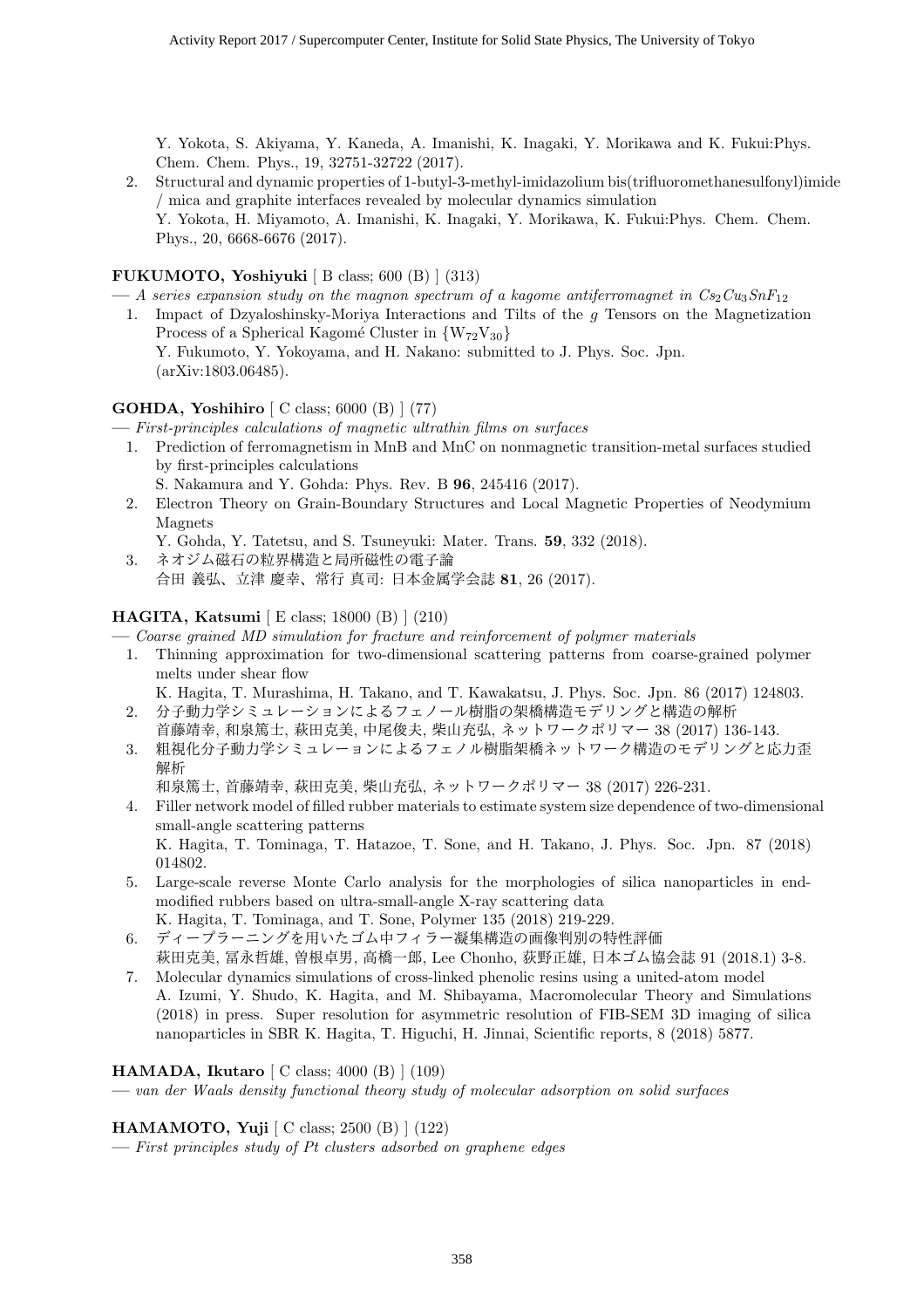#### HARADA, Kenji [ C class; 6000 (B) ] (244)

- Numerical study of non-equilibrium systems
- 1. Entanglement branching operator
	- K. Harada: Phys Rev B 97, 045124 (2018).

#### **HASHIMOTO, Tamotsu**  $\lbrack$  C class; 4000  $\lbrack$ B)  $\rbrack$  (269)

— Molecular dynamics simulation of ferroelectrics using a shell model III

#### HASHMI, Arqum [ C class; 1000 (B) ] ()

— Discovery of new 2D semiconductors

#### HATSUGAI, Yasuhiro  $\lceil C \text{ class}; 4500 \text{ (B)} \rceil$  (264)

— Numerical studies of bulk-edge correspondence in topological phases

- 1. Many-Body Chern Numbers of  $\nu = \frac{1}{3}$  and  $\frac{1}{2}$  States on Various Lattices Hiromu Araki, Toshikaze Kariyado, Takahiro Fukui, Yasuhiro Hatsugai: Journal of the Physical Society of Japan, 86, 103701 (2017).
- 2. Entanglement Chern number for three-dimensional topological insulators: Characterization by Weyl points of entanglement HamiltoniansMechanics Hiromu Araki, Takahiro Fukui, and Yasuhiro Hatsugai: Phys. Rev. B 96, 165139/1-8 (2017).
- 3. Fractional Quantum Hall Effect in  $n = 0$  Landau Band of Graphene with Chern Number Matrix Journal of the Physical Society of Japan, to appear

#### HATTORI, Kazumasa [ C class; 2500 (B) ] (277)

— XY model on a diamond lattice: effects of frustration

#### HATTORI, Ken [ B,C class; 4600 (B) ] (89)

— Model calculations in Si surfaces with adsorbates

#### HAYAMI, Satoru [ C class; 2500 (B) ] (195)

— Skyrmion crystal phase in itinerant magnets with spin-orbit coupling

- 1. Effective bilinear-biquadratic model for noncoplanar ordering in itinerant magnets S. Hayami, R. Ozawa, and Y. Motome: Phys. Rev. B 95 (2017) 224424.
- 2. Shape of magnetic domain walls formed by coupling to mobile charges R. Ozawa, S. Hayami, K. Barros, and Y. Motome: Phys. Rev. B 96 (2017) 094417.
- 3. Manipulating magnetoelectric effect Essence learned from  $Co<sub>4</sub>Nb<sub>2</sub>O<sub>9</sub>$ Y. Yanagi, S. Hayami, and H. Kusunose: Phys. Rev. B 97 (2018) 020404.
- 4. Emergent odd-parity multipoles and magnetoelectric effects on a diamond structure: implication to 5d transition metal oxides  $AOSO<sub>4</sub>$  (A =K, Rb, and Cs)
	- S. Hayami, H. Kusunose, and Y. Motome: Phys. Rev. B 97 (2018) 024414.
- 5. Microscopic Description of Electric and Magnetic Toroidal Multipoles in Hybrid Orbitals S. Hayami and H. Kusunose: J. Phys. Soc. Jpn. 87 (2018) 033709.
- 6. Néel- and Bloch-Type Magnetic Vortices in Rashba Metals S. Hayami and Y. Motome: submitted to Phys. Rev. Lett.

#### HIDA, Kazuo [ B class; 500 (B) ] (317)

— Numerical Study of One Dimensional Frustrated Quantum Spin Systems

1. Partial Ferrimagnetism in  $S=1/2$  Heisenberg Ladders with a Ferromagnetic Leg, an Antiferromagnetic Leg, and Antiferromagnetic Rungs K. Sekiguchi and K. Hida: J. Phys. Soc. Jpn. 86, 084706 (2017)

#### HIGUCHI, Yuji [ C class; 4000 (B) ] (268)

— Deformation and fracture dynamics of crystalline polymers by large-scale coarse-grained molecular dynamics simulation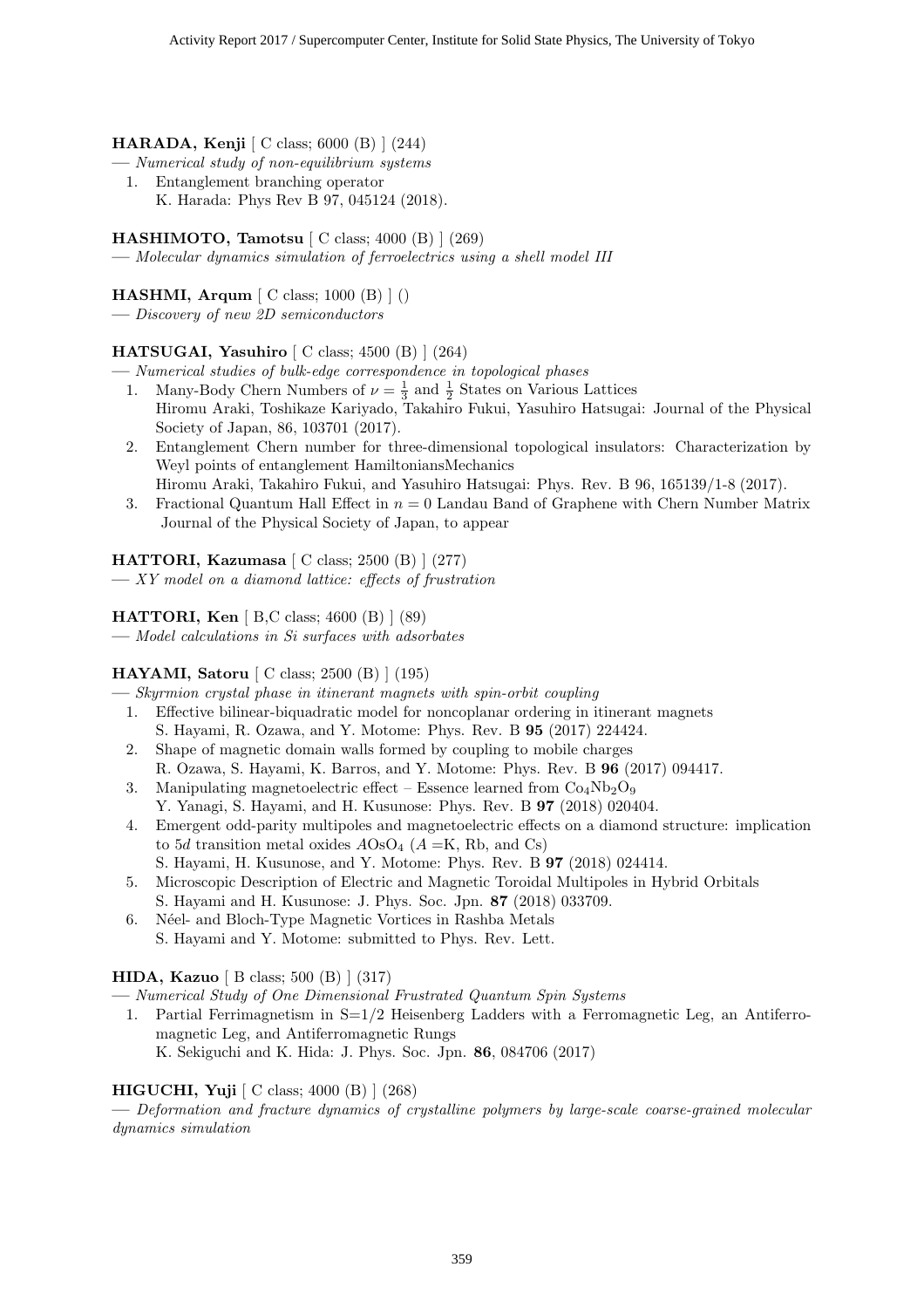#### HINOKIHARA, Taichi [ C class; 4000 (B) ] (267)

— Analysis of magnetization reversal process based on atomistic models

- 1. Exploaration of the effects of dipole-dipole interactions in  $Nd_2Fe_{14}B$  thin films based on a stochastic cutoff method with a novel efficient algorithm
	- T. Hinokihara, M. Nishino, Y. Toga, and S. Miyashita: Phys. Rev. B 97 (2018) 104427.

#### HINUMA, Yoyo [ B class; 600 (B) ] (158)

— Finding the ground state of prussian blue derivatives

#### HIRATSUKA, Masaki  $[B \text{ class}; 600 (B) ]()$

 $\frac{d}{dt}$  initio calculations to determine the phase equilibrium conditions of semiclathrate hydrates

#### HIYAMA, Miyabi [ B class; 700 (B) ] (310)

— Theoretical study for excited states of bioluminescence related molecules

- 1. Theoretical insights into the effect of pH values on oxidation processes in the emission of firefly luciferin in aqueous solution M. Hiyama, H. Akiyama and N. Koga: Luminescence: The Journal of Biological and Chemical
- Luminescence, 32 (2017) 1100. 2. Effect of dynamical fluctuations of hydration structures on the absorption spectra of oxyluciferin
- anions in aqueous solution M. Hiyama, M. Shiga, N. Koga, O. Sugino, H. Akiyama and Y. Noguchi: Phys. Chem. Chem. Phys. 19 (2017) 10028.

#### HOSHI, Takeo [ C,E class; 15500 (B) ] (45)

— Large-scale device-material research by massively parallel electronic structure calculation and data science

- 1. Efficient methods for computing integrals in electronic structure calculations Hisashi Kohashi, Kosuke Sugita, Masaaki Sugihara and Takeo Hoshi: JSIAM Letters 9, 81-84 (2017).
- 2. Solution of the k-th eigenvalue problem in large-scale electronic structure calculations Dongjin Lee, Takeo Hoshi, Tomohiro Sogabe, Yuto Miyatake, Shao-Liang Zhang, submitted; Preprint (http://arxiv.org/abs/1710.05134)

#### HOSHINO, Shintaro [ C class; 4000 (B) ] (191)

— Quantum Monte Carlo approach to local electronic correlations in unconventional superconductors

- 1. Spontaneous Orbital-Selective Mott Transitions and the Jahn-Teller Metal of A3C60 S. Hoshino and P. Werner: Phys. Rev. Lett. 118, 177002 (2017)a
- 2. Fan-type spin structure in uni-axial chiral magnets Misako Shinozaki, Shintaro Hoshino, Yusuke Masaki, A N Bogdanov, A O Leonov, Junichiro Kishine, Yusuke Kato: arXiv:1705.07778 (2017)
- 3. Ultrafast switching of composite order in A3C60 P. Werner, H.U.R. Strand, S. Hoshino, M. Eckstein: Phys. Rev. B 95, 195405 (2017)
- 4. Field-Induced Transitions in Anisotropic Kondo Lattice Application to CeT2Al10 T. Kikuchi, S. Hoshino, N. Shibata, Y. Kuramoto: J. Phys. Soc. Jpn. 86, 094602 (2017)a
- 5. Theory of the magnetic skyrmion glass S. Hoshino and N. Nagaosa: Phys. Rev. B 97, 024413 (2018)
- 6. Enhanced pairing susceptibility in a photodoped two-orbital Hubbard model P. Werner, H.U.R. Strand, S. Hoshino, Y. Murakami, M. Eckstein: Phys. Rev. B 97, 165119 (2018)

#### HOTTA, Takashi [ C class; 4500 (B) ] (188)

— Two-channel Kondo effect and multipole susceptibility

- 1. Two-Channel Kondo Effect Emerging from Nd Ions Takashi Hotta: J. Phys. Soc. Jpn. 86 (2017) 083704/1-4.a
- 2. Local Nodal Cooper Pairs in Multiorbital Systems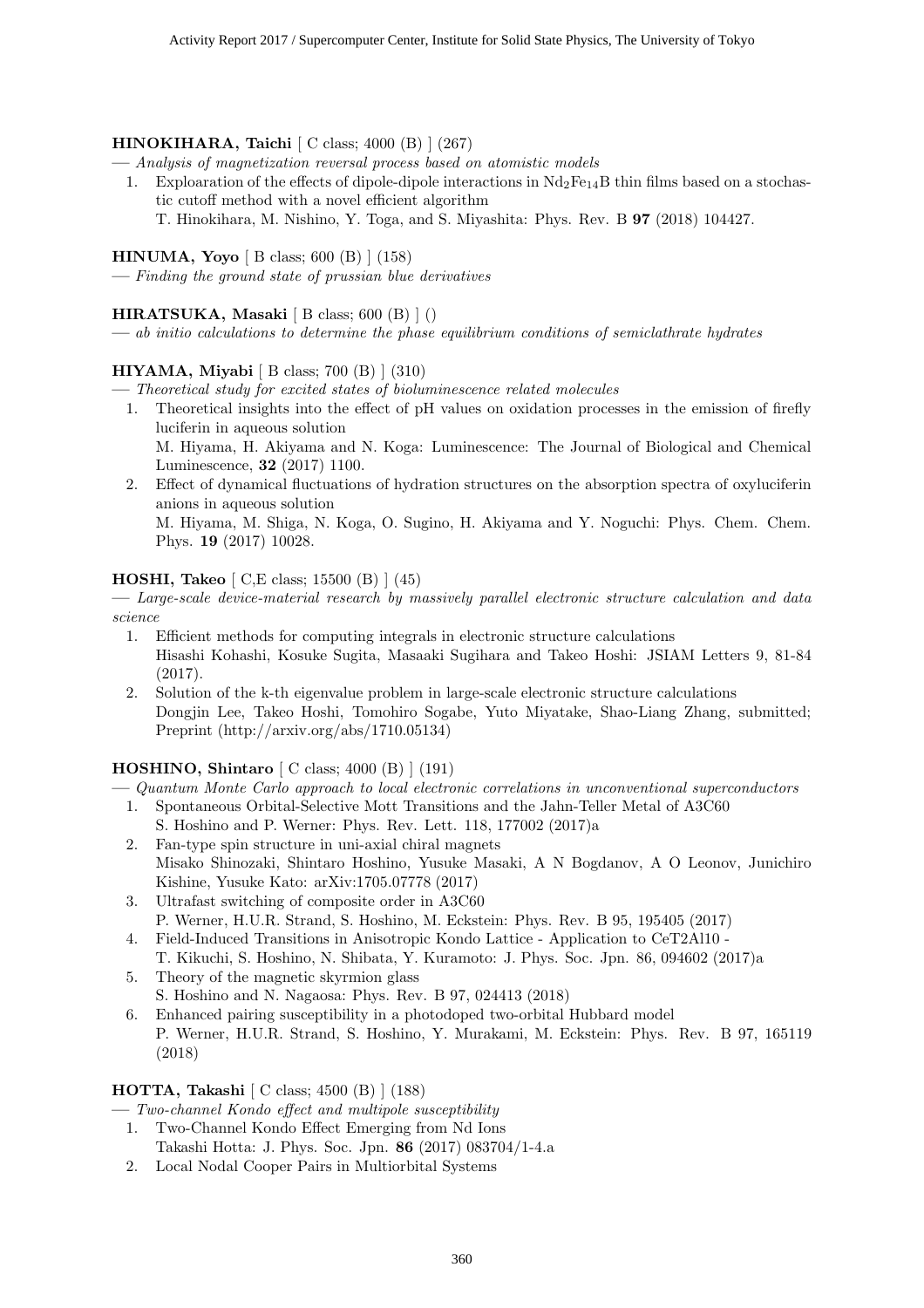Kazumasa Hattori, Takuya Nomoto, Takashi Hotta, and Hiroaki Ikeda: J. Phys. Soc. Jpn. 86 (2017) 113702/1-5.

- 3. Mean-field theory for multipole ordering in f-electron systems on the basis of a  $j-i$  coupling scheme
	- Ryosuke Yamamura and Takashi Hotta: Physica B 536C (2018) 6-11.
- 4. Kondo effect in the seven-orbital Anderson model hybridized with  $\Gamma_8$  conduction electrons Takashi Hotta: Physica B 536C (2018) 203-210.a
- 5. Multipole interactions of  $\Gamma_3$  non-Kramers doublet systems on cubic lattices Katsunori Kubo and Takashi Hotta: To appear in J. Phys.: Conf. Ser.

#### HUKUSHIMA, Koji  $\lceil$  C class; 3500  $\lceil$  ()  $\rceil$  ()

— Statistical-mechanical study of phase transition and cooperative phenomena

- 1. Real-space analysis of scanning tunneling microscopy topography datasets using sparse modeling approach
	- MJ Miyama and K Hukushima: J. Phys. Soc. Jpn. 87 (2018) 044801/1-8.
- 2. Bayesian optimization for computationally extensive probability distributions R Tamura and K Hukushima: PloS one 13 (2018) e0193785.a
- 3. Typical approximation performance for maximum coverage problem S Takabe, T Maehara and K Hukushima: Phys. Rev. E 97 (2018) 022138/1-9.
- 4. An Exact Algorithm Exhibiting RSRSB/EasyHard Correspondence for the Maximum Independent Set Problem
- J Takahashi, S Takabe and K Hukushima: J. Phys. Soc. Jpn. 86 (2017) 073001/1-4.
- 5. Method for estimating spin-spin interactions from magnetization curves R Tamura and K Hukushima: Phys. Rev. B 95 (2017) 064407/1-8.

#### IGARASHI, Ryo [ C class; 1500 (B) ] ()

— Monte Carlo simulation using low-rank approximation to long-range interaction matrices

#### IKEDA, Hiroaki [ B class; 1500 (B) ] (135)

- Analysis of superconductivity based on a first-principles approach
- search for high-temperature superconductors based on a first-principles approach

#### IKUHARA, Yuichi [ C class; 7000 (B) ] (71)

— Random atomic structure and selective segregation behavior around defects in functional ceramic materials

- Study of atomic structure and properties in functional materials
	- 1. Direct Determination of Atomic Structure and Magnetic Coupling of Magnetite Twin Boundaries C. Chen, H. Li, T. Seki, D. Yin, G. Sanchez-Santolino, K. Inoue, N. Shibata, and Y. Ikuhara: ACS Nano, 12 (2018) 2662-2668.
	- 2. Atomic-Scale Origin of the Quasi-One-Dimensional Metallic Conductivity in Strontium Niobates with Perovskite-Related Layered Structures C. Chen, D. Yin, K. Inoue, F. Lichtenberg, X. Ma, Y. Ikuhara, J. G. Bednorz: ACS Nano, 11

(2007) 12519-12525.

#### IMADA, Masatoshi [ D,E class; 50500 (B) ] (205)

— Development of neural network method with deep learning as a solver for many-body quantum systems — Nonequilibrium superconductivity emerging from synergistic effects of light and phonons in strongly correlated systems

— Numerical Studies on Magnetic Anisotropy and Quantum Anomalous Hall Effect in Perovskite Transition Metal Oxide SrRuO3

- 1. Quantum spin liquid signatures in Kitaev-like frustrated magnets Matthias Gohlke, Gideon Wachtel, Youhei Yamaji, Frank Pollmann, and Yong Baek Kim: Phys. Rev. B.97 (2018) 075126
- 2. Finite-Temperature Signatures of Spin Liquids in Frustrated Hubbard Model Takahiro Misawa and Youhei Yamaji: J. Phys. Soc. Jpn. 87 (2018) 023707.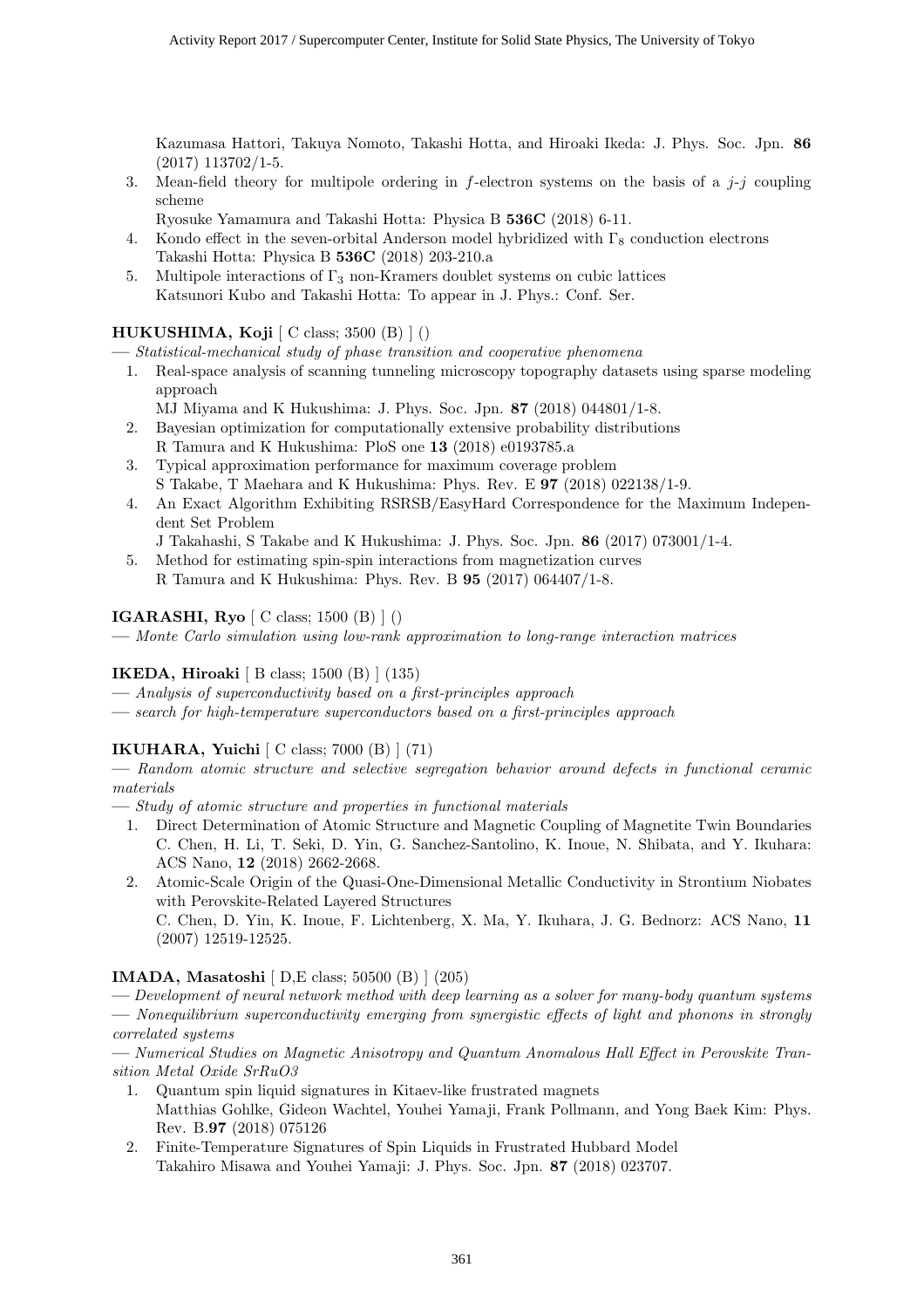3. Competition among various charge-inhomogeneous states and d-wave superconducting state in Hubbard models on square lattices

Kota Ido, Takahiro Ohgoe, and Masatoshi Imada: Phys. Rev. B. 97 (2017) 045138.

- 4. Competition among Superconducting, Antiferromagnetic, and Charge Orders with Intervention by Phase Separation in the 2D Holstein-Hubbard Model
- Takahiro Ohgoe and Masatoshi Imada: Phys. Rev. Lett. 119 (2017) 197001. 5. Restricted Boltzmann machine learning for solving strongly correlated quantum systems Yusuke Nomura, Andrew S. Darmawan, Youhei Yamaji, and Masatoshi Imada: Phys. Rev. B. 96 (2017) 205152.
- 6. Quantum lattice model solver H Phi Mitsuaki Kawamura, Kazuyoshi Yoshimi, Takahiro Misawa, Youhei Yamaji,Synge Todo, and Naoki Kawashima: Compt. Phys. Commun. 217, (2017) 180.
- 7. Correlation-induced superconductivity dynamically stabilized and enhanced by laser irradiation Kota Ido, Takahiro Ohgoe, and Masatoshi Imada: Sci. Adv. 3 (2017) e1700718 .
- 8. Variational Monte Carlo method for fermionic models combined with tensor networks and applications to the hole-doped two-dimensional Hubbard model

Hui-Hai Zhao, Kota Ido, Satoshi Morita, Masatoshi Imada: Phys. Rev. B. 96 (2017) 085103.

9. Low-energy effective Hamiltonians for correlated electron systems beyond density functional theory

Motoaki Hirayama, Takashi Miyake, Masatoshi Imada, and Silke Biermann: Phys. Rev. B. 96 (2017) 075102.

10. Ground state properties of  $\text{Na}_2\text{IrO}_3$  determined from ab initio Hamiltonian and its extensions containing Kitaev and extended Heisenberg interactions

Tsuyoshi Okubo, Kazuya Shinjo, Youhei Yamaji, Naoki Kawashima, Shigetoshi Sota, Takami Tohyama, and Masatoshi Imada: Phys. Rev. B. 96 (2017) 054434.

#### INAGAKI, Kouji [ C class; 3500 (B) ] (118)

— First-principles meta-dynamics analysis of Catalyst Referred Etching method (analysis on dissociative adsorption of water molecule and etching reaction at interface between Pt and material surface)

1. Platinum-catalyzed hydrolysis etching of SiC in water: A density functional theory study Pho Van Bui, Daisetsu Toh, Ai Isohashi, Satoshi Matsuyama, Kouji Inagaki, Yasuhisa Sano, Kazuto Yamauchi, and Yoshitada Morikawa: Japanese Journal of Applied Physics 57, 055703 (2018)a

#### INAOKA, Takeshi [ C class; 1000 (B) ] (150)

— Search and realization of novel electronic properties of solid surfaces and interfaces and of small particles

- 1. Classical electricity analysis of the coupling mechanisms between admolecule vibrations and localized surface plasmons in STM for vibration detectability
	- T. Inaoka and Y. Uehara: J. Appl. Phys.122 (2017) 085306/1-11.

#### ISHIBASHI, Shoji [ C class; 5500 (B) ] (82)

- Prediction of properties of organic ferroelectrics and piezoelectrics by first-principles calculation
- 1. Strong polarization switching with low-Energy loss in hydrogen-bonded organic antiferroelectrics S. Horiuchi, R. Kumai, and S. Ishibashi: Chem. Sci. 9 (2018) 425.
- 2. Field-induced antipolar-polar structural transformation and giant electrostriction in organic crystal

K. Kobayashi, S. Horiuchi, S. Ishibashi, Y. Murakami, and R. Kumai: J. Am. Chem. Soc. 140 (2018) 3842.

3. Computational findings of metastable ferroelectric phases of squaric acid S. Ishibashi, S. Horiuchi, and R. Kumai: submitted to Phys. Rev. B.

#### ISHIDA, Kunio [ B class; 1300 (B) ] (292,294)

- Study of the initial process of THz-light induced structural change
- Ultrafast nonadiabatic dynamics of electron-phonon-photon systems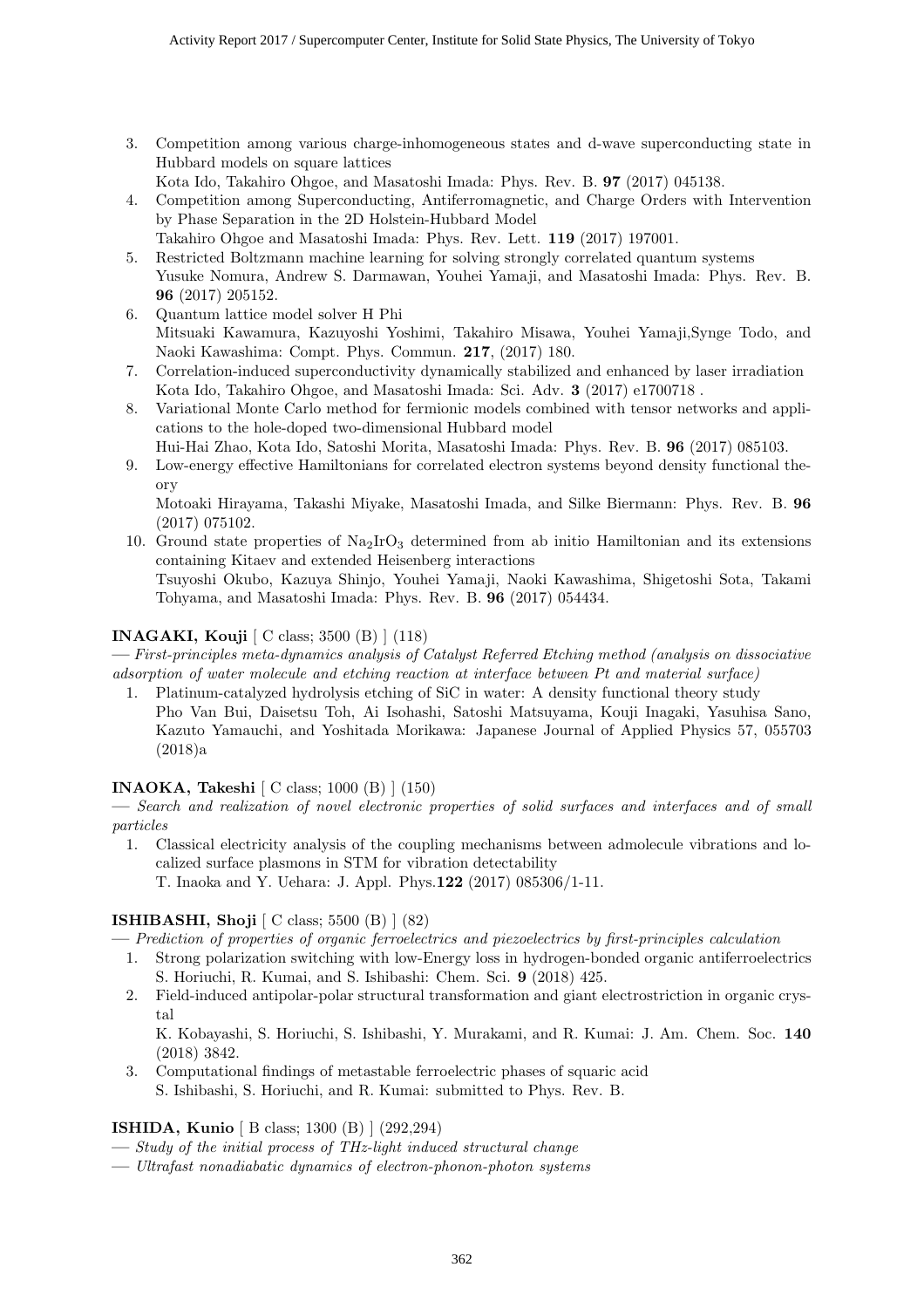#### ISHIHARA, Sumio [ B class; 1300 (B) ] (199)

— Electronic state and transient dynamics in complex electronic systems

- Transient Quantum Dynamics in Complex Many Electron Systems
	- 1. Quantum-disordered state of magnetic and electric dipoles in an organic Mott system M. Shimozawa, K. Hashimoto, A. Ueda, Y. Suzuki, K. Sugii, S. Yamada, Y. Imai, R. Kobayashi, K. Itoh, S. Iguchi, M. Naka, S. Ishihara, H. Mori, T. Sasaki and M. Yamashita: Nature Communications 8 (2018) 1821.
	- 2. Double-Exchange Interaction in Optically Induced Nonequilibrium State: A Conversion from Ferromagnetic to Antiferromagnetic Structure

A. Ono and S. Ishihara: Phys. Rev. Lett. 119 (2017) 207202.

- 3. Coulomb Correlations Intertwined with Spin and Orbital Excitations in  $LaCoO<sub>3</sub>$ K. Tomiyasu, J. Okamoto, H. Y. Huang, Z. Y. Chen, E. P. Sinaga, W. B. Wu, Y. Y. Chu, A. Singh, R.-P. Wang, F. M. F. de Groot, A. Chainani, S. Ishihara, C. T. Chen, and D. J. Huang: Phys. Rev. Lett. 119 (2017) 196402.
- 4. Spin and charge fluctuations near metal-insulator transition in dimer-type molecular solid N. Sato, T. Watanabe, M. Naka, S. Ishihara: J. Phys. Soc. Jpn. 86 (2017) 053701/1-5.
- 5. Optical suppression of electron motion in low-dimensional correlated electron system A. Ono, H. Hashimoto, and S. Ishihara: Phys. Rev. B 95(2017) 085123.
- 6. "Photoinduced charge-order melting dynamics in a one-dimensional interacting Holstein model H. Hashimoto and S. Ishihara: Phys. Rev. B 96 (2017) 035154.

#### ISHII, Fumiyuki [ B,C class; 9500 (B) ] (53,55)

- First-principles calculation of Rashba effect at oxides/noble-metal interfaces
- First-principles calculations of spin textures at the surfaces and interfaces
- First-principles study of magnetic stability and transport properties in oxides thin-films and interfaces
	- 1. Strain-induced large spin splitting and persistent spin helix at LaAlO3/SrTiO3 interface N. Yamaguchi and F. Ishii: Applied Physics Express 10, (2017) 123003.
	- 2. First-principles study of electric-field-induced topological phase transition in one-bilayer Bi(111) H. Sawahata, N. Yamaguchi, H. Kotaka, and F. Ishii: Jpn. J. App. Phys., 57, (2018) 030309 .
	- 3. Large Anomalous Nernst Coefficient in an oxide Skyrmion Crystal Chern Insulator Y.P. Mizuta, H. Sawahata, and F. Ishii: arXiv:1803.08148.
	- 4. First-principles study on thermoelectric properties of half-Heusler compounds CoMSb(M=Sc, Ti, V, Cr, and Mn)
		- S. Minami, F. Ishii, Y.P. Mizuta, and M. Saito: arXiv:1804.00297.

#### ISOBE, Masaharu [ B class; 700 (B) ] (308)

- Nonequilibirum phase transition and shock wave phenomena in the dense hard sphere systems
	- 1. Clustering Impact Regime with Shocks in Freely Evolving Granular Gas
	- M. Isobe: EPJ Web Conf., 140 (2017) 04006. 2. 剛体球系の結晶化―高速アルゴリズムによる相転移の神秘の解明― 礒部雅晴:日本結晶成長学会誌, 44 (2017) 44-3-05.

#### IYODA, Eiki [ C class; 1000 (B) ] (302)

— Numerical study of thermalization in isolated quantum systems

1. Numerical Large Deviation Analysis of Eigenstate Thermalization Hypothesis T. Yoshizawa, E. Iyoda, and T. Sagawa: arXiv:1712.07289.

#### **JESCHKE, Harald**  $\begin{bmatrix} C \ \text{class}; 5000 \ (B) \end{bmatrix} (260)$

— Pressure dependence of electronic structure and superconductivity in intercalated FeSe

#### KAGESHIMA, Hiroyuki [ C class; 1000 (B) ] (149)

— Study on physical properties of structural elementary excitations of semiconductor surfaces and interfaces

1. Oxygen concentration dependence of silicon oxide dynamical properties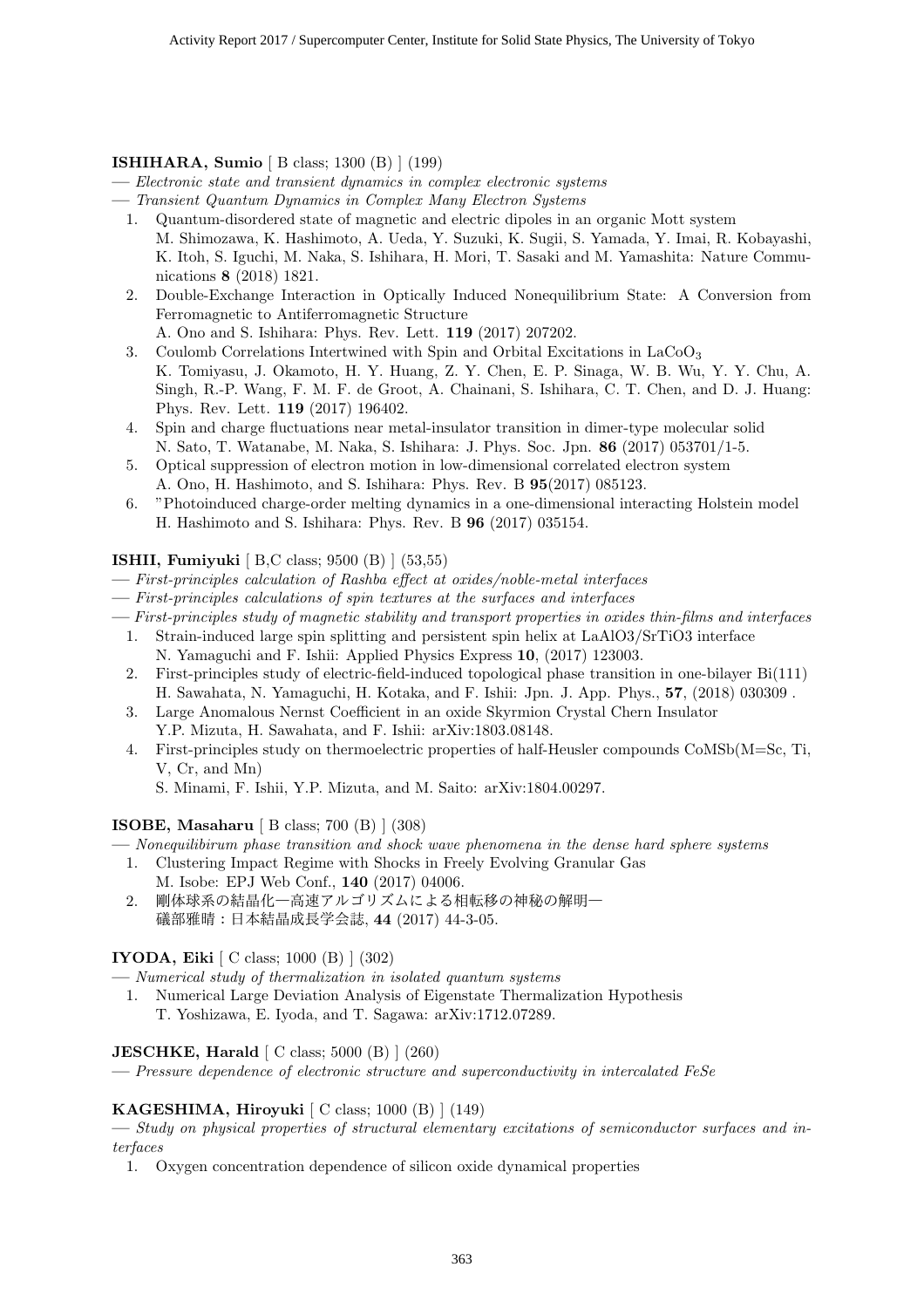Yuji Yajima, Kenji Shiraishi, Tetsuo Endoh, and Hiroyuki Kageshima: Jpn. J. Appl. Phys. 57 (2018) 06KD01.

#### KAKEHASHI, Yoshiro  $[B \text{ class}; 400 \ (B) ] (163)$

— Quantitative Calculations of Momentum Distribution Function and Quasiparticle State in Ferromagnetic Transition Metals and Compounds Based on the First-Principles Momentum Dependent Local Ansatz Theory

#### KAMIHARA, Yoichi [ B class; 400 (B) ] (161)

— Research on work functions of mixed anion layered compounds

#### KAMIYA, Yoshitomo  $\vert$  C class; 4500 (B)  $\vert$  (263)

- Quantum Monte Carlo study of Majorana Qubits at the surface of topological insulators
	- 1. Majorana Stripe Order on the Surface of a Three-Dimensional Topological Insulator Y. Kamiya, A. Furusaki, J. C. Y. Teo, and G.-W. Chern: arxiv:1711.03632 (under review).

#### KARIYADO, Toshikaze [ B class; 800 (B) ] (305)

- Manipulation of Topological States by Real-Space Structure
	- 1. Many-Body Chern Numbers of  $\nu = 1/3$  and  $1/2$  States on Various Lattices K. Kudo, T. Kariyado, Y. Hatsugai: J. Phys. Soc. Jpn. 86 (2017) 103701.
	- 2. Evolution of band topology by competing band overlap and spin-orbit coupling: Twin Dirac cones in  $Ba<sub>3</sub>SnO$  as a prototype

T. Kariyado and M. Ogata: Phys. Rev. Materials 1 (2017) 061201.

3. Topological States Characterized by Mirror Winding Numbers in Graphene with Bond Modulation T. Kariyado and X. Hu: Sci. Rep. 7 (2017) 16515.

#### KASAMATSU, Shusuke  $\lceil C \text{ class}; 2500 \text{ (B)} \rceil (121)$

 $-$  First-principles calculation of solid oxygen using the vdW-DF+U method

- 1. First-principles description of van der Waals bonded spin-polarized systems using the vdW-DF+ U method: Application to solid oxygen at low pressure
	- S. Kasamatsu, T. Kato, and O. Sugino: Phys. Rev. B 95 (2017) 235120.

#### KATO, Takeo [ D class; 1000 (B) ] (301)

— Transport properties of one-dimensional interacting electron systems by a quantum Monte Carlo method

#### KATO, Yusuke [ C class; 7500 (B) ] (226)

- Finite-size effect and hysteresis in chiral helimagnets
- Physical properties of the chiral helimagnet with next-nearest-neighbor interaction

#### KAWAKAMI, Norio [ C class; 10500 (B) ] (178)

— Pursuit of topologically nontrivial materials and topological phase transition in strongly correlated quantum systems

— Topological transport and nonequilibrium phenomena in strongly correlated quantum systems

- 1. Fate of Majorana Modes in CeCoIn5/YbCoIn5 Superlattices: A Test Bed for the Reduction of Topological Classification Tsuneya Yoshida, Akito Daido, Youichi Yanase, and Norio Kawakami: Phys. Rev. Lett. 118, 147001 (2017).
- 2. Strong enhancement of the Edelstein effect in f-electron systems Robert Peters and Youichi Yanase: Phys. Rev. B 97, 115128 (2018).

#### KAWAMURA, Hikaru [ B,C class; 11400 (B) ] (214,216)

- Novel order in frustrated magnets
- Numerical simulations on statistical models of earthquakes
	- 1. Randomness-Induced Quantum Spin Liquid Behavior in the s = 1/2 Random J1-J2 Heisenberg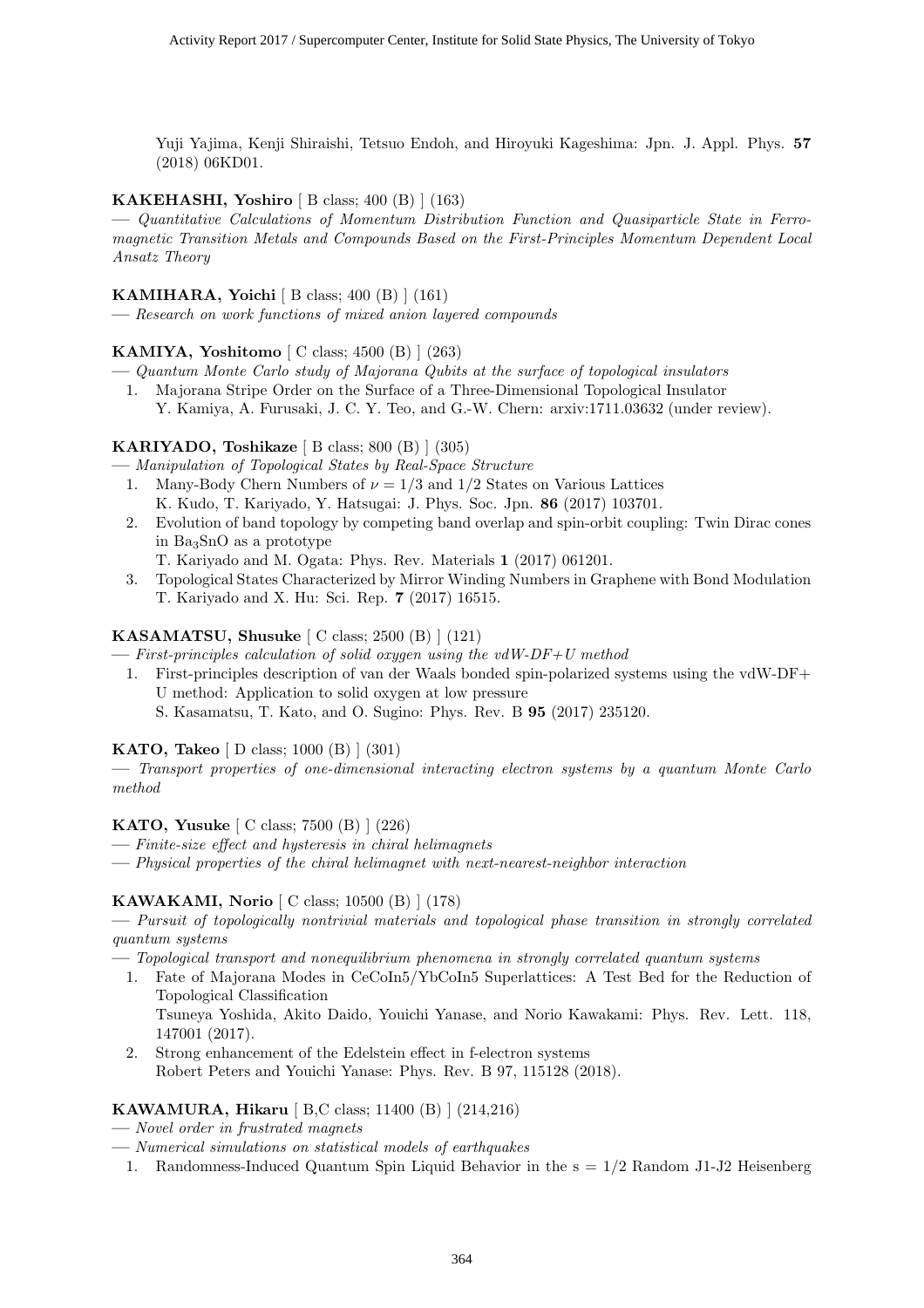Antiferromagnet on the Honeycomb Lattice

K. Uematsu and H. Kawamura: J. Phys. Soc. Jpn. 86, 044704/1-12 (2017).

2. Statistical properties of the one-dimensional Burridge-Knopoff model obeying the date and state dependent friction law

H. Kawamura, Yushi Ueda, Shingo Kakui, Syouji Morimoto and Takumi Yamamoto: J. Phys. Soc. Jpn. 85, Phys. Rev. E 95, 042122/1-14 (2017).

#### KAWASHIMA, Naoki [ E class; 40500 (B) ] (207)

- Effective Model Through Continuous and Descrete Space Quantum Monte Carlo Simulations
- 1. Quantum lattice model solver HPhi Mitsuaki Kawamura, Kazuyoshi Yoshimi, Takahiro Misawa, Youhei Yamaji, Synge Todo, and Naoki Kawashima: Computer Physics Communications. 217, 180-192.
- 2. Variational Monte Carlo method for fermionic models combined with tensor networks and applications to the hole-doped two-dimensional Hubbard model
- Hui-Hai Zhao, Kota Ido, Satoshi Morita, and Masatoshi Imada: Phys. Rev. B. 96, 085103/1-16. 3. Ground state properties of Na2IrO3 determined from ab initio Hamiltonian and its extensions containing Kitaev and extended Heisenberg interactions Tsuyoshi Okubo, Kazuya Shinjo, Youhei Yamaji, Naoki Kawashima, Shigetoshi Sota, Takami Tohyama, and Masatoshi Imada: Phys. Rev. B. 96, 054434/1-12.
- 4. Proposal of a spin-one chain model with competing dimer and trimer interactions Yun-Tak Oh, Hosho Katsura, Hyun-Yong Lee, and Jung Hoon Han: Phys. Rev. B. 96, 165126/1- 8.
- 5. Disordered quantum spin chains with long-range antiferromagnetic interactions N. Moure, Hyun-Yong Lee, S. Haas, R. N. Bhatt, and S. Kettemann: Phys. Rev. B. 97, 014206/1- 6.
- 6. Tensor renormalization group with randomized singular value decomposition Satoshi Morita, Ryo Igarashi, Hui-Hai Zhao, and Naoki Kawashima: Phys. Rev. E. 97, 033310/1- 6.

#### KIM, Kang [ C class; 7000 (B) ] (230)

— Elucidation of heterogeneous dynamics hidden in glass-forming liquids

- 1. Identifying time scales for violation/preservation of Stokes-Einstein relation in supercooled water T. Kawasaki and K. Kim: Sci. Adv. 3, e1700399 (2017).
- 2. Connecting thermodynamic and dynamical anomalies of water-like liquid-liquid phase transition in the FermiJagla model
	- S. Higuchi, D. Kato, D. Awaji, and K. Kim: J. Chem. Phys. 148, 094507 (2018).
- 3. How do hydrogen bonds break in supercooled water?: Detecting pathways not going through the saddle point of two-dimensional potential of mean force T. Kikutsuji, K. Kim, and N. Matsubayashi: submitted to J. Chem. Phys. (2018).

#### KITA, Takafumi [ C class; 8000 (B) ] (179,181)

— Microscopic analysis of cuprate superconductors in FLEX-S approximation

— Microscopic analysis of the vortex state in superconductors using the augmented quasiclassical equations with the Lorentz force, Kopnin force and slope in the density of state

1. Charging in a Superconducting Vortex Due to the Three Force Terms in Augmented Eilenberger Equations

H. Ueki, M. Ohuchi, and T. Kita, J. Phys. Soc. Jpn. 87, 044704 (2018).

#### KITAO, Akio [ C class; 6500 (B) ] (236)

— Efficient sampling simulation of the soft modes significantly contribute to protein properties

- 1. Binding free energy analysis of protein-protein docking model structures by evERdock.
- K. Takemura, N. Matubayasi, and A. Kitao: J. Chem. Phys., 148 (2018) 105101. 2. Origins of biological function in DNA and RNA hairpin loop motifs from replica exchange molecular dynamics simulation.

J.B. Swadling, K. Ishii, T. Tahei, and A. Kitao: Phys. Chem. Chem. Phys. 20 (2018) 2990.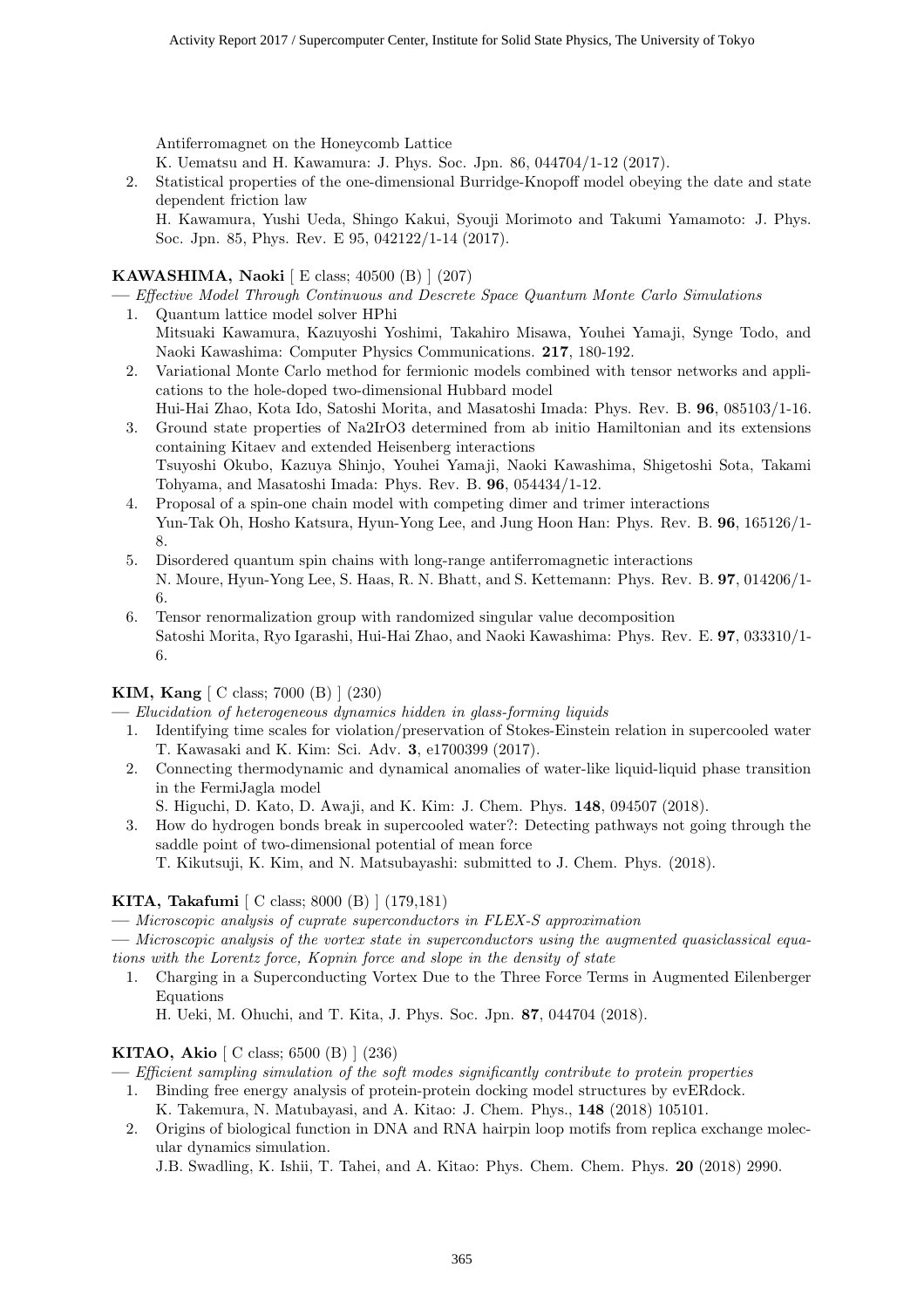- 3. Protein–Ligand Dissociation Simulated by Parallel Cascade Selection Molecular Dynamics D.P. Tran, K. Takemura, and A. Kitao: J. Chem. Theory Comput. 14 (2017) 404.
- 4. Salt bridge formation between the I-BAR domain and lipids increases lipid density and membrane curvature

K. Takemura, S. Suetsugu, and A. Kitao: Sci. Rep. 7 (2017) 6808.

#### KOBAYASHI, Katsuyoshi [ B class; 300 (B) ] (166)

- Search for electronic properties of new nanoscale interfaces
- 1. Calculation of spin states of photoelectrons emitted from spin-polarized surface states of Bi(111) surfaces with a mirror symmetry K. Kobayashi et al.: Phys. Rev. B 95 (2017) 205436.

#### KOBAYASHI, Nobuhiko [ C class; 8000 (B) ] (61)

— First-principles study of quantum transport in nanostructures

- 1. Thermoelectric properties of a magnetic semiconductor CuFeS2 H.Takaki, K.Kobayashi, M.Shimono, N.Kobayashi, K.Hirose, N.Tsujii, T.Mori: Materials Today Physics 3 85e92 (2017).
- 2. Enhancement of thermoelectric properties in surface nanostructures H.Takaki, K.Kobayashi, M.Shimono, N.Kobayashi, K.Hirose: J. Electron. Mater. 46 5593 (2017).
- 3. Electronic band structure of TiN/MgO nanostructures K.Kobayashi, H.Takaki, M.Shimono, N.Kobayashi, K.Hirose: Jpn. J. Appl. Phys. 56 04CK06 (2017).
- 4. First-principles calculations of Seebeck coefficients in a magnetic semiconductor CuFeS2, H.Takaki, K.Kobayashi, M.Shimono, N.Kobayashi, K.Hirose, N.Tsujii, T.Mori: Appl. Phys. Lett. 110, 072107 (2017).
- 5. Charge transport calculations by a wave-packet dynamical approach using maximally localized Wannier functions based on density functional theory: Application to high-mobility organic semiconductors

H.Ishii, N.Kobayashi, K.Hirose: Phys. Rev. B 95, 035433 (2017).

#### KOGA, Akihisa [ C,D class; 17000 (B) ] (173)

- Effect of the spin-orbit coupling in the multiorbital model on the honeycomb lattice
- Effect of thermal fluctuation for exotic quantum phases in strongly correlated multiorbital systems
- Numerical analysis for extotic quantum states in strongly correlated electron systems
	- 1. Antiferromagnetic order in the Hubbard model on the Penrose lattice A. Koga and H. Tsunetsugu: Phys. Rev. B 96, 214402 (2017).
	- 2. Charge Kondo effect and superconductivity in the Falikov-Kimball model with pair hopping R. Shinzaki, J. Nasu, and A. Koga: Phys. Rev. B 97, 125130 (2018).
	- 3. Interlayer coupling effect on a bilayer Kitaev model H. Tomishige, J. Nasu, and A. Koga: Phys. Rev. B 97, 094403 (2018).
	- 4. Role of spin-orbit coupling in the Kugel-Khomskii model on the honeycomb lattice A. Koga, S. Nakauchi, and N. Joji: Phys. Rev. B 97, 094427 (2018).
	- 5. Majorana fermions in the Kitaev quantum spin system  $\alpha$ -RuCl3 S.-H. Do, S.-Y. Park, J. Yoshitake, J. Nasu, Y. Motome, Y. S. Kwon, D. T. Adroja, D. J. Voneshen, K. Kim, T.-H. Jang, J.-H. Park, K.-Y. Choi and S. Ji: Nat. Phys. 13, 1079 (2017).
	- 6. Thermal Transport in the Kitaev Model
		- N. Joji, J. Yoshitake, and Y. Motome:Phys. Rev. Lett. 119, 127204 (2017).
	- 7. Chiral spin liquids at finite temperature in a three-dimensional Kitaev model Y. Kato, Y. Kamiya, J. Nasu, and Y. Motome: Phys. Rev. B 96, 174409 (2017).

#### KOTAKA, Hiroki  $[$  C class; 1500  $(B)$   $]$   $()$

— Structural search of negative electrode candidate for sodium ion battery

#### KOURA, Akihide [ C class; 3500 (B) ] (117)

— Ab initio molecular dynamics study of static structure of glasses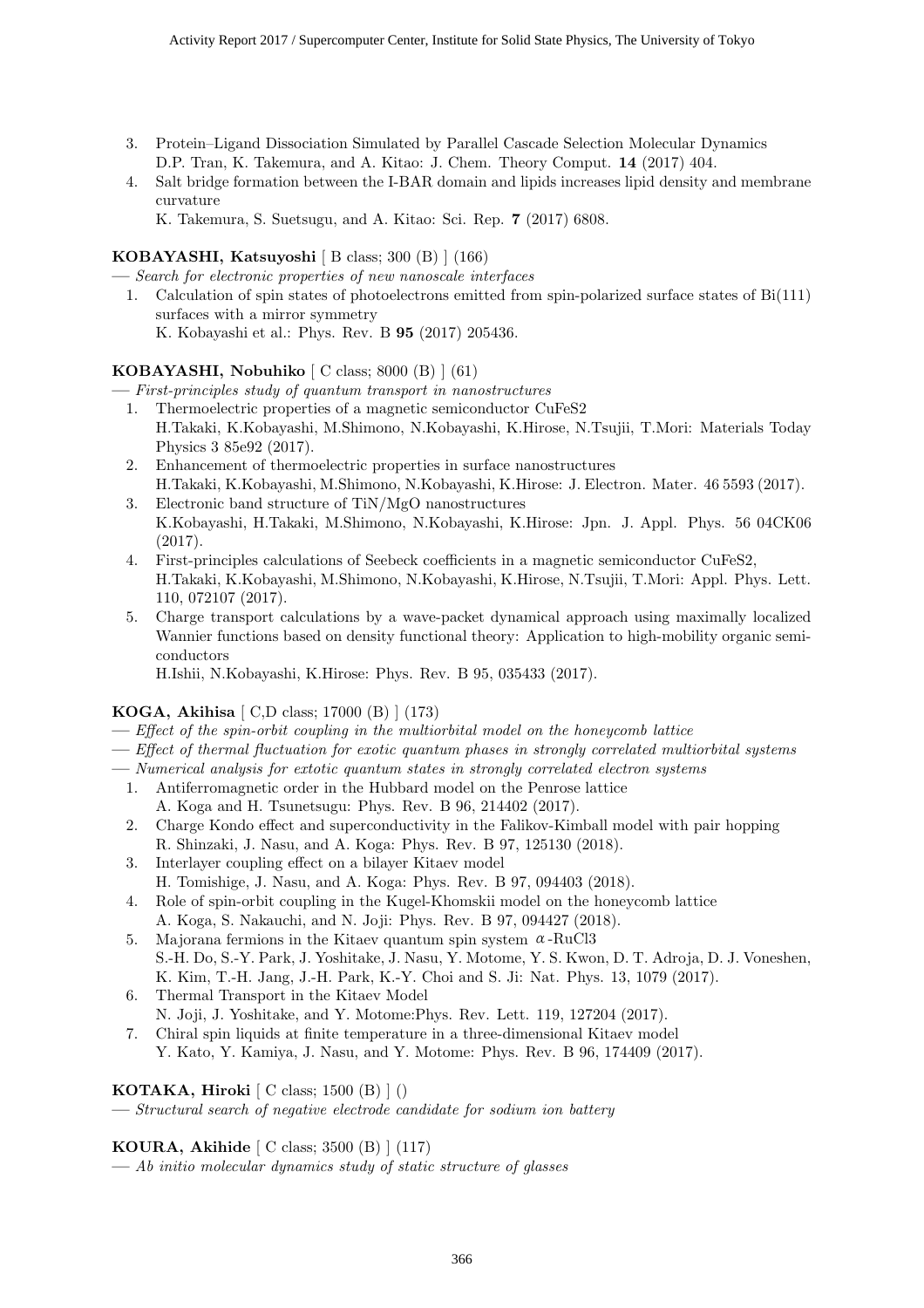1. Pressure dependence of the static structure of liquid GeTe based on ab initio molecular dynamics simulations

A. Koura and F. Shimojo: EPJ Web of Conferences 151 (2017) 01002.

- 2. Static structure of glass  $\text{Ag}_x(\text{GeSe}_3)_{1-x}$  based on ab initio molecular dynamics study
- A. Koura and F. Shimojo: Physics Reports of Kumamoto University, 14(2) (2017) 81-88.
- 3. Ab initio simulation of permanent densification in silica glass
- E. Ryuo, D. Wakabayashi, A. Koura, and F. Shimojo: Phys. Rev. B 96 (2017) 054206.
- 4. Phonon excitations in a single crystal  $Mg_{85}Zn_6Y_9$  with a synchronized long-period stacking ordered phase

S. Hosokawa, K. Kimura, J. R. Stellhorn, K. Yoshida, K. Hagihara, H. Izuno, M. Yamasaki, Y. Kawamura, Y. Mine, K. Takashima, H. Uchiyama, S. Tsutsui, A. Koura, F. Shimojo: Acta Materialia 146 (2018) 273-279.

#### KUNISADA, Yuji [ C class; 6500 (B) ] (76)

— Reduction of Rare Metals in Fuel Cell Catalysts and Hydrogen Permeable Membrane

- 1. 計算科学的手法による氷表面上での水素分子の吸着特性の解明 國貞雄治: J. Vac. Soc. Jpn. 60 (2017) 249.
- 2. Estimating the Spatial Distribution of Ca Dopants in α-SiAlON by Statistical Analysis of HAADF-STEM Image

N. Sakaguchi, F. Yamaki, G. Saito, Y. Kunisada: Mater. Trans. 58 (2017) 1341.

- 3. Diffusion of a Single Platinum Atom on Light-Element Doped Graphene S. Hasegawa, Y. Kunisada, N. Sakaguchi: J. Phys. Chem. C 121 (2017) 17787.
- 4. Hydrogen separation by nanocrystalline titanium nitride membranes with high hydride ion conductivity

C. Kura, Y. Kunisada, E. Tsuji, C. Zhu, Hi. Habazaki, S. Nagata, M. Patrick Muller, R. A. De Souza, Y. Aoki: Nat. Ener. 2 (2017) 786.

- 5. 窒化チタン微結晶膜におけるヒドリドイオン伝導の発現とそれによる常温水素膜分離 青木芳尚,倉千晴,國貞雄治,朱春宇,幅崎浩樹: 真空技術協会誌 132 (2017) 32.
- 6. Inelastic Electron Tunneling Mediated by Molecular Quantum Rotator T. Sugimoto, Y. Kunisada, K. Fukutani: Phys. Rev. B 96 (2017) 241409(R).
- 7. Enhanced hydrogen permeability of hafnium nitride nanocrystalline membranes by interfacial hydridic conduction

C. Kura, S. Fujimoto, Y. Kunisada, D. Kowalski, E. Tsuji, C. Zhu, H. Habazaki, Y. AOKI : J. Mater. Chem. A 6 (2018) 2730.

#### KUROKI, Kazuhiko [ C class; 5000 (B) ] (186)

— Study on correlation and superconductivity in multiorbital/multi-site systems based on realistic electronic structures

1. Finite-energy spin fluctutations as a pairing glue in systems with coexisiting electron and hole bands

M. Nakata, D. Ogura, H. Usui, K. Kuroki: Phys. Rev. B. 95 (2017) 214509.

2. DMFT Study on the electron-hole asymmetry of the electron correlation strength in the high  $T_c$ cuprates

R. Mizuno, M. Ochi, K. Kuroki: J. Phys. Soc. Jpn. 86 (2017) 114706.

- 3. Possible high- $T_c$  superconductivity due to incipient narrow bands originating from hidden ladders in Ruddlesden-Popper compounds
	- D. Ogura, H. Aoki, K. Kuroki: Phys. Rev. B 96 (2017) 184513.
- 4. Wide applicability of high  $T_c$  pairing originating from coexisting wide and incipient narrow bands in quasi-one-dimensional systems K. Matsumoto, D. Ogura, K. Kuroki: Phys. Rev. B 97 (2018) 014516.

KUROSAWA, Masashi [ C class; 4000 (B) ] (107)

— First-Principles Study on New Group-IV Semiconductor Alloys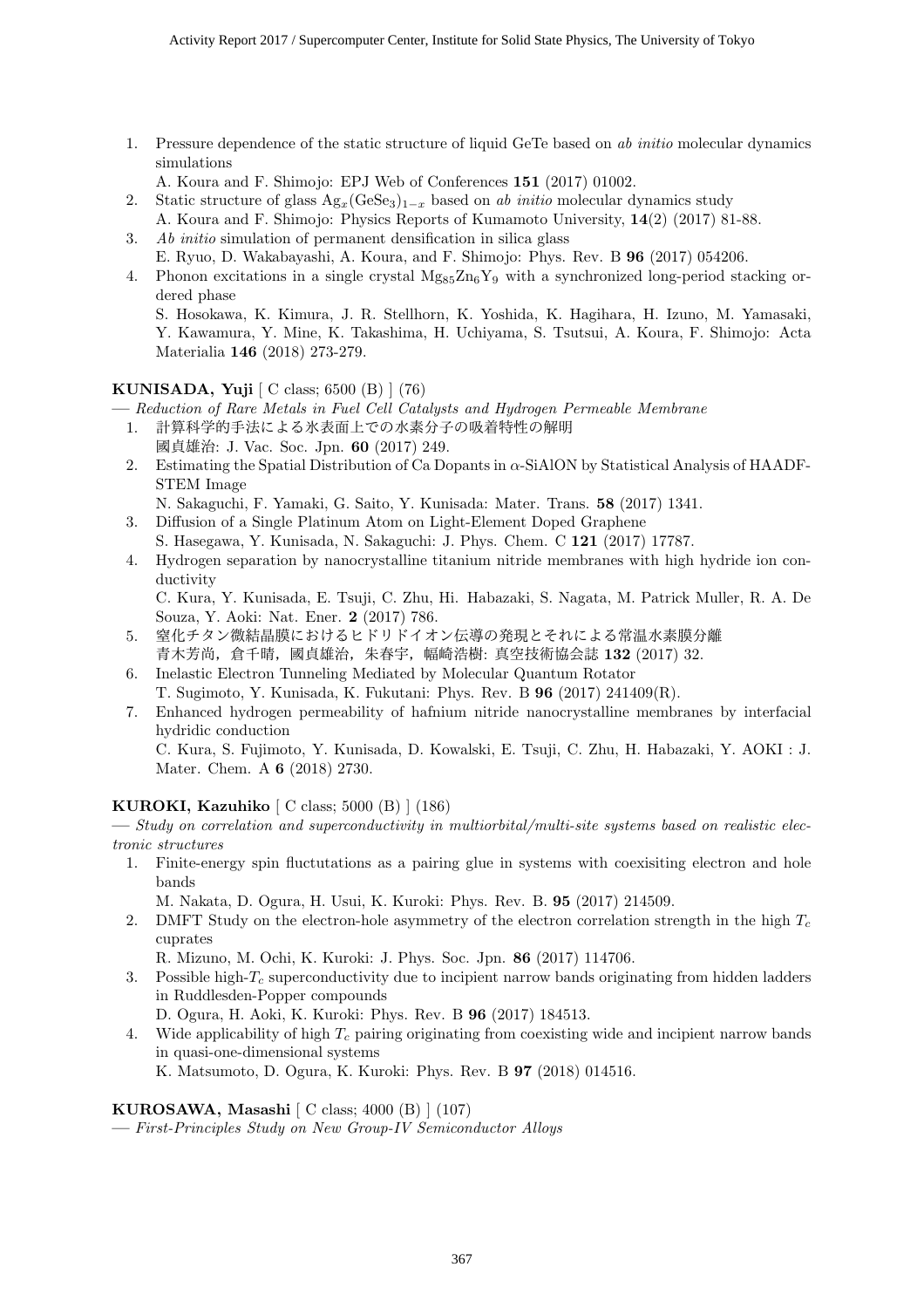#### KUSAKABE, Koichi [ C class; 2000 (B) ] (129)

— Curious chemical reactions of the entangled singlet state in nanographene VANG

#### MACHIDA, Manabu [ B class; 1500 (B) ] (289,290)

- The radiative transport equation with FDM and FEM
- Transport phenomena and optical tomography

#### MAKINO, Takayuki [ C class; 2000 (B) ] (127)

— Study on electronic structures and density of states in perovskite-type lead-halide mixed crystals

#### MASAKI-KATO, Akiko [ C class; 8000 (B) ] (224)

— Excitation dynamics of two-dimensional quantum spin systems

— The development of the parallelizable Quantum Monte Carlo method and the application to twodimensional quantum lattice systems

#### MATSUKAWA, Hiroshi [ E class; 11500 (B) ] ()

— Science of Friction

#### MATSUMOTO, Munehisa [ C class; 5000 (B) ] (87)

— Relativistic electronic structure calculations for f-d intermetallics

#### MATSUNAKA, Daisuke [ C class; 1500 (B) ] (136)

- First-principles Study of Defects of Magnesium Alloys
	- 1. EAM ポテンシャルにおける異種原子間相互作用の検討 松中大介, 木村文彦: 計算工学講演論文集, 23 (2018) B-01-07.
	- 2. Atomistic study of effets of normal stress on fundametal deformation modes in magnesium S. Yoshikawa and D. Matsunaka: to be submitted.

#### MATSUSHITA, Katsuyoshi [ C class; 3000 (B) ] (272)

— Investigation of Cell Elongation Effect on Collective Motion

- Numerical study of cell-elongation inducing dynamical transition
- 1. Mechanical Morphogenesis in Differential Pattern Growth Katsuyoshi Matsushita, Kazuya Horibe, Naoya Kamamoto, Ken-Ichi Hironaka and Koichi Fujimoto: submitted to Proc. ALIFE2018
- 2. Emergence of collective propulsion through cell-cell adhesion Katsuyoshi Matsushita: Phys. Rev. E in print
- 3. Elementary Movement Step of adhesion-interaction driving Katsuyoshi Matsushita: Proceedings of symposium on simulations of traffic flow 23, 37 (2017)

#### MAYUMI, Koichi [ B class; 800 (B) ] (304)

— Coarse-Grained Molecular Dynamics Simulation of Slide-Ring Gel Networks

#### MISAWA, Takahiro [ E class; 13500 (B) ] (174,350)

- Study of correlated topological materials using many-variable variational Monte Carlo method 1. Quantum lattice model solver  $H\Phi$ 
	- M. Kawamura, K. Yoshimi, T. Misawa, et al., Comp. Phys. Commun. 217, 180-192 (2017).
- 2. 量子格子模型の汎用数値対角化パッケージ H Φ-スピン液体近傍の熱·スピン励起への適用一 山地洋平・三澤貴宏・吉見一慶・河村光晶・藤堂眞治・川島直輝, 固体物理, Vol.52, No10 (2017).
- 3. <コラム>mVMC 多変数変分モンテカルロ法のオープンソースソフトウェア 三澤貴宏・今田正俊, 固体物理, Vol.52, No11 (2017).
- 4. Superconductivity Emerging from Excitonic Mott insulator Theory of Alkaline Doped Fullerene T. Misawa and M. Imada, arXiv:1711.10205
- 5. mVMC Open-source software for many-variable variational Monte Carlo method T. Misawa et al., arXiv:1711.11418
- 6. Asymmetric melting of one-third plateau in kagome quantum antiferromagnets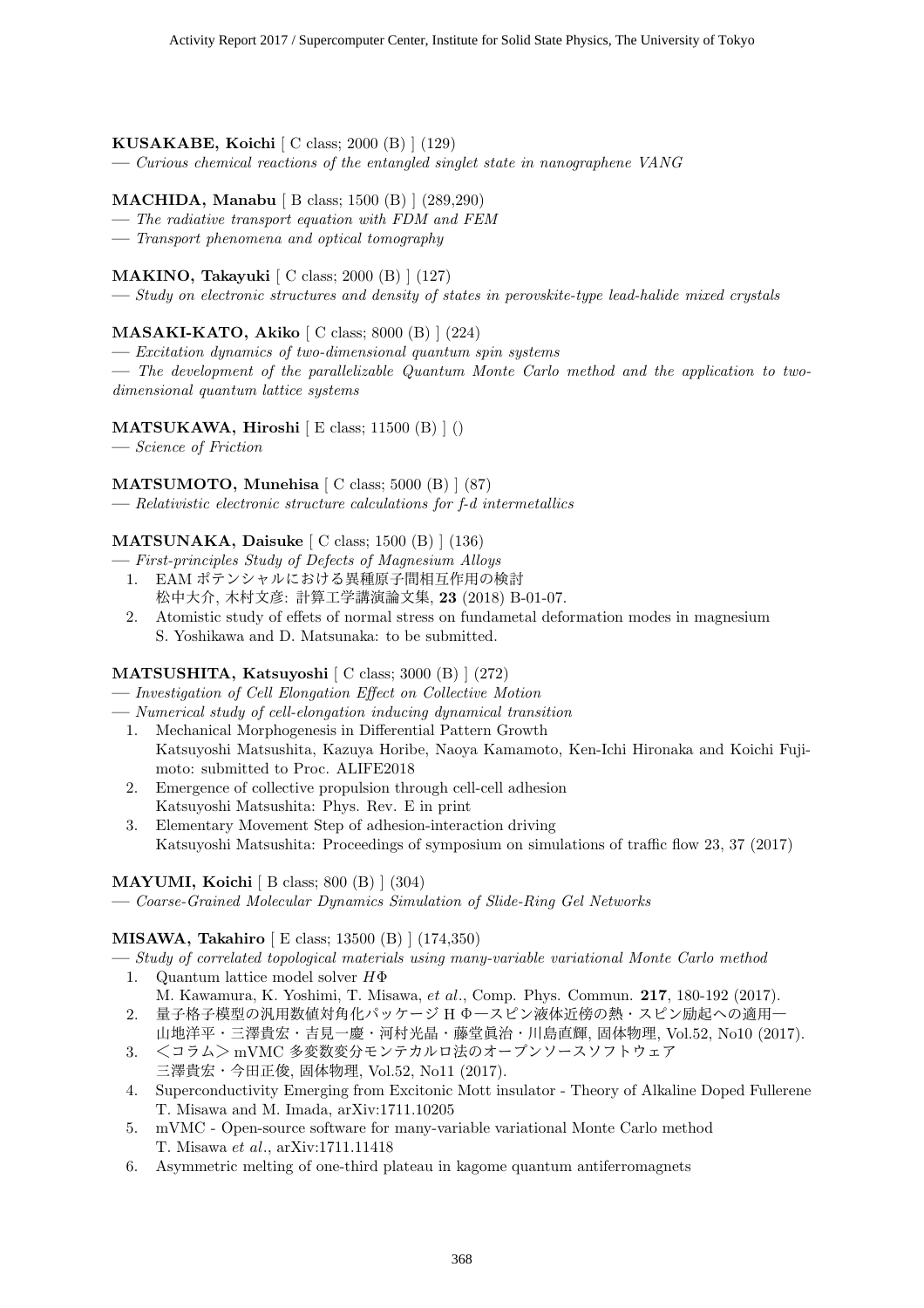T. Misawa, Y. Motoyama and Y. Yamaji, arXiv:1801.07128.

7. Finite-Temperature Signatures of Spin Liquids in Frustrated Hubbard Model T. Misawa and Y. Yamaji, J. Phys. Soc. Jpn 87, 023707 (2018).

#### MIYASHITA, Seiji [ C class; 5000 (B) ] (258)

— Direct numerical method for quantum response and quantum dynamics

- 1. Nontrivial phase diagram for an elastic interaction model of spin crossover materials with antiferromagneticlike short-range interactions.1
- M. Nishino, S. Miyashita and P. A. Rikvold : Phys. Rev. B. 96 (2017) 144425.
- 2. Cluster evolution in molecular three-dimensional spin-crossover systems. 2 L. Stoleriu, M. Nishino, S. Miyashita, A. Stancu, A. Hauser and C. Enachescu : Phys. Rev. B. 96(2017) 064115.
- 3. Theoretical approach for elastically driven cooperative switching of spin-crossover compounds impacted by an ultrashort laser pulse.1 C. Enachescu, L. Stoleriu, M. Nishino, S. Miyashita, A. Stancu, M. Lorenc, R.Bertoni, H. Cailleau and E. Collet: Phys. Rev. B.95 (2017) 224107.
- 4. Synergetic effect of spin-orbit coupling and Zeeman splitting on the optical conductivity in the one-dimensional Hubbard model.3

A. Bolens, H. Katsura, M. Ogata and S. Miyashita: Phys. Rev. B.95 (2017) 235115.

5. Perspectives for high-performance permanent magnets: applications, coercivity, and new materials. 2

S. Hirosawa, M. Nishino and S. Miyashita: Adv. Nat. Sci. 8 (2017) 013002.

6. Perspectives of stochastic micromagnetism of Nd2Fe14B and computation of thermally activated reversal process.

S. Miyashita, M. Nishino, Y. Toga, T. Hinokihara, T. Miyake, S. Hirosawa and A. Sakuma: Scripta Materialia. (2017) in press.

7. Exploration of the effects of dipole-dipole interactions in Nd2Fe14B thin films based onf a stochastic cutoff method with a novel efficient algorithm.

T. Hinokihara, M. Nishino, Y. Toga and S. Miyashita: Phys. Rev. B. in press.

- 8. Systematic Construction of Counterexamples to the Eigenstate Thermalization Hypothesis. N. Shiraishi and T. Mori: Phys. Rev. Lett.119 (2017) 030601.
- 9. Thermalization without eigenstate thermalization hypothesis after a quantum quench. T. Mori and N. Shiraishi: Phys. Rev. E. 96 (2017) 022153.
- 10. Classical ergodicity and quantum eigenstate thermalization: Analysis in fully connected Ising ferromagnets.
	- T. Mori: Phys. Rev. E. 96 (2017) 012134.
- 11. Distribution of eigenstate populations and dissipative beating dynamics in uniaxial single-spin magnets.
	- T. Hatomura, B. Barbara and S. Miyashita: Phys. Rev. B. 96(2017) 134309.
- 12. Shortcuts to Adiabaticity in the Infinite-Range Ising Model by Mean-Field Counter-Diabatic Driving.

T. Hatomura: J. Phys. Soc. Jpn. 86 (2017) 094002.

- 13. Shortcuts to adiabatic cat-state generation in bosonic Josephson junctions. T. Hatomira: New J. Phys. 20 (2018) 015010.
- 14. Entanglement prethermalization in the Tomonaga-Luttinger model. E. Kaminishi, T. Mori, T. N. Ikeda and M. Ueda: Phys. Rev. A 97 (2018) 013622.
- 15. Diffusive real-time dynamics of a particle with Berry curvature. K. Misaki, S. Miyashita and N. Nagaosa: Phys. Rev. B 97 (2018) 075122.

#### MIZUGUCHI, Tomoko [ C class; 1500 (B) ] (287)

— Effect of interface on the structure and properties of water confined in nanopore

#### MIZUKAMI, Wataru [ C class; 2000 (B) ] (126)

— Construction and application of anharmonic potentials for adsorbed molecule on crystal/nanoparticle surface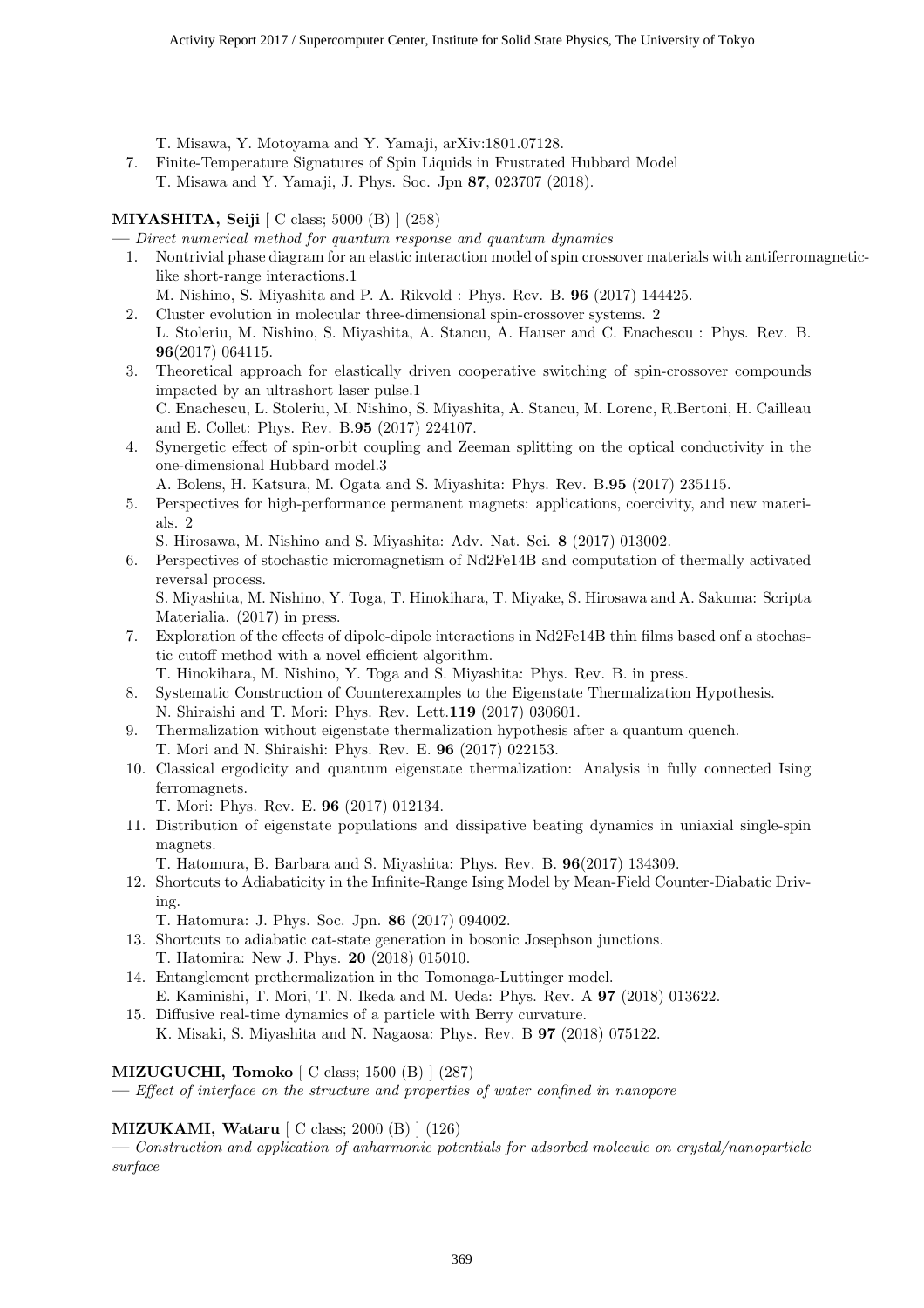#### MOMIDA, Hiroyoshi [ C class; 3500 (B) ] (115)

— First-principles study of electronic structures of energy device materials

- 1. Cathode Properties of Perovskite-Type  $\text{NaMF}_3$  ( $M = \text{Fe}$ , Mn, and Co) Prepared by Mechanical Ball Milling for Sodium-Ion Battery A. Kitajou, Y. Ishado, T. Yamashita, H. Momida, T. Oguchi and S. Okada: Electrochimica Acta 245 (2017) 424.
- 2. Topological Interface States in the Natural Heterostructure  $(PbSe)_{5}(Bi_{2}Se_{3})_{6}$  with  $Bip_{b}$  Defects H. Momida, G. Bihlmayer, S. Blügel, K. Segawa, Y. Ando and T. Oguchi: Phys. Rev. B 97 (2018) 035113.
- 3. Effects of Lattice Parameters on Piezoelectric Constants in Wurtzite Materials: A Theoretical Study using First-Principles and Statistical-Learning Methods H. Momida and T. Oguchi: Appl. Phys. Express 11 (2018) 041201.
- 4. First-Principles Calculations on the Origin of Mechanical Properties and Electronic Structures of 5d Transition Metal Monocarbides  $MC (M = Hf, Ta, W, Re, Os, Ir, and Pt)$ M. Fukuichi, H. Momida, M. Geshi, M. Michiuchi, K. Sogabe and T. Oguchi: J. Phys. Soc. Jpn. 87 (2018) 044602.
- 5. First-Principles Study on Cathode Properties of  $Li<sub>2</sub>MTiO<sub>4</sub>$  ( $M = V$ , Cr, Mn, Fe, Co, and Ni) with Oxygen Deficiency for Li-Ion Batteries M. Hamaguchi, H. Momida and T. Oguchi: J. Phys. Soc. Jpn., in press.

MORI, Takashi [ C class; 2500 (B) ] (276)

— Dynamics of isolated quantum many-body spin systems

#### MORIKAWA, Yoshitada [ C class; 4500 (B) ] (168)

— First-principles Thermodynamics and Statistical Mechanics Simulations of Catalytic Reactions at Solid Surfaces

- 1. Image potential states from the van der Waals density functional I. Hamada, Y. Hamamoto, and Y. Morikawa: J. Chem. Phys., 147, (2017) 044708/1-6.
- 2. Desorption Dynamics of  $CO<sub>2</sub>$  from Formate Decomposition on  $Cu(111)$ F. Muttaqien, H. Oshima, Y. Hamamoto, K. Inagaki, I. Hamada, and Y. Morikawa: Chem.
- Comm., 53, (2017) 9222-9225.
- 3. CO<sup>2</sup> Adsorption on the Copper Surfaces: van der Waals Density Functional and TPD Studies F. Muttaqien, Y. Hamamoto, I. Hamada, K. Inagaki, Y. Shiozawa, K. Mukai, T. Koitaya, S. Yoshimoto, J. Yoshinobu, and Y. Morikawa: J. Chem. Phys., **147**, (2017) 094702/1-8.
- 4. First-Principles Molecular Dynamics Analysis of Ligand-Free SuzukiMiyaura Cross-Coupling in Water: Transmetalation and Reductive Elimination Teruo Hirakawa, Yuta Uramoto, Susumu Yanagisawa, Takashi Ikeda, Kouji Inagaki, and Yoshitada Morikawa: J. Phys. Chem. C,121, (2017) 19904-19914.
- 5. Augmented pH-sensitivity Absorbance of Ruthenium(II) Bis(bipyridine) Complex with Elongation of the Conjugated Ligands : An Experimental and Theoretical Investigations Siew San Tan, Susumu Yanagisawa Kouji Inagaki Yoshitada Morikawa and Mohammad B. Kassim: Phys. Chem. Chem. Phys., 19, (2017) 25734-25745.
- 6. Hybrid Image Potential States in Molecular Overlayers on Graphene S. A. Wella, H. Sawada, N. Kawaguchi, F. Muttaqien, K. Inagaki, I. Hamada, Y. Morikawa, and Y. Hamamoto: Phys. Rev. Materials, 1, (2017) 061001/1-5.
- 7. Individual Atomic Imaging of Multiple Dopant Sites in As-Doped Si Using Spectro-Photoelectron Holography Kazuo Tsutsui, Tomohiro Matsushita, Kotaro Natori, Takayuki Muro, Yoshitada Morikawa, Takuya Hoshii, Kuniyuki Kakushima, Hitoshi Wakabayashi, Kouichi Hayashi, Fumihiko Matsui,

and Toyohiko Kinoshita,: Nano. Lett., 17, (2017) 7533-7538.

- 8. First-principles Study of ZnSnAs<sub>2</sub>-Based Dilute Magnetic Semiconductors
- Hidetoshi Kizaki, and Yoshitada Morikawa: Jpn. J. App. Phys., 57, (2018) 020306/1-4.
- 9. Mechanistic Analysis of Oxygen Vacancy Formation and Ionic Transport in  $S_{13}Fe_{2}O_{7-\delta}$ Tadashi Ohta, Hidetoshi Kizaki, and Yoshitada Morikawa: J. Phys. Chem. C, 122, (2018)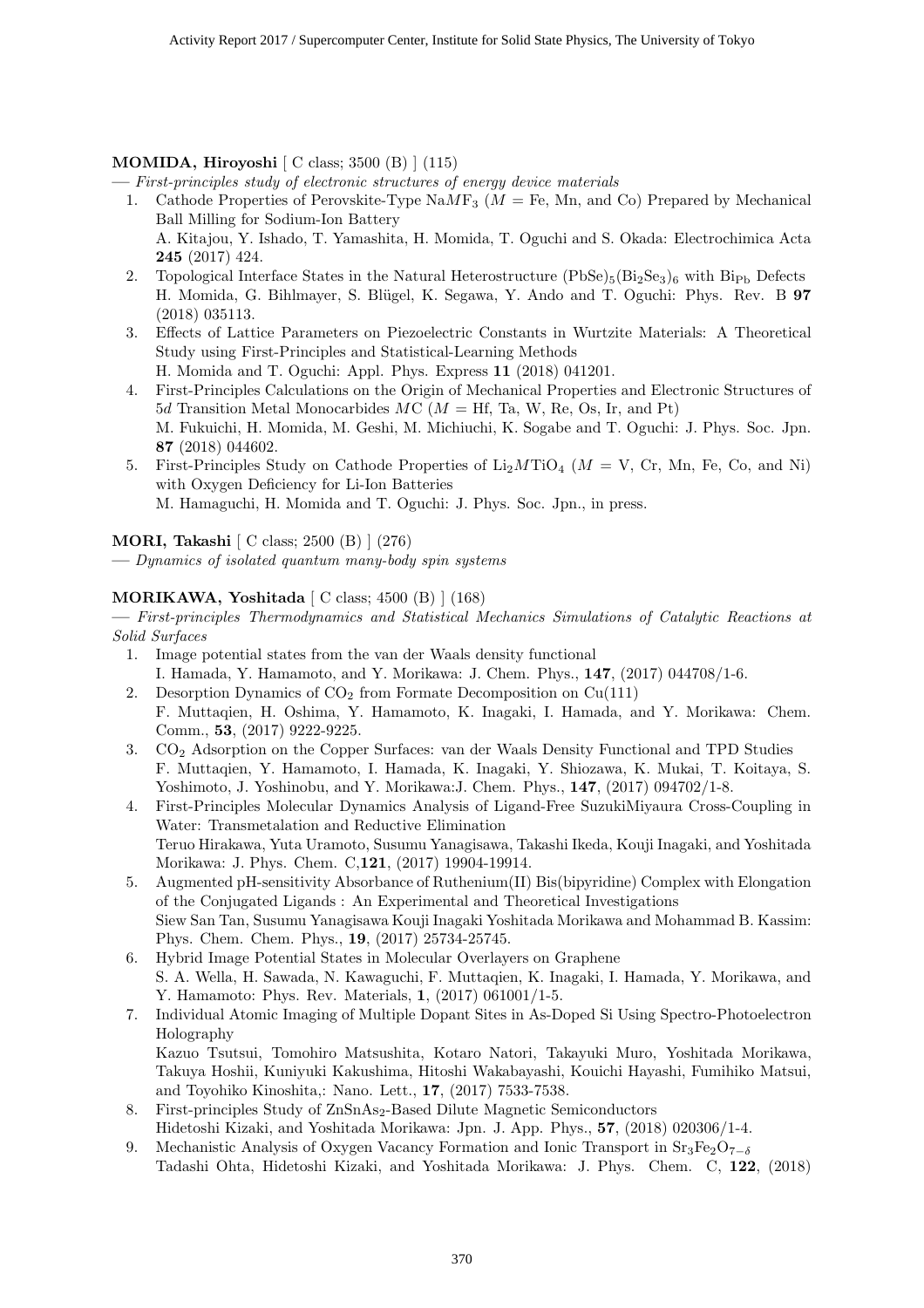4172-4181.

10. Platinum-catalyzed hydrolysis etching of SiC in water: A density functional theory study Pho Van Bui, Daisetsu Toh, Ai Isohashi, Satoshi Matsuyama, Kouji Inagaki, Yasuhisa Sano, Kazuto Yamauchi, and Yoshitada Morikawa Jpn. J. Appl. Phys., 57, (2018) 055703/1-5.

#### MORIMOTO, Kenichi  $\vert$  C class; 500 (B)  $\vert$  ()

— Shape-Optimization Simulation in Turbulent Heat Transfer Problem

#### MORITA, Satoshi [ B class; 900 (B) ] (303)

- Development of parallel computing library for tensor network methods with symmetries
- 1. Variational Monte Carlo method for fermionic models combined with tensor networks and applications to the hole-doped 2D Hubbard model H.-H. Zhao, K. Ido, S. Morita and M. Imada: Phys. Rev. B 96 085103 (2017).
- 2. Tensor Renormalization Group with Randomized Singular Value Decomposition S. Morita, R. Igarashi, H.-H. Zhao, and N. Kawashima: Phys. Rev. E 97 033310 (2018).

#### MOTOME, Yukitoshi [ C class; 12500 (B) ] (176)

— Numerical study of correlated electron systems with strong spin-orbit coupling

- 1. Zero-Field Skyrmions with a High Topological Number in Itinerant Magnets R. Ozawa, S. Hayami, and Y. Motome: Phys. Rev. Lett. 118 (2017) 147205.
- 2. Monte Carlo Study of Magnetoresistance in a Chiral Soliton Lattice S. Okumura, Y. Kato, and Y. Motome: J. Phys. Soc. Jpn. 86 (2017) 063701.
- 3. Effective bilinear-biquadratic model for noncoplanar ordering in itinerant magnets S. Hayami, R. Ozawa, and Y. Motome: Phys. Rev. B 95 (2017) 224424.
- 4. Majorana dynamical mean-field study of spin dynamics at finite temperatures in the honeycomb Kitaev model
	- J. Yoshitake, J. Nasu, Y. Kato, and Y. Motome: Phys. Rev. B 96 (2017) 024438.
- 5. Temperature evolution of spin dynamics in two- and three-dimensional Kitaev models: Influence of fluctuating Z2 flux
	- J. Yoshitake, J. Nasu, and Y. Motome: Phys. Rev. B 96 (2017) 064433.
- 6. Shape of magnetic domain walls formed by coupling to mobile charges R. Ozawa, S. Hayami, K. Barros, and Y. Motome: Phys. Rev. B 96 (2017) 094417.
- 7. Finite-temperature phase transition to a Kitaev spin liquid phase on a hyperoctagon lattice: A large-scale quantum Monte Carlo study P. A. Mishchenko, Y. Kato, and Y. Motome: Phys. Rev. B 96 (2017) 125124.
- 8. Majorana fermions in the Kitaev quantum spin system  $\alpha$ -RuCl<sub>3</sub> S.-H. Do, S.-Y. Park, J. Yoshitake, J. Nasu, Y. Motome, Y. S. Kwon, D. T. Adroja, D. J. Voneshen, K. Kim, T.-H. Jang, J.-H. Park, K.-Y. Choi, and S. Ji: Nat. Phys. 13 (2017) 1079.
- 9. Thermal Transport in the Kitaev Model
	- J. Nasu, J. Yoshitake, and Y. Motome: Phys. Rev. Lett. 119 (2017) 127204.
- 10. Chiral spin liquids at finite temperature in a three-dimensional Kitaev model Y. Kato, Y. Kamiya, J. Nasu, and Y. Motome: Phys. Rev. B 96 (2017) 174409.
- 11. Kitaev-Heisenberg Hamiltonian for high-spin d7 Mott insulators R. Sano, Y. Kato, and Y. Motome: Phys. Rev. B 97 (2018) 014408.
- 12. Multiple Dirac cones and topological magnetism in honeycomb-monolayer transition metal trichalcogenides
	- Y. Sugita, T. Miyake, and Y. Motome: Phys. Rev. B 97 (2018) 035125.
- 13. Emergent odd-parity multipoles and magnetoelectric effects on a diamond structure: Implication for the 5d transition metal oxides AOsO4 (A=K, Rb, and Cs) S. Hayami, H. Kusunose, and Y. Motome: Phys. Rev. B 97 (2018) 024414.
- 14. Generation and control of noncollinear magnetism by supercurrent
- R. Takashima, Y. Kato, Y. Yanase, and Y. Motome: Phys. Rev. B 97 (2018) 081107(R). 15. Lock-in of a Chiral Soliton Lattice by Itinerant Electrons
	- S. Okumura, Y. Kato, and Y. Motome: J. Phys. Soc. Jpn. 87 (2018) 033708.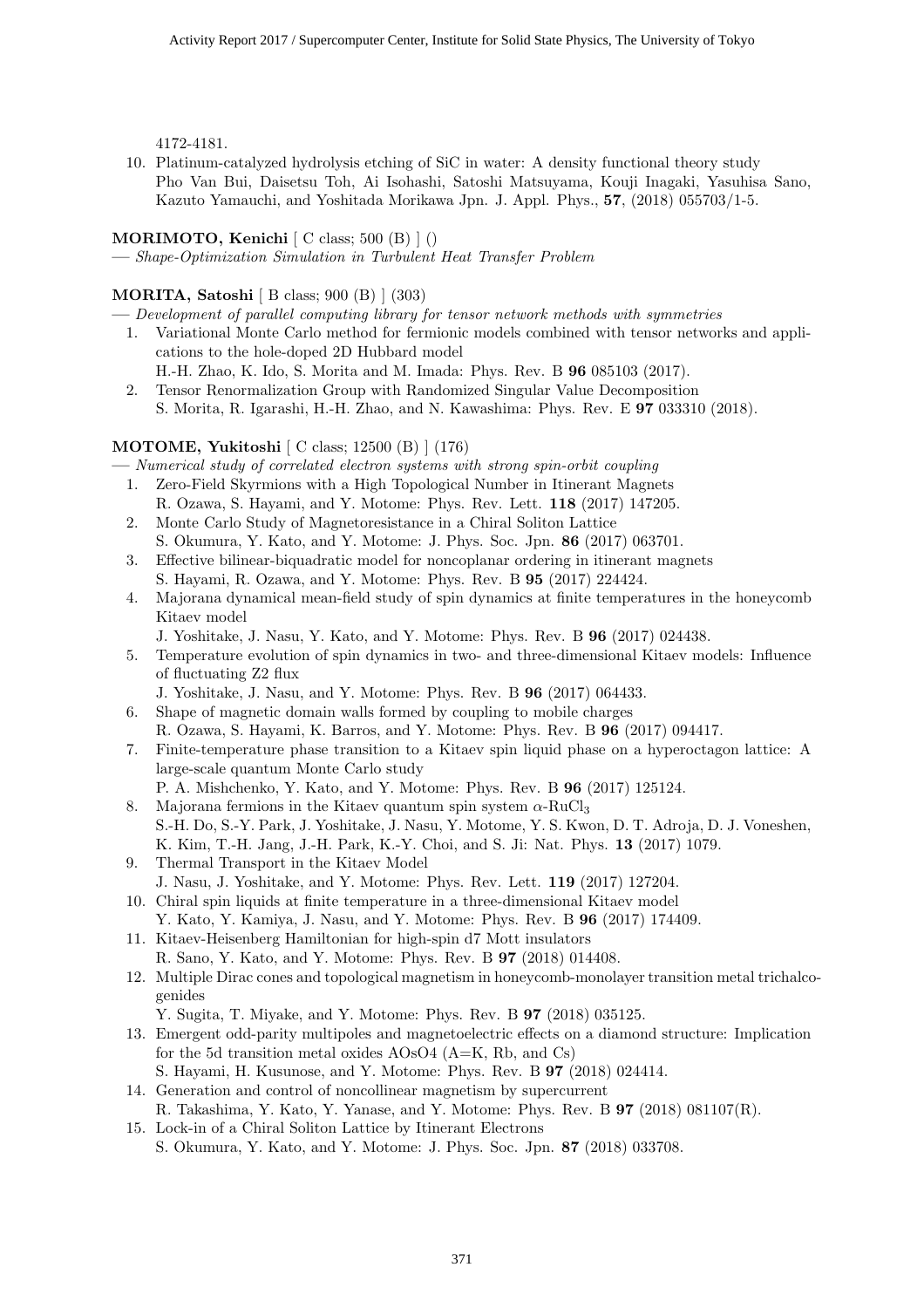#### MURASHIMA, Takahiro [ C class; 2000 (B) ] (278)

— Analysis of Glassy State of Bead-Spring Chains

- 1. Elongational viscosity of weakly entangled polymer melt via coarse-grained molecular dynamics simulation
	- T. Murashima et al: submitted to Nihon Reoroji Gakkaishi
- 2. Inter node parallelization of multiscale fluid particle simulation towards large-scale polymeric fluid simulation
	- T. Murashima: Microsystem Technologies, 24, 765-769 (2018).

#### NADA, Hiroki [ C class; 4000 (B) ] (266)

— Molecular Dynamics Simulation Study of Crystal Nucleation Mechanism of Hydroxyapatite via Formation of Pre-Nucleation Clusters

- 1. Development of Nanostructured Water Treatment Membranes Based on Thermotropic Liquid Crystals: Molecular Design of Sub-Nanoporous Materials T. Sakamoto, T. Ogawa, H. Nada, K. Nakatsuji, M. Mitani, B. Soberats, K. Kawata, M. Yoshio, H. Tomioka, T. Sasaki, M. Kimura, M. Henmi and T. Kato: Adv. Sci., 5 (2018) 1700405.
- 2. A New Methodology for Evaluating the Structural Similarity between Different Phases Using a Dimensionality Reduction Technique H. Nada: submitted to ACS Omega.

#### NAKAHARA, Akio  $[B \text{ class}; 700 (B) ]()$

— Numerical simulation for memory of flow in paste

#### NAKAI, Hiromi [ C class; 4500 (B) ] (97)

— First-principles calculation on reversible hydrogenation reaction of toluene using heterogeneous catalyst

#### NAKAMURA, Kazuma [ C class; 8000 (B) ] (59)

- Ab initio phonon calculations for  $Sr2IrO4$  and  $Ca5Ir3O12$
- Development of ab initio many-body perturbation calculation software RESPACK
	- 1. Uniaxial strain effects on superconducting transition in Re-doped Hg-1223 cuprate superconductors

M. Mito, K. Ogata, H. Goto, K. Tsuruta, K. Nakamura, H. Deguchi, T. Horide, K. Matsumoto, T. Tajiri, H. Hara, T. Ozaki, H. Takeya, and Y. Takano: Phys. Rev. B 95, (2017) 064503.

2. Nonlinear Conductivity of Geometrically Frustrated Iridate Ca5Ir3O12 K. Matsuhira, K. Nakamura, Y. Yasukuni, Y. Yoshimoto, D. Hirai, Z. Hiroi: J. Phys. Soc. Jpn. 87, (2018) 013703.

#### NAKANO, Hiroki [ C class; 6000 (B) ] (242)

- Numerical study on low-energy states of quantum spin systems
	- 1. Ferrimagnetism in the Spin-1/2 Heisenberg Antiferromagnet on a Distorted Triangular-Lattice H. Nakano and T. Sakai: J. Phys. Soc. Jpn. 86 (2017) 063702(1-5)
	- 2. Quantum Spin Liquid in the Kagome-Lattice Antiferromagnet and Related Systems H. Nakano and T. Sakai: Journal of Physics: Conference Series 868 (2017) 012006.
- 3. Magnetization Process of the Spin-1/2 Triangular-Lattice Heisenberg Antiferromagnet with Next-Nearest-Neighbor Interactions — Plateau or Nonplateau — H. Nakano and T. Sakai: J. Phys. Soc. Jpn. 86 (2017) 114705(1-6)
- 4. √ $\sqrt{3} \times \sqrt{3}$ 型の歪みを持つ三角格子上の S=1/2 ハイゼンベルク反強磁性体 磁化過程と磁化率 嶋田ありさ, 中野博生, 坂井徹, 吉村一良: 粉体および粉末冶金 65 (2018) 3-9
- 5. Spin-1/2 Triangular-Lattice Heisenberg Antiferromagnet with  $\sqrt{3} \times \sqrt{3}$ -Type Distortion Behavior around the Boundaries of the Intermediate Phase A. Shimada, H. Nakano, T. Sakai, and K. Yoshimura: J. Phys. Soc. Jpn. 87 (2018) 034706(1-7).

#### NAKAYAMA, Takashi [ C class; 4000 (B) ] (105)

— First-principles study of ionization and diffusion of metal atoms at metal/solid interfaces in electric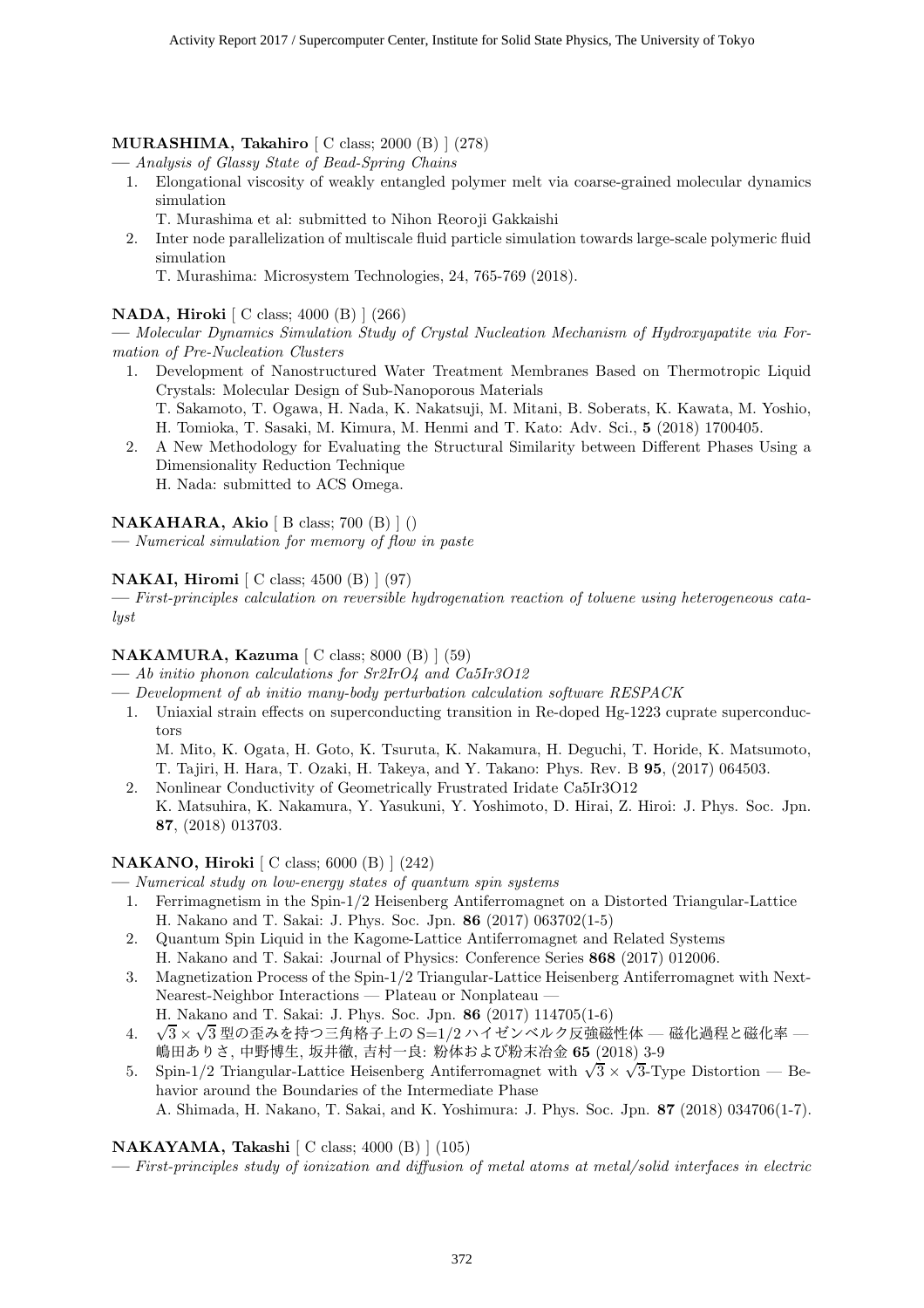fields

- 1. Acceleration of metal-atom diffusion under electric field at metal/insulator interfaces: First principles study
	- R. Nagasawa, Y. Asayama, T. Nakayama: Jpn. J. Appl. Phys. 57 (2018) 04FB05.
- 2. Metal-atom Ionization and Diffusion under Electric Field around Metal/insulator Interfaces; Firstprinciples View
	- T. Nakayama, Y. Asayama, R. Nagasawa: ECS Transactions 80 (2017) 285.
- 3. First-principles study of giant thermoelectric power in incommensurate TlInSe2 M. Ishikawa, T. Nakayama, K. Wakita, Y. G. Shim, N. Mamedov: J. Appl. Phys. 123 (2018) 161575.
- 4. Material engineering for silicon tunnel field-effect transistors: isoelectronic trap technology T. Mori, S. Iizuka, T. Nakayama: MRS communications 7 (2017) 541.

#### NISHIDATE, Kazume [ C class; 1500 (B) ] (134)

— Organic Molecule on Graphene: Electronic Structure at the Interface and Crystal Growth

1. First-principles study of electronic structure modulations in graphene on Ru(0001) by Au intercalation

K. Nishidate, S. Tanibayashi, N. Yoshimoto, and M. Hasegawa: Phys. Rev. B 97 (2018) 115437.

#### NOBUSADA, Katsuyuki [ E class; 25000 (B) ] ()

— Computational studies of electronic and photonic functional nano-interfaces

#### NOGUCHI, Hiroshi [ C class; 11000 (B) ] (217,219)

- Flow analysis of dilute polymer solution by molecular dynamics simulation
- Structure formation of biomembranes
	- 1. Structure formation induced by two types of banana-shaped proteins adsorbed on lipid membranes H. Noguchi and J.-B. Fournier: Soft Matter 13, 4099 (2017).
	- 2. Acceleration and suppression of banana-shaped-protein-induced tubulation by addition of small membrane inclusions of isotropic spontaneous curvatures H. Noguchi: Soft Matter 13, 7771 (2017).
	- 3. Docosahexaenoic acid preserves visual function by maintaining correct disc morphology in retinal photoreceptor cells

H. Shindou, H. Koso, J. Sasaki, H. Nakanishi, H. Sagara, K. M. Nakagawa, Y. Takahashi, D. Hishikawa, Y. Iizuka-Hishikawa, F. Tokumasu, H. Noguchi, S. Watanabe, T. Sasaki, and T. Shimizu: J. Bio. Chem. 292, 12054 (2017).

- 4. Bilayer sheet protrusions and budding from bilayer membranes induced by hydrolysis and condensation reactions
	- K. M. Nakagawa and H. Noguchi: Soft Matter 14, 1397 (2018).
- 5. Polymer effects on Karman Vortex: Molecular Dynamics Study Y. Asano, H. Watanabe, and H. Noguchi: J. Chem. Phys. 148, 144901(2018).
- 6. 短距離古典分子動力学シミュレーションコードの GPGPU 化(1) 中川恒: 分子シミュレーション研究会会誌"アンサンブル"19.267 (2017).
- 7. 短距離古典分子動力学シミュレーションコードの GPGPU 化 (2) 中川恒: 分子シミュレーション研究会会誌"アンサンブル"20,40 (2018).

#### NOGUCHI, Yoshifumi [ C class; 6500 (B) ] (75)

— First-principles calculation of singlet-triplet splitting

- 1. Quantitative characterization of exciton from GW+Bethe-Salpeter calculation D. Hirose, Y. Noguchi, and O. Sugino: J. Chem. Phys. 146 (2017) 044303.
- 2. Molecular Size Insensitivity of Optical Gap of  $[n]Cycloparphenylenes (n = 3-16)$ Y. Noguchi and O. Sugino: J. Chem. Phys. 146 (2017) 144304
- 3. Effect of dynamical fluctuation of hydration structures on absorption spectra of oxylucifein in aqueous solutions

M. Hiyama, M. Shiga, N. Koga, O. Sugino, H. Akiyama, and Y. Noguchi: PhysChemChemPhys. 19 (2017) 10028.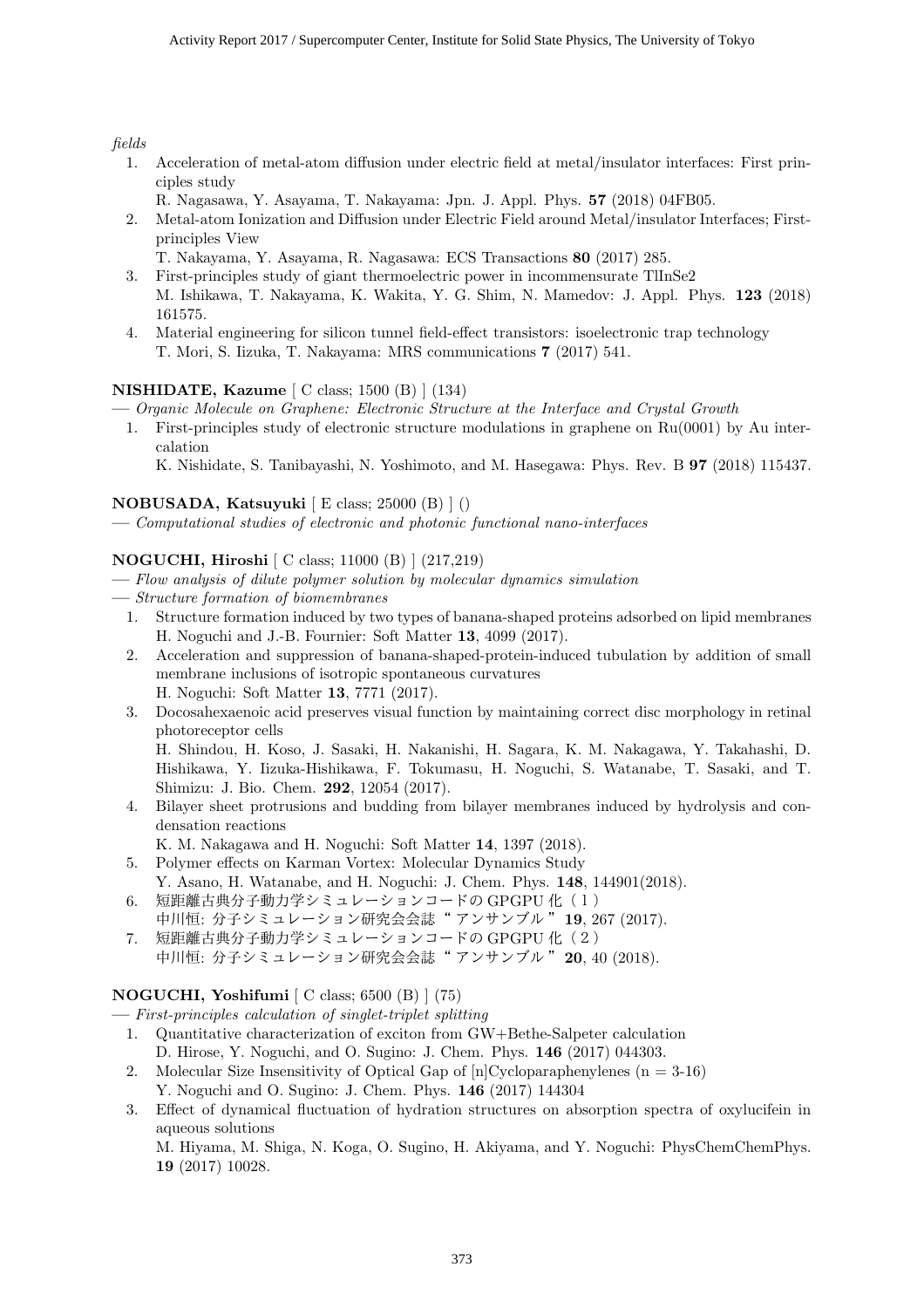4. High-Lying Triplet Excitons of Thermally Activated Delayed Fluorescence Molecules Y. Noguchi and O. Sugino: J. Phys. Chem. C. 121 (2017) 20687.

#### NOMURA, Yusuke [ C class; 6000 (B) ] (183)

- Non-local correlations induced by Hund's coupling in multi-orbital strongly-correlated materials 1. Restricted Boltzmann machine learning for solving strongly correlated quantum systems
	- Y. Nomura, A. S. Darmawan, Y. Yamaji, and M. Imada: Phys. Rev. B 96 (2017) 205152.

#### OBATA, Shuji [ C class; 500 (B) ] ()

— Nano-materials Magnetization based on magnetic dipole moment interactions

#### ODA, Tatsuki [ E class; 23000 (B) ] (42,43)

— Analyses on atomic structure, magnetism, and electronic structure in spintronics materials and molecular magnets

— Analyses on atomic, magnetic, and electronic structures in high-performance spintronics materials and molecular magnets

1. Phase Stability and Superconductivity of Compressed Argon-Hydrogen Compounds from First-Principles

Takahiro Ishikawa, Akitaka Nakanishi, Katsuya Shimizu, and Tatsuki Oda: J. Phys. Soc. Jpn. 86, 124711(2017).

#### OHGOE, Takahiro [ C class; 4000 (B) ] (190)

— Numerical study on interplay of stripes and electron-phonon interactions in the Hubbard model

- 1. Correlation-induced superconductivity dynamically stabilized and enhanced by laser irradiation K. Ido, T. Ohgoe and M. Imada: Sci. Adv. 3, e1700718 (2017)
- 2. Competition among Superconducting, Antiferromagnetic, and Charge Orders with Intervention by Phase Separation in the 2D Holstein-Hubbard Model T. Ohgoe and M. Imada: Phys. Rev. Lett. 119, 197001 (2017)
- 3. Competition among various charge-inhomogeneous states and d-wave superconducting state in Hubbard models on square lattices
	- K. Ido, T. Ohgoe and M. Imada: Phys. Rev. B 97, 045138 (2018)
- 4. mVMC Open-source software for many-variable variational Monte Carlo method T. Misawa, S. Morita, K. Yoshimi, M. Kawamura, Y. Motoyama, K. Ido, T. Ohgoe, M. Imada, and T. Kato: submitted

#### OHMURA, Satoshi [ C class; 3500 (B) ] (114)

 $-$  Ab initio study of viscosity and local structures of basaltic melt under high pressure

1. Structures of liquid iron-light-element mixtures under high pressure S. Ohmura, T. Tsuchiya, H, IChikawa: Phys. Status Solidi B, under review

#### OHSAWA, Kazuhito [ C class; 1000 (B) ] (148)

— Study of interaction between radiation damage and interstitial atom

#### OHTO, Tatsuhiko [ C class; 9000 (B) ] (57,58)

- Ab initio molecular dynamics simulation of doped-graphene/water interfaces
- Ab initio molecular dynamics simulation of graphene/ionic liquids interfaces
	- 1.  $\pi^+$  $\pi^+$  stacking of imidazolium cations enhances molecular layering of room temperature ionic liquid at their interfaces Fujie Tang, Tatsuhiko Ohto, Taisuke Hasegawa, Mischa Bonn, and Yuki Nagata: Phys. Chem. Chem. Phys. 2017, 19, 2850
	- 2. Trimethylamin-N-oxide: Hydration structure, surface activity, and biological function viewed by vibrational spectroscopy Tatsuhiko Ohto, Johannes Hunger, Ellen H. G. Backus, Wataru Mizukami, Mischa Bonn, and Yuki Nagata: Phys. Chem. Chem. Phys. 2017, 19, 6909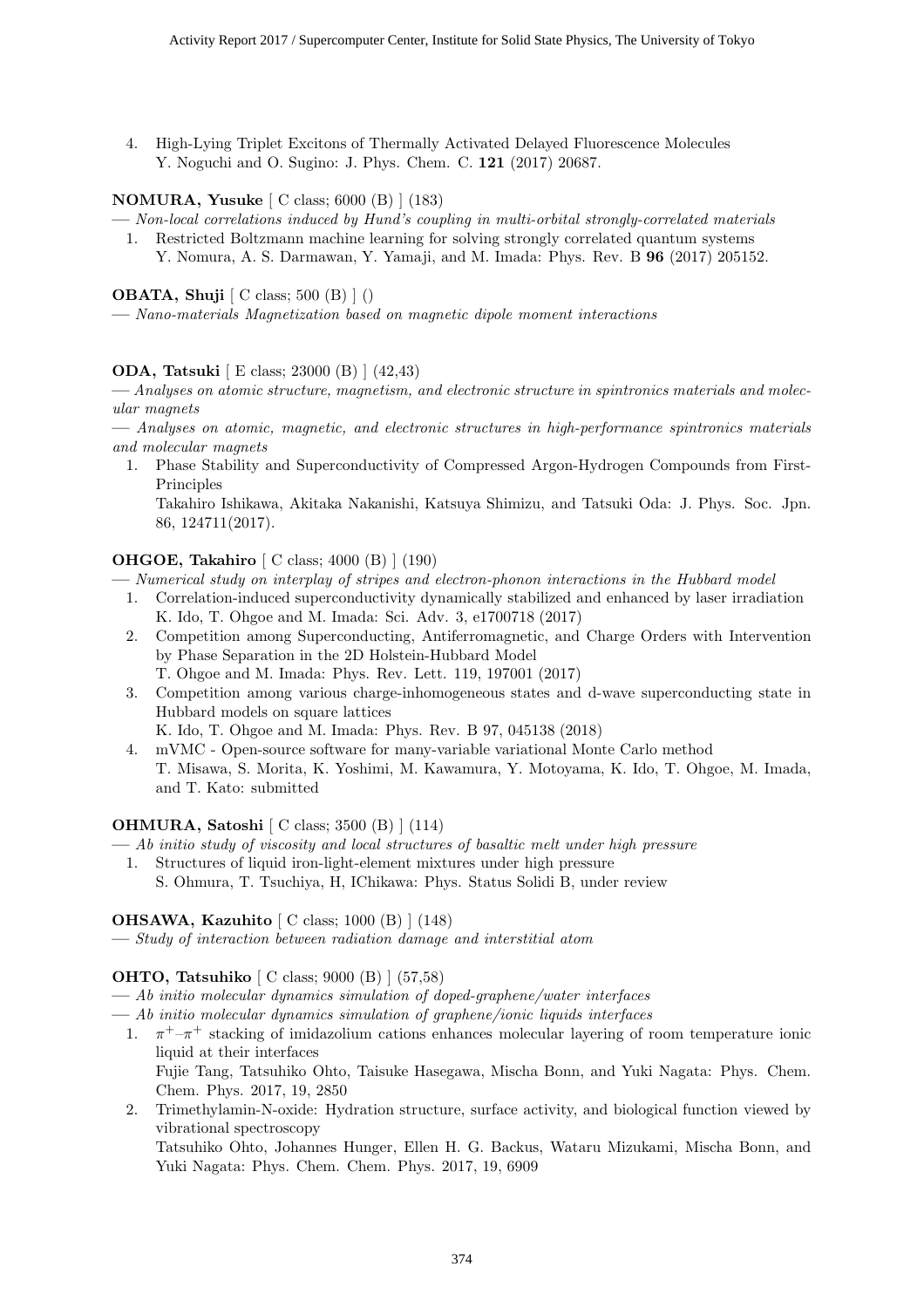- 3. Chemisorbed and Physisorbed Water at the TiO2/Water Interface Saman Hosseinpour, Tang Fujie, Fenglong Wang, Ruth Livingstone, Simon Schlegel, Tatsuhiko Ohto, Mischa Bonn, Yuki Nagata, and Ellen H. G. Backus: J. Phys. Chem. Lett. 8, 2195 (2017)
- 4. Electrochemical TERS Elucidates Potential-Induced Molecular Reorientation of Adenine/Au(111) Natalia Martin Sabanes, Tatsuhiko Ohto, Denis Andrienko, Yuki Nagata, and Katrin F. Domke: Angew. Chem. Ind. Ed. 56, 9796 (2017)
- 5. Multi-functional Octamethyltetrasila[2.2]cyclophanes: Conformational Variations, Circularly Polarized Luminescence, and Organic Electroluminescence Masaki Shimada, Yoshinori Yamanoi, Tatsuhiko Ohto, Song-Toan Pham, Ryo Yamada, Hirokazu Tada, Kenichiro Omoto, Shohei Tashiro, Mitsuhiko Shionoya, Mineyuki Hattori, Keiko Jimura, Shigenobu Hayashi, Hikaru Koike, Munekata Iwamura, Koichi Nozaki, Hiroshi Nishihara: J. Am. Chem. Soc. 139, 11214 (2017)
- 6. Highly Luminescent 2D-type Slab Crystals Based on a Molecular Charge-Transfer Complex as Promising Organic Light-Emitting Transistor Materials Sang Kyu Park, Jin Hong Kim, Tatsuhiko Ohto, Ryo Yamada, Andrew Jones, Dong Ryeol Whang, Illhun Cho, Sangyoon Oh, Jeffrey Hong, Ji Eon Kwon, Jong H. Kim, Yoann Olivier, Roland Fischer, Roland Resel, Johannes Gierschner, Hirokazu Tada, Soo Young Park: Adv. Mater. 29, 1701346 (2017)
- 7. Analysis of Single Molecule Conductance of Heterogeneous Porphyrin Arrays by Partial Transmission Probabilities Takashi Tamaki, Tatsuhiko Ohto, Ryo Yamada, Hirokazu Tada, and Takuji Ogawa: Chem. Select.
- 2, 7484 (2017) 8. Magnetic Field Effect on Pentacene-Doped Sexithiophene Diodes
- Song-Toan Pham, Marine Fayolle, Tatsuhiko Ohto, Hirokazu Tada: Appl. Phys. Lett. 111, 203303 (2017)
- 9. Definition of Free O-H Groups of Water at the Air-Water Interface Tang Fujie, Tatsuhiko Ohto, Taisuke Hasegawa, Wen Jun Xie, Limei Xu, Mischa Bonn, Yuki Nagata: J. Chem. Theor. Comput. 14, 357 (2018)
- 10. Aggregation-Induced Emission Enhancement from Disilane-Bridged Donor–Acceptor–Donor Luminogens Based on the Triarylamine Functionality Tsukasa Usuki, Masaki Shimada, Yoshinori Yamanoi, Tatsuhiko Ohto, Hirokazu Tada, Hidetaka Kasai, Eiji Nishibori, Hiroshi Nishihara: ACS Appl. Mater. Interfaces, in press.
- 11. Cooperation between holey graphene and NiMo alloy for hydrogen evolution in an acidic electrolyte Yoshikazu Ito, Tatsuhiko Ohto, Daisuke Hojo, Mitsuru Wakisaka, Yuki Nagata, Linghan Chen, Kailong Hu, Masahiko Izumi, Jun-ichi Fujita, and Tadafumi Adschiri ACS Catal. in press.

#### OHTSUKI, Tomi [ C class; 5500 (B) ] (251)

— Phase diagrams of random topological matters

- 1. Phase Diagrams of Three-Dimensional Anderson and Quantum Percolation Models Using Deep Three-Dimensional Convolutional Neural Network
- Tomohiro Mano, Tomi Ohtsuki: Journal of the Physical Society of Japan 86, 113704 (2017) 2. Quantum multicriticality in disordered Weyl semimetals
	- X. Luo, B. Xu, T. Ohtsuki, R. Shindou: Physical Review B 97, 045129 (2018)
- 3. Unconventional Scaling Theory in Disorder-Driven Quantum Phase Transition X. Luo, T. Ohtsuki, R. Shindou: arXiv:1803.09051 (2018)

#### OKAMOTO, Yuko [ E class; 20000 (B) ] (208)

— Study on complex systems by generalized-ensemble algorithms

#### OKITSU, Kouhei [ C class; 1000 (B) ] (299)

- Basic research for significant cost reduction of molecular target drug discovery
- Development of algorithm to solve the n-beam Takagi equation with least square method
- 1. Experimentally obtained and computer-simulated non-coplanar eighteen-beam X-ray pinhole topographs

K. Okitsu: Submitted to Acta Cryst. A 74 (2018).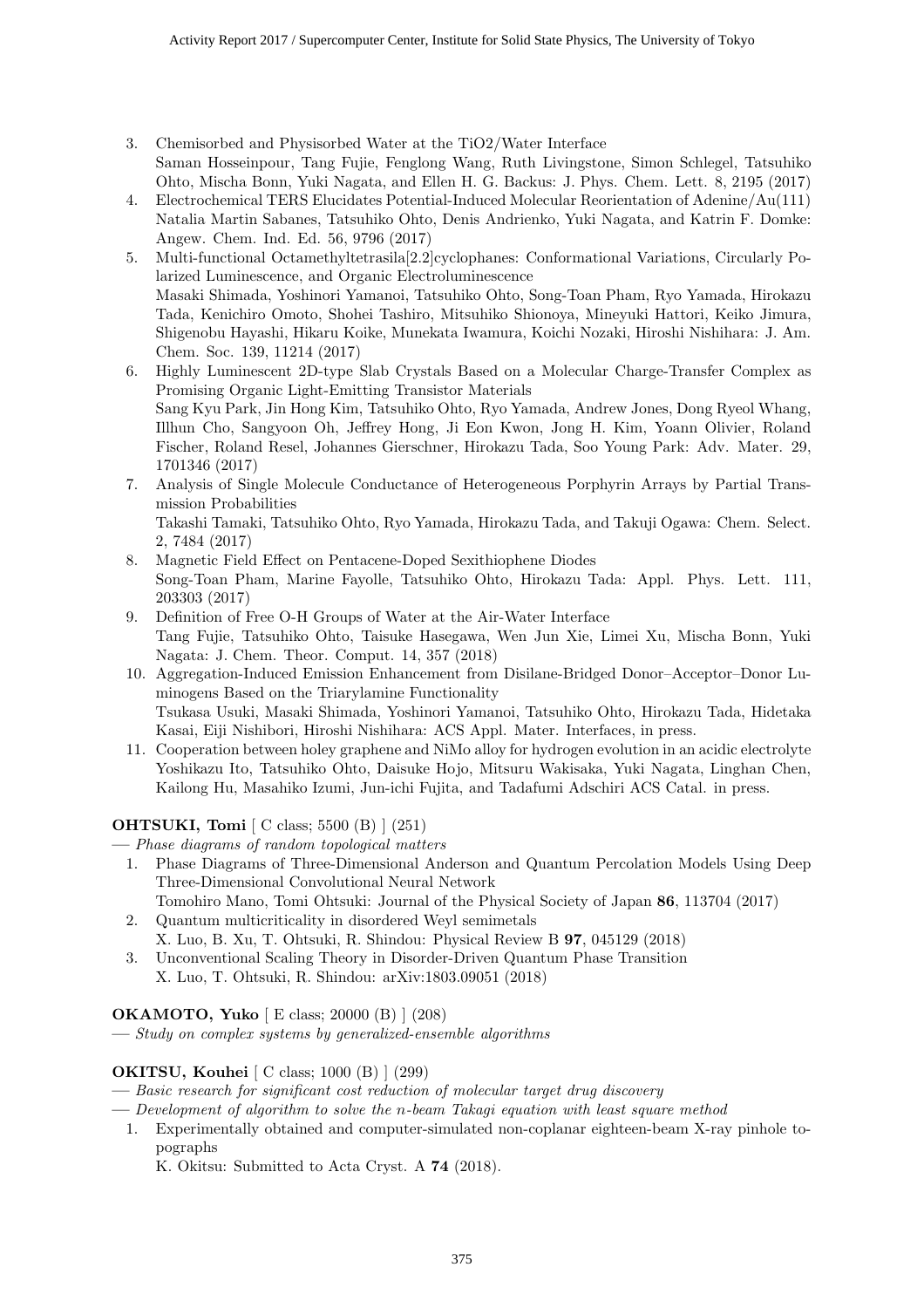- 2. Hypothesis about too large R-factor in X-ray structure analysis for protein crystals K. Okitsu: In preparation for publication in Acta Cryst. A 74 (2018).
- 3. A numerical method to obtain an n-beam X-ray wave field for a complex-shaped crystal K. Okitsu: In preparation for publication in Acta Cryst. A 74 (2018).

#### OKUBO, Tatsuya [ C class; 2500 (B) ] (279)

- Design of organic structure-directing agents for the synthesis of zeolites with controlled active sites 1. 理論計算に基づくゼオライト結晶構造中 Al 原子位置の予測と制御
- 村岡恒輝, W. Chaikittisilp, 大久保達也: 化学工学会第 49 回秋季大会, 2017.
- 2. Highly Siliceous FAU-Type Zeolite with Spatially-Biased Q4(nAl) Si Speciation Synthesized by an Organic-Free Route W. Chaikittisilp, K. Muraoka, M. D. Oleksiak, M.-F. Hsieh, M. T. Conato, A. Shimojima, Tatsuya
- Okubo, J. D. Rimer: 第 33 回ゼオライト研究発表会, 2017. 3. 分離材料スクリーニングのためのメトロポリス法を用いた in silico ゼオライト原子配列生成法の開 ౙ
	- W. Chaikittisilp, 村岡恒輝, 大久保達也: 化学工学会東京大会 2017, 2017.
- 4. Understanding structural distortions in borosilicate, aluminosilicate, and gallosilicate zeolites using in silico structural analysis K. Muraoka, W. Chaikittisilp, T. Okubo: Gordon Research Conference / Gordon Research Sem-
- inar, 2017. 5. In silico Structural Analyses of Borosilicate, Aluminosilicate, and Gallosilicate Zeolites Using Effective Tetrahedral Descriptors
	- K. Muraoka, W. Chaikittisilp, T. Okubo: The 2017 AIChE annual meeting, 2017.
- 6. Zeolite on Demand: Design and Synthesis of Zeolites with Controlled Crystal Morphology and Location of Substituting Tetrahedral Atoms with the Aid of Theoretical Calculations W. Chaikittisilp, K. Muraoka, T. Okubo: The 2017 AIChE annual meeting, 2017.
- 7. Organic-Free Synthesis of a Highly Siliceous Faujasite Zeolite with Spatially-Biased Q4(nAl) Si Speciation

M. D. Oleksiak, K. Muraoka, M.-F. Hsieh, M. T. Conato, A. Shimojima, T. Okubo, W. Chaikittisilp, and J. D. Rimer: Angew. Chem. Int. Ed. 56 (2017) 13366.

- 8. Directing Aluminum Atoms into Energetically Favorable Tetrahedral Sites in Zeolite Framework by Organic Structure-Directing Agents K. Muraoka, W. Chaikittisilp, Y. Yanaba, T. Yoshikawa, abd T. Okubo: Angew. Chem. Int. Ed. 57 (2018) 3742.
- 9. Resolving the Framework Position of Organic Structure-Directing Agents in Hierarchical Zeolites via Polarized Stimulated Raman Scattering G. Fleury, J. Steele, I. Gerber, F. Jolibois, P. Puech, K. Muraoka, S. H. Keoh, W. Chaikittisilp, T. Okubo, and M. Roeffaers: J. Phys. Chem. Lett. 9, (2018) 1778.

#### OKUBO, Tsuyoshi [ C class; 8500 (B) ] (217)

— Novel phases in classical and quantum frustrated spin systems

- 1. Weak ferromagnetic order breaking the threefold rotational symmetry of the underlying kagome lattice in  $CdCu_3(OH)_6(NO_3)_2·H_2O$ R. Okuma, T. Yajima, D. Nishio-Hamane, T. Okubo, and Z. Hiroi: Phys. Rev. B 95 (2017) 094427.
- 2. Quantum phase transitions driven by rhombic-type single-ion anisotropy in the  $S = 1$  Haldane chain

Y.-C. Tzeng, H. Onishi, T. Okubo, and Y.-J. Kao:Phys. Rev. B 96 (2017) 060404.

3. Ground-state properties of  $\text{Na}_2\text{IrO}_3$  determined from an ab initio Hamiltonian and its extensions containing Kitaev and extended Heisenberg interactions T. Okubo, K. Shinjo, Y. Yamaji, N. Kawashima, S. Sota, T. Tohyama, and M. Imada: Phys. Rev. B 96 (2017) 054434.

#### OKUMURA, Hisashi [ C class; 7000 (B) ] (228)

— Molecular dynamics simulations to reveal aggregation mechanism of amyloid-beta peptides at a hy-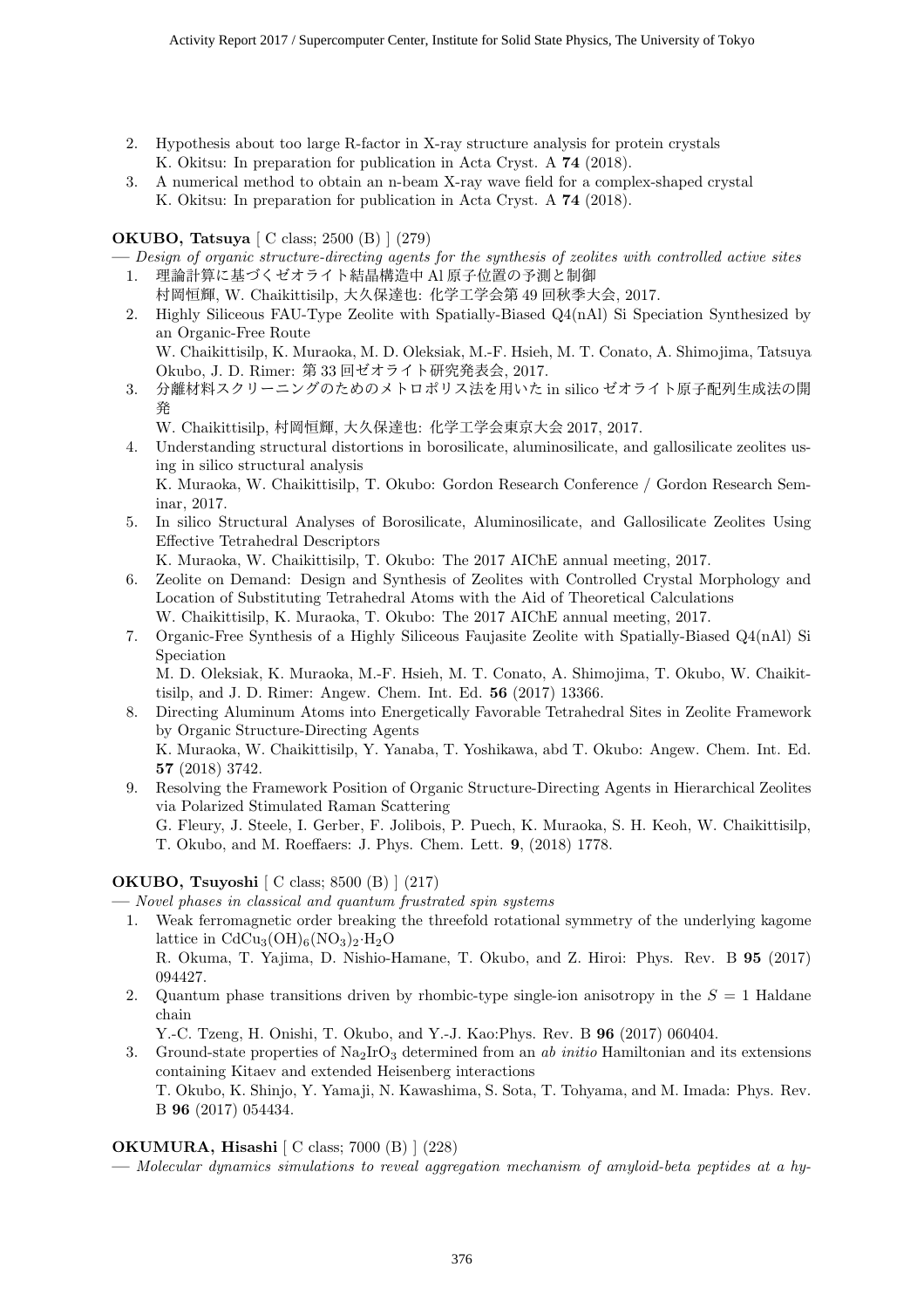drophilic/hydrophobic interface

- 1. Development of isothermal-isobaric replica-permutation method for molecular dynamics and Monte Carlo simulations and its application to reveal temperature and pressure dependence of folded, misfolded, and unfolded states of chignolin
- M. Yamauchi and H. Okumura: J. Chem. Phys. 147 (2017) 184107.
- 2. Classical molecular dynamics simulation to understand role of a zinc ion for aggregation of amyloid- $\beta$  peptides
	- H. Nishizawa and H. Okumura: J. Comput. Chem. Jpn. 147 (2018) 76.
- 3. Antigen-dependent fluorescence response of anti-c-Myc Quenchbody studied by molecular dynamics simulations

Y. Mori, H. Okumura, T. Watanabe, and T. Hohsaka: Chem. Phys. Lett. 698 (2018) 223.

#### ONISHI, Hiroaki [ C class; 5500 (B) ] (250)

— Magnetic excitation and spin transport in frustrated quantum spin chain

- Magneto-thermal effect in spin nematic state of frustrated ferromagnetic chain
- 1. Magnetic structure and dispersion relation of the  $S = 1/2$  quasi-one-dimensional Ising-like antiferromagnet  $BaCo<sub>2</sub>V<sub>2</sub>O<sub>8</sub>$  in a transverse magnetic field M. Matsuda, H. Onishi, A. Okutani, J. Ma, H. Agrawal, T. Hong, D. M. Pajerowski, J. R. D. Copley, K. Okunishi, M. Mori, S. Kimura, and M. Hagiwara, Phys. Rev. B 96, 024439 (2017).
- 2. Quantum phase transitions driven by rhombic-type single-ion anisotropy in the  $S = 1$  Haldane chain
	- Y.-C. Tzeng, H. Onishi, T. Okubo, and Y.-J. Kao, Phys. Rev. B 96, 060404(R) (2017).
- 3. Dynamical quadrupole structure factor of ferromagnetic frustrated chain
- H. Onishi, Physica B, 10.1016/j.physb.2017.10.056 (2017).
- 4. Neutron scattering study of yttrium iron garnet S. Shamoto, T. U. Ito, H. Onishi, H. Yamauchi, Y. Inamura, M. Matsuura, M. Akatsu, K. Kodama, A. Nakao, T. Moyoshi, K. Munakata, T. Ohhara, M. Nakamura, S. Ohira-Kawamura, Y. Nemoto, and K. Shibata, Phys. Rev. B 97, 054429 (2018).

#### ONO, Tomoya [ C class; 11500 (B) ] (47)

— Development of first-principles electronic-structure and transport calculation method based on realspace finite-difference approach

- 1. First-principles study on leakage current caused by oxygen vacancies at  $HfO<sub>2</sub>/SiO<sub>2</sub>/Si$  interface K. Takagi and T. Ono: Jpn. J. Appl. Phys., accepted.
- 2. Improvement of accuracy in the wave-function-matching method for transport calculations S. Tsukamoto, T. Ono, and S. Blügel: Phys. Rev. B **97** (2018) 115450.
- 3. Theoretical and experimental investigation of the atomic and electronic structures at the 4H- $SiC(0001)/SiO<sub>2</sub>$  interface
	- T. Ono, C.J. Kirkham, S. Saito, and Y. Oshima: Phys. Rev. B 96 (2017) 115311.
- 4. Efficient and Scalable Calculation of Complex Band Structure using Sakurai-Sugiura Method S. Iwase, Y. Futamura, A. Imakura, T. Sakurai, and T. Ono: SC '17 Proceedings of the International Conference for High Performance Computing, Networking, Storage and Analysis (2017) 40.

#### ORITA, Nozomi [ B class; 500 (B) ] ()

— Ab initio calculations for superlattices composed of silicon clusters containing more than 300 atoms

#### OSHIKAWA, Masaki [ C class; 2000 (B) ] (321)

— Designing novel quantum materials based on space group symmetries, including filling-enforced quantum band insulators

- 1. Designing Kitaev Spin Liquids in Metal-Organic Frameworks
- M. G. Yamada, H. Fujita, and M. Oshikawa: Phys. Rev. Lett. 119 (2017) 057202.
- 2. Construction of Hamiltonians by supervised learning of energy and entanglement spectra H. Fujita, Y. Nakagawa, S. Sugiura, and M. Oshikawa: Phys. Rev. B 97 (2018) 075114.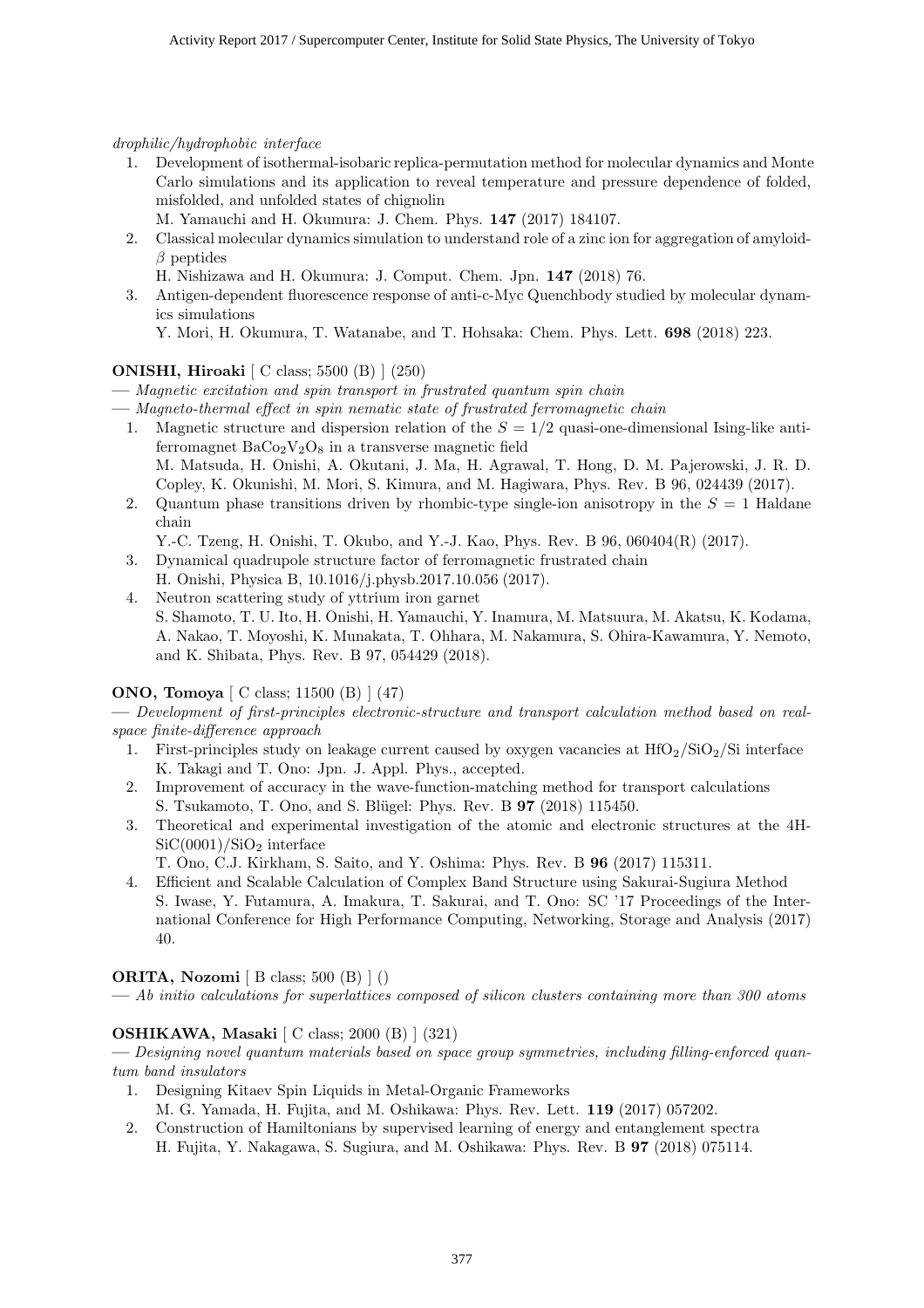#### OSHIYAMA, Atsushi [ E class; 38500 (B) ] (40)

— Atomic Structures and Electronic Properties of Hard- and Soft-Nano Materials

- 1. First-principles study of lateral atom manipulation assisted by structural relaxation of a scanning tip apex
	- B. Enkhtaivan, Y. Sugimoto and A. Oshiyama: Phys. Rev. B 96 (2017) 155417
- 2. A novel intrinsic interface state controlled by atomic stacking sequence at interface of  $SiC/SiO<sub>2</sub>$ Y.-i. Matsushita and A. Oshiyama: Nano Letters 17 (2017) 6458
- 3. Mining single-electron spectra of the interface states from a supercell band structure of silicene on an Ag(111) substrate with band-unfolding methodology J.-I. Iwata, Y.-i. Matsushita, H. Nishi, Z.-X. Guo and A. Oshiyama: Phys. Rev. B 96 (2017) 235442
- 4. Unfolding energy spectra of double-periodicity two dimensional systems: twisted bilayer graphene and  $MoS<sub>2</sub>$  on graphene

Y.-i. Matsushita, H. Nishi, J.-i. Iwata, T. Kosugi and A. Oshiyama: Phys. Rev. Materials 2 (2018) 010801(R)

#### OTOMO, Junichiro [ D class; 1500 (B) ] (132)

— Developemnt of materials of proton-conducitng solid electrolyte fuel cells and analysis of ion conduction

#### OTSUKI, Junya [ C class; 3000 (B) ] (194)

— Dynamical mean-field calculations of electronic states and multipolar fluctuations in strongly correlated electron systems

- 1. Sparse modeling approach to analytical continuation of imaginary-time quantum Monte Carlo data
	- J. Otsuki, M. Ohzeki, H. Shinaoka, K. Yoshimi: Phys. Rev. E 95 (2017) 061302(R).
- 2. Compressing Green's function using intermediate representation between imaginary-time and realfrequency domains

H. Shinaoka, J. Otsuki, M. Ohzeki, K. Yoshimi: Phys. Rev. B 96 (2017) 035147.

- 3. Conservation in two-particle self-consistent extensions of dynamical mean-field theory F. Krien, E. G. C. P. van Loon, H. Hafermann, J. Otsuki, M. I. Katsnelson, A. I. Lichtenstein: Phys. Rev. B 96 (2017) 075155.
- 4. Overcomplete compact representation of two-particle Green's functions H. Shinaoka, J. Otsuki, K. Haule, M. Wallerberger, E. Gull, K. Yoshimi, M. Ohzeki: submitted to Phys. Rev. B.
- 5. Performance analysis of physically constructed orthogonal representation of imaginary-time Green's function

N, Chikano, J. Otsuki, H. Shinaoka: submitted to Phys. Rev. B.

#### OZEKI, Yukiyasu [ C class; 7000 (B) ] (227)

- Improvement for dynamical scaling analysis and its applications to topoligical phase transitions
- Improvement for dynamical scaling analysis and its applications to topological phase transitions II

#### PENG, Hailong [ C class; 4500 (B) ] (262)

- Exploring nano-structured phases in imidazolium-based ionic liquid and water mixtures
- 1. Molecular dynamics study of mesophase transition upon annealing of imidazolium-based ionic liquid with long-alkyl chain

H. Peng, M. Kubo, and H. Shiba: Phys. Chem. Chem. Phys. doi:10.1039/C8CP00698A (2018).

#### RAEBIGER, Hannes [ B class; 800 (B) ] (167)

— Theory of self-organized nano-interfaces for electronic devices

#### SAITO, Mineo [ C class; 7500 (B) ] (66)

— First-Principles Calculation for Positron and Muon Experiments as Measurements of Crystals

1. Group theoretical analysis of two-dimensional hexagonal materials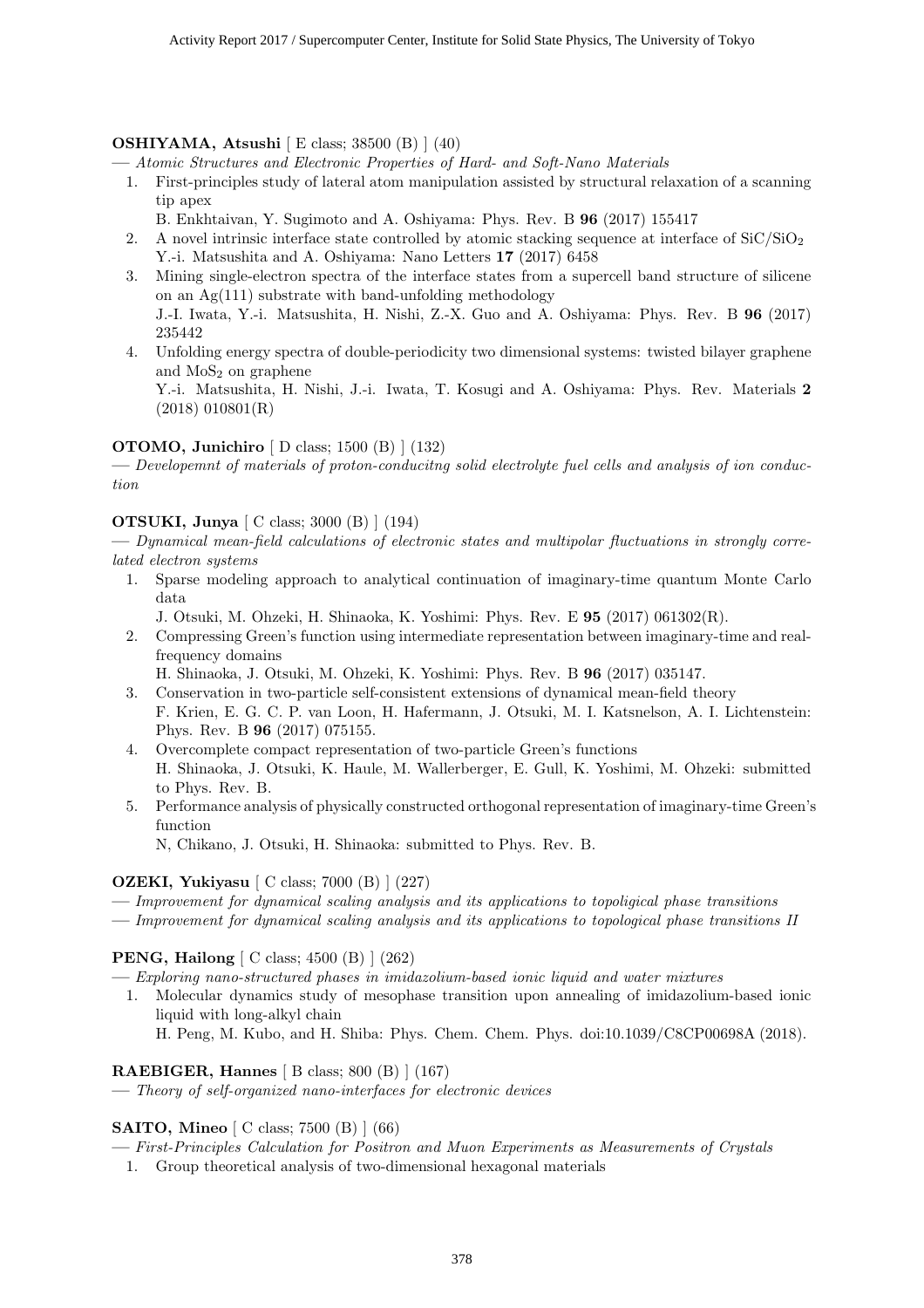S. Minami, I. Sugita, R. Tomita, H. Oshima, and M. Saito: Jpn. J. Appl. Phys. 56 (2017) 105102.

2. Polarity tuning of spin-orbit-induced spin splitting in two-dimensional transition metal dichalcogenides

M. A. U. Absor, I. Santoso, Harsojo, K. Abraha, H. Kotaka, F. Ishii, and Mineo Saito: Jpn. J. Appl. Phys. 122 (2017) 153905.

#### **SAKAI, Toru** [ C class; 6500 (B) ] (233,235)

- Numerical Diagonalization Study on the Spin Gap of Frustrated Systems
- Numerical Study on Spin Flop Phenomena in Low-Dimensional Quantum Spin Systems
	- 1. Dzyaloshinsky-Moriya Interaction and the Ground State in  $S = 3/2$  Perfect Kagome Lattice Antiferromagnet  $\text{KCr}_3(\text{OH})_6(\text{SO}_4)_2$  (Cr-Jarosite) Studied by X-Band and High-Frequency ESR S. Okubo, R. Nakata, S. Idehara, N. Takahashi, T. Sakurai, W. Zhang, H. Ohta, T. Shimokawa, T. Sakai, K. Okuta, S. Hara, and H. Sato: J. Phys. Soc. Jpn. 86 (2017) 024703.
	- 2. Gapless Quantum Spin Liquid of the Kagome-Lattice Antiferromagnet
	- T. Sakai and H. Nakano: POLYHEDRON 126 (2017) 42.
	- 3. Exact ground states of frustrated quantum spin systems consisting of spin-dimer units T. Hikihara, T. Tonegawa, K. Okamoto and T. Sakai: J. Phys. Soc. Jpn. 86 (2017) 054709.
	- 4. Frustrated S=1/2 Two-Leg Ladder with Different Leg Interactions T. Tonegawa, K. Okamoto, T. Hikihara and T. Sakai: J. Phys.: Conf. Ser. 828 (2017) 012003.
	- 5. Ferrimagnetism in the Spin-1/2 Heisenberg Antiferromagnet on a Distorted Triangular Lattice H. Nakano and T. Sakai: J. Phys. Soc. Jpn. 86 (2017) 063702.
	- 6. Quantum Spin Liquid in the Kagome-Lattice Antiferromagnet and Related Systems H. Nakano and T. Sakai: J. Phys.: Conf. Ser. 868 (2017) 012006.
	- 7. Magnetization Process of the Spin-1/2 Triangular-Lattice Heisenberg Antiferromagnet with Next-Nearest-Neighbor Interactions -Plateau or Nonplateau-H. Nakano and T. Sakai: J. Phys. Soc. Jpn. 86 (2017) 114705.
	- 8. Spin-1/2 Triangular-Lattice Heisenberg Antiferromagnet with  $\sqrt{3} \times \sqrt{3}$ -Type Distortion -Behavior around the Boundaries of the Intermediate Phse-
		- A. Shimada, H. Nakano, T. Saka and K. Yoshimurai: J. Phys. Soc. Jpn. 87 (2018) 034706.
	- 9. The Spin-1/2 Heisenberg Antiferromagnet on a Triangular-Lattice with  $\sqrt{3} \times \sqrt{3}$ -Type Distortion -Magnetization Process and Magnetic Susceptibility-

A. Shimada, H. Nakano, T. Saka and K. Yoshimurai: J. Jpn. Soc. Powder Powder Metallurgy 65 (2018) 3.

- 10. Quantum Spin Fluid Behaviors of the Kagome- and Triangular-Lattice Antiferromagnets T. Sakai and H. Nakano: to appear in J. Phys.: Conf. Ser.
- 11. Spontaneous Magnetization of the Spin-1/2 Heisenberg Antiferromagnet on the Triangular Lattice with a Distortion

A. Shimada, T. Sakai, H. Nakano and K. Yoshimurai: to appear in J. Phys.: Conf. Ser.

12. Gapless Spin Excitations in the  $S = 1/2$  Kagome- and Triangular-Lattice Heisenberg Antiferromagnets

T. Sakai and H. Nakano: to appear in Physica B

#### SAKAKIBARA, Hirofumi [ B class; 700 (B) ] (170)

— Study on a automatic derivation technique of first-principles effective model based on the many body electron theory

#### SASAKI, Takehiko [ B class; 1300 (B) ] (145)

— Dehydration process of polyalcohol in hot pressurized water studied by First Principles Calculations — Materials informatics approach for catalysts' activities and properties of metal oxides obtained by First Principles Calculations

#### SATO, Tetsuya [ C class; 3500 (B) ] (113)

 $-$  Controlling magnetic properties of quantum-well induced ferromagnetism in  $Pd(100)$  through the lattice distortion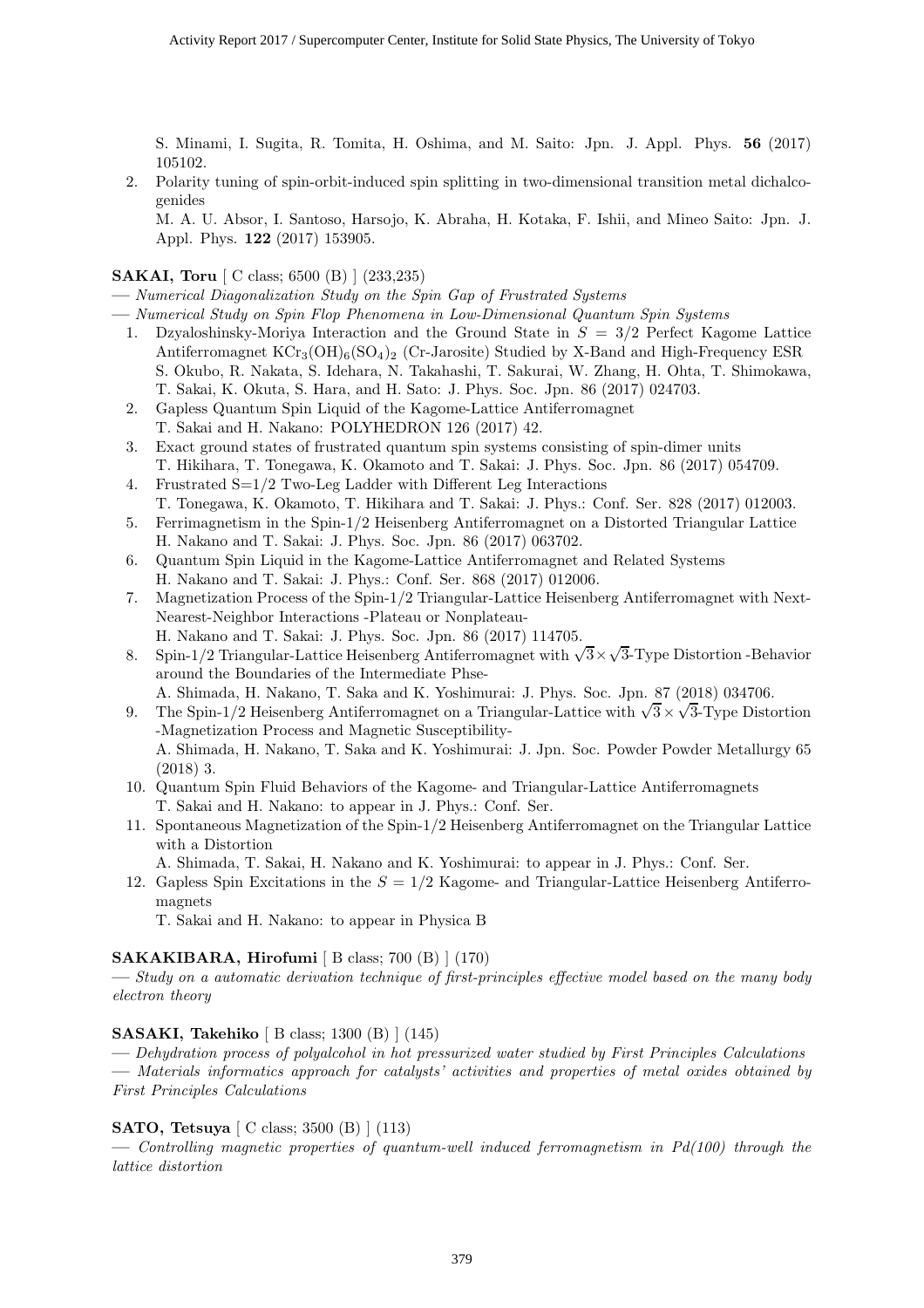1. Change in magnetization of ferromagnetic Pd(001) ultrathin films induced by the strain effect of BaTiO<sub>3</sub>

Yusuke Ban, Katsuyoshi Komatsu, Shunsuke Sakuragi, Tomoyasu Taniyama, Hiroyuki Kageshima, and Tetsuya Sato: Appl. Phys. Lett. 112, 142409 (2018)

#### SATO, Yukio [ B class; 300 (B) ] (164)

— Computational Design of Electrochromic Materials through ab initio DFT Simulation

1. Insights into nucleation, growth and phase selection of WO3: morphology control and electrochromic properties K. Ghosh, A. Roy, S. Tripathi, S. Ghule, A. K. Singh, and N. Ravishankar: J. Mater. Chem. C

## 5 (2017) 7316.

#### SHIGETA, Yasuteru [ C class; 7500 (B) ] (31,64)

— Structural transition analyses on cytochrome c complexes using dissimilarity

- Structural transition analyses on nano- and bio-systems using dissimilarity
- 1. Programmed Dynamical Ordering in Self-organization Processes of Nano-cube: A Molecular Dynamics Study R. Harada, T. Mashiko, M. Tachikawa, S. Hiraoka and Y. Shigeta: Phys. Chem. Chem. Phys. in press.
- 2. The binding structure and affinity of photodamaged duplex DNA with members of the photolyase/cryptochrome family: A computational study
- R. Sato, R. Harada and Y. Shigeta: Biophys. Physicobiol. 15, 18-27 (2018).
- 3. On-the-Fly Specifications of Reaction Coordinates in Parallel Cascade Selection Molecular Dynamics Accelerate Conformational Transitions of Proteins R. Harada, Y. Shigeta: submitted to J. Chem. Theor. Comput.

#### SHIMADA, Toshihiro  $\vert$  B class; 600 (B)  $\vert$  (156)

- Carbonization reaction of organic molecules and electronic structures of the products
- 1. Rich interfacial chemistry and properties of carbon-doped hexagonal boron nitride nanosheets revealed by electronic structure calculations Wei Xie, Takahiro Tamura, Takashi Yanase, Taro Nagahama, and Toshihiro Shimada: Japanese Journal of Applied Physics 57, 04FL11 (2018)

#### SHIMAMURA, Kohei [ C class; 2000 (B) ] (124)

— Generation Mechanism of Organic/Biological Molecules on Early Earth: Ab Initio Molecular Dynamics Simulation II

#### SHIMOJO, Fuyuki [ C class; 4500 (B) ] (96,302)

— First-Principles Molecular-Dynamics Study of Structural and Electronic Properties of Covalent Liquids and Glass under Pressure

- 1. Picosecond amorphization of  $SiO<sub>2</sub>$  stishovite under tension M. Misawa, E. Ryuo, K. Yoshida R. K. Kalia, A. Nakano, N. Nishiyama, F. Shimojo, P. Vashishta, and F. Wakai: Sci. Adv. 3, e1602339 (2017).
- 2. Meteorite Impacts on Ancient Ocean Opened Up Multiple NH<sup>3</sup> Production Pathways K. Shimamura, F. Shimojo, A. Nakano, and S. Tanaka: Phys. Chem. Chem. Phys. 19, 11655 (2017).
- 3. Effect of  $CO_2$  Adsorption on Proton Migration on Hydrated ZrO<sub>2</sub> Surface: Ab initio Molecular Dynamics Study

R. Sato, Y. Shibuta, F. Shimojo, and S. Yamaguchi: Phys. Chem. Chem. Phys. 19, 20198 (2017).

- 4. Ab initio simulation of permanent densification in silica glass E. Ryuo, D. Wakabayashi, A. Koura, and F. Shimojo: Phys. Rev. B 96, 054206 (2017).
- 5. Reactivity of Sulfur Molecules on  $MoO<sub>3</sub>(010)$  Surface M. Misawa, S. Tiwari, S. Hong, A. Krishnamoorthy, F. Shimojo, R. K. Kalia, A. Nakano, and P. Vashishta: J. Phys. Chem. Lett. 8, 6206 (2017).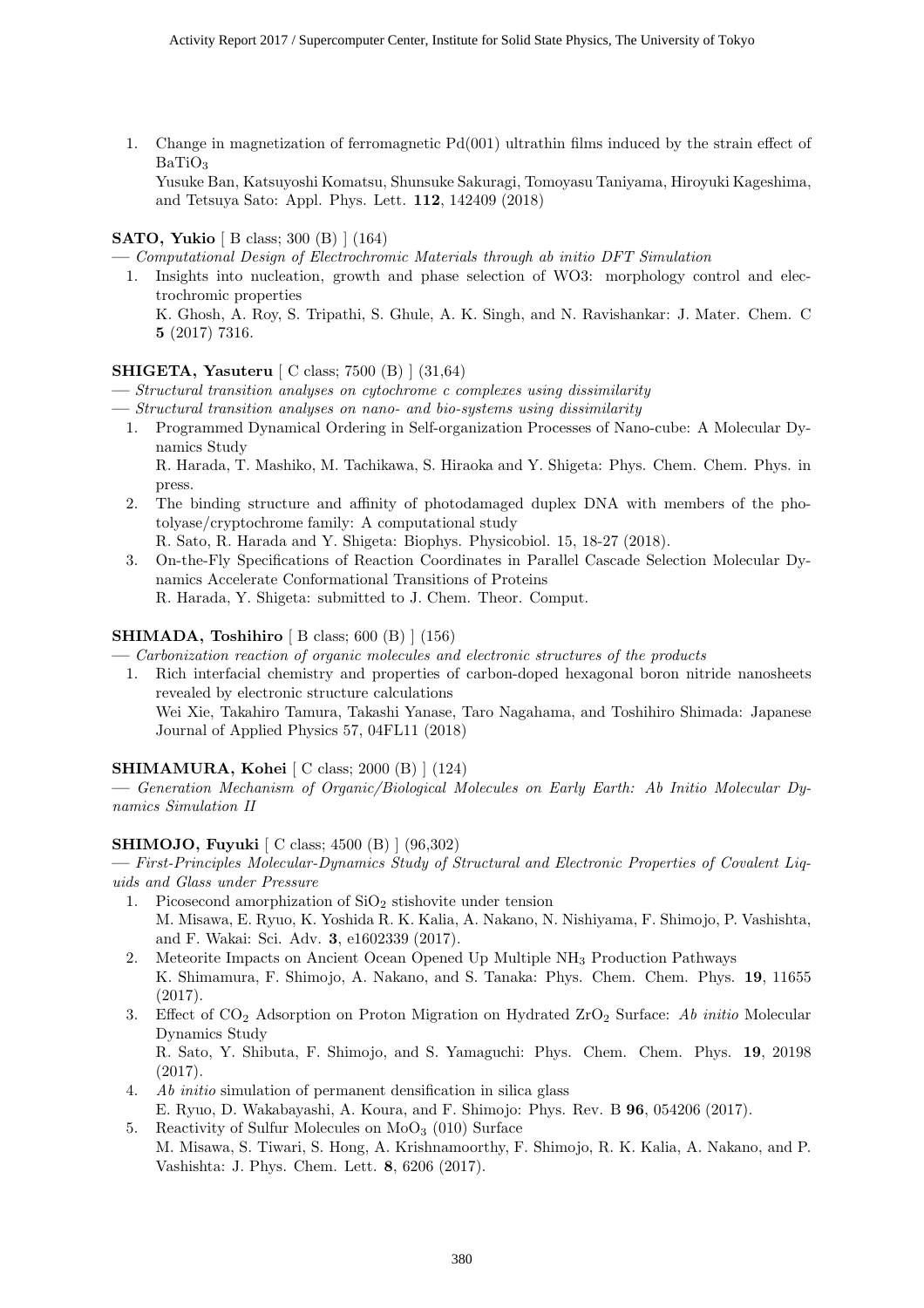#### SHIMOKAWA, Tokuro [ C class; 6500 (B) ] (231,232)

 $-$  Multiple-Q states of the frustrated Heisenberg model on the honeycomb lattice

— The effect of bond-randomness on the quantum magnetisms in low dimension

SHINAOKA, Hiroshi [ D class; 3000 (B) ] (192,346)

— Theoretical study of strong correlations in  $Cd_2O_{52}O_7$ 

#### SHINODA, Wataru [ C class; 6000 (B) ] (240)

— Physical Property Analysis of Macromolecular Self-Assembly using Quantitative Coarse-Grained Molecular Model

1. Molecular Dynamics Study on the Mechanical Deformation of Hydrated Perfluorosulfonic Acid Polymer Membranes

A. Kuo, A. Tanaka, J. Irisawa, W. Shinoda, and S. Okazaki: J. Phys. Chem. C 121 (2017) 21374.

- 2. Transferable coarse-grained model for perfluorosulfonic acid polymer membranes A. Kuo, S. Okazaki, and W. Shinoda: J. Chem. Phys. 147 (2017) 094904.
- 3. Molecular dynamics study of thermodynamic stability and dynamics of [Li(glyme)]+ complex in lithium-glyme solvate ionic liquids W. Shinoda, Y. Hatanaka, M. Hirakawa, S. Okazaki, S. Tsuzuki, K. Ueno, and M. Watanabe: J. Chem. Phys. 148 (2018) 193809.
- 4. Exploring the Effect of Pendent Side Chain Length on the Structural and Mechanical Properties of Hydrated Perfluorosulfonic Acid Polymer Membranes by Molecular Dynamics Simulation A. Kuo, K. Takeuchi, A. Tanaka, S. Urata, S. Okazaki, and W. Shinoda: submitted to Polymer.

#### SHINOHARA, Yasushi [ C class; 2000 (B) ] (123)

— First principles simulation for attosecond electron dynamics in crystalline solids

1. Polarization-Resolved Study of High Harmonics from Bulk Semiconductors K. Kaneshim, Y. Shinohara, K. Takeuchi, N. Ishii, K. Imasaka, T. Kaji, S. Ashihara, K. L. Ishikawa, and J. Itatani, submitted

#### SHIOMI, Junichiro [ B,C class; 5800 (B) ] (245,249)

- Control of phonon and electron transport properties using mechanical strain
- Screening for Thermal Functional Materials using Materials Informatics
	- 1. Phonon-interference resonance effects by nanoparticles embedded in a matrix Lei Feng, Takuma Shiga, Haoxue Han, Shenghong Ju, Yuriy A. Kosevich, Junichiro Shiomi: Physical Review B, 96, 220301(R) (2017).
	- 2. MDTS: Automatic complex materials design using Monte Carlo tree search Thaer M. Dieb, Shenghong Ju, Kasuki Yoshizoe, Zhufeng Hou, Junichiro Shiomi, Koji Tsuda: Science and Technology of Advanced Materials, 18, 49850 (2017).

#### **SHIRAI, Tatsuhiko** [ B class; 500 (B) ] (316)

— Analysis of optical bistability in a quantum cavity system with Lanczos method

1. Optical Bistability in a Low Photon-Density Regime Tatsuhiko Shirai, Synge Todo, Hans de Raedt, Seiji Miyashita: submitted to Physical Review A

#### **SHIRAISHI, Kenji**  $\left[$  C class; 6000  $\left(B\right)$   $\right]$   $\left(\right)$

— Design of New Phase Change Memories Based on First Principles Calculations

#### SHUDO, Ken-Ichi [ C class; 1000 (B) ] (147)

— Theoritical analysis of vibronic mode and spin ordering of thin film of transition metallated porphyrinderivative

#### SUGINO, Osamu [ C class; 4500 (B) ] (94)

— Functional property of solid-liquid interfaces

1. Experimental realization of two-dimensional Dirac nodal line fermions in monolayer Cu2Si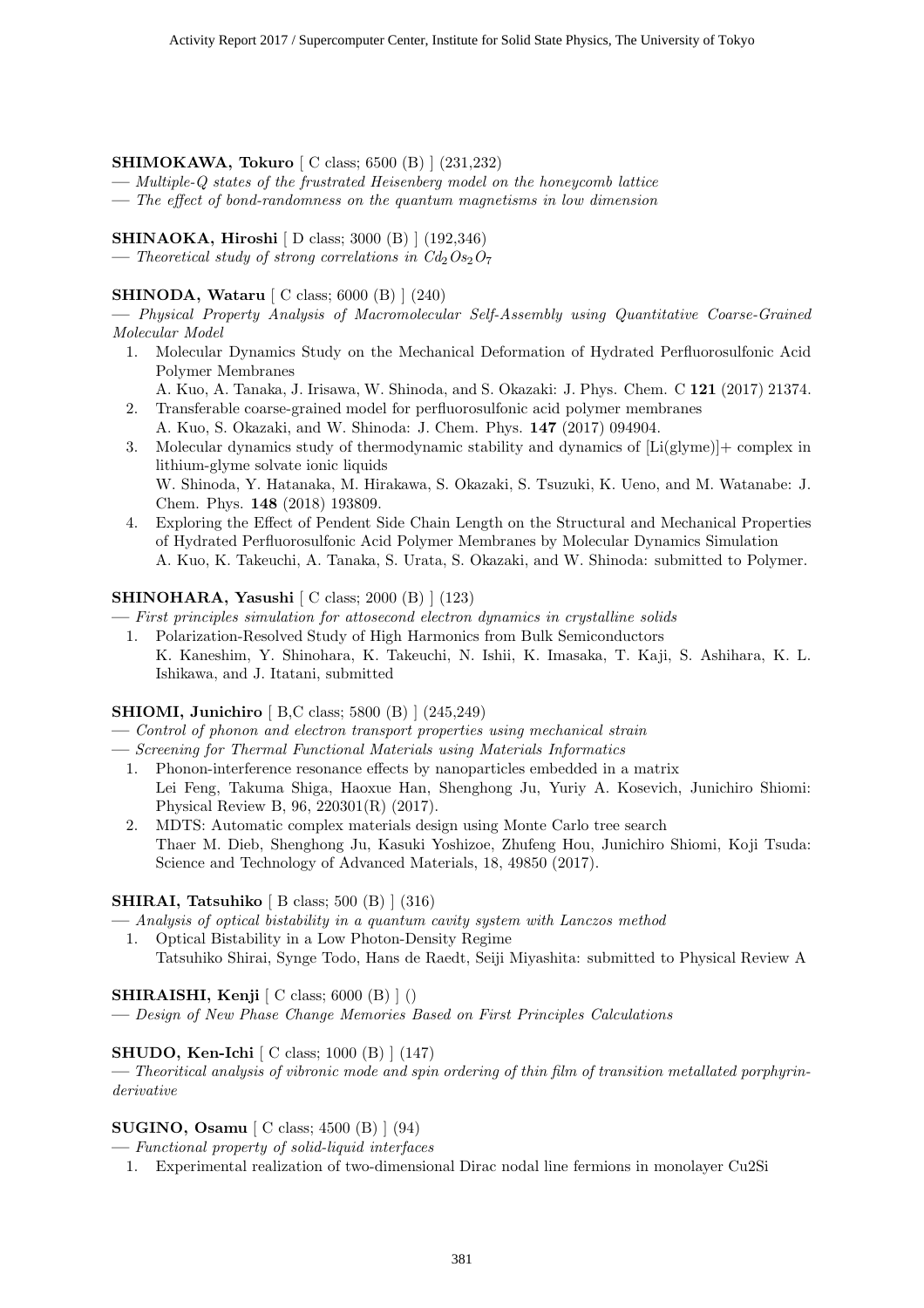G. J. Feng, B. T. Fu, S. Kasamatsu, et al.: Nat. Comm. 8 (2017) 1007.

2. Dirac Fermions in Borophene B. J. Feng, O. Sugino, et al., Phys. Rev. Lett. 118 (2017) 096401.

SUWA, Hidemaro [ C class; 4500 (B) ] (261)

— Emergent Particles at Deconfined Quantum Criticality

#### SUZUKI, Takafumi [ C class; 9500 (B) ] (220)

- Ground state phase diagram of  $SU(N)$  Heisenberg model on a honeycomb lattice
- Ground state phase diagrams of 2D generalized Heisenberg models for  $SU(N)$  spins
	- 1. Magnetic excitations of Kitaev-Heisenberg models on honeycomb lattices Takuto Yamada, Takafumi Suzuki, and Sei-ichiro Suga: Physica B, 525C, 91-93 (2017).
	- 2. Dynamical spin structure factors of  $\alpha$ -RuCl<sub>3</sub> T. Suzuki and S. Suga: J. Phys.: Conf. Sers, 969, 012123 (2018).
	- 3. Thermal properties of spin-S Kitaev-Heisenberg model on a honeycomb lattice Takafumi Suzuki and Youhei Yamaji: Physica B in press

#### SUZUKI, Tatsuo [ C class; 2000 (B) ] ()

— Theoretical search for high-efficient monolayer water-splitting photocatalysts

#### SUZUKI, Yuji [ C class; 6500 (B) ] (73)

- Development of High-performance Perfluoropolymer Electret
- Study on the charge trap mechanism of electret
	- 1. Quantum Chemical Study of Charge Trap in Amorphous Perfluoro Polymer Electret S. Kim and Y. Suzuki: IEEE 16th Int. Symp. Electrets (ISE16), Leuven, p47, (2017).

#### TAKAE, Kyohei [ B class; 700 (B) ] (307,348)

- Giant and cross response with ferroelectric–antiferroelectric phase transitions
- 1. Emergence of antiferroelectricity as a consequence of interplay between steric and dipolar interactions
	- K. Takae and H. Tanaka: submitted to Nature Commun.
- 2. Hydrodynamic simulations of charge-regulation effects in colloidal suspensions K. Takae and H. Tanaka: submitted to Soft Matter

#### TAKAGI, Noriaki [ B class; 1300 (B) ] (141,143)

- Geometric and electronic structures of magnetic molecules at surfaces
- Geometric and electronic structures of two-dimensional atomic-layered materials
	- 1. Single Molecule Quantum Dot as a Kondo Simulator R. Hiraoka, E. Minamitani, R. Arafune, N. Tsukahara, S. Watanabe, M. Kawai, N. Takagi: Nat. Commun. 8 (2017) 16012.
	- 2. Visualizing Type-II Weyl Points in Tungsten Ditelluride by Quasiparticle Interference C.-L. Lin, R. Arafune, R.-Y. Liu, M. Yoshimura, B. Feng, K. Kawahara, Z. Ni, E. Minamit ani, S. Watanabe, Y. Shi, M. Kawai, T.-C. Chiang, I. Matsuda, N. Takagi: Acs Nano 11 (2017 ) 11459.
	- 3. Structural Evolution of Bi Thin Films on Au(111) Revealed by Scanning Tunneling Microscop y N. Kawakami, C.-L. Lin, K. Kawahara, M. Kawai1, R. Arafune, N. Takagi: Phys. Rev. B \_f 96<br>(2017) 205402 (2017) 205402.
	- 4. Quasiparticle Scattering in Type-II Weyl semimetal MoTe2 C. L. Lin, R. Arafune, E. Minamitani, M. Kawai, N. Takagi: J. Phys. Condensed Matter s 30 (2018) 105703.

#### TAKETSUGU, Tetsuya [ C class; 3000 (B) ] (119)

— Theoretical design on catalysts with abundant elements

1. Optical readout of hydrogen storage in films of Au and Pd Y. Nishijima, S. Shimizu, K. Kurihara, Y. Hashimoto, H. Takahashi, A. Balcytis, G. Seniutinas, S. Okazakis, J. Juodkazyte, T. Iwasa, T. Taketsugu, Y. Tominaga, and S. Juodkazis: Opt. Express,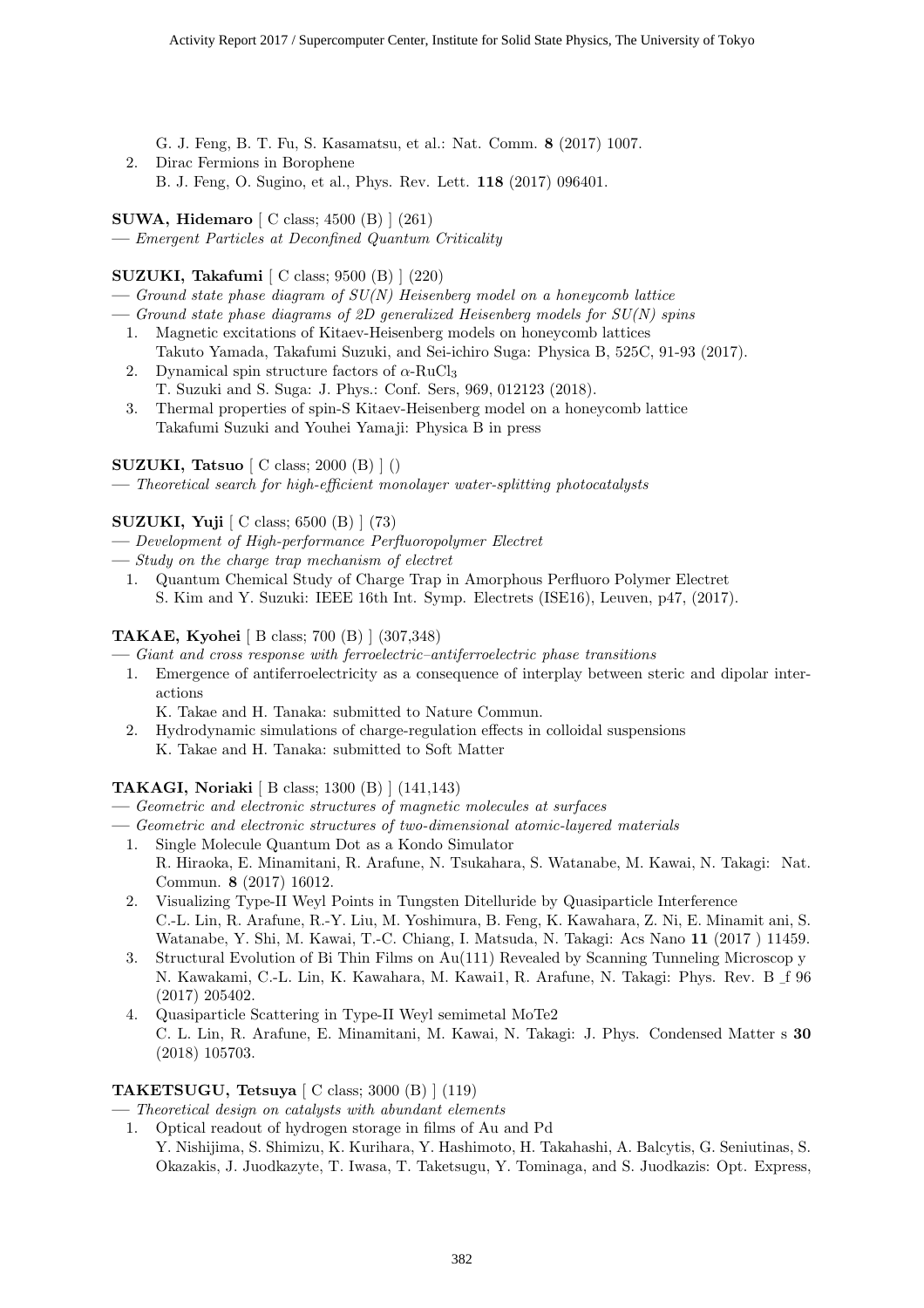25 (2017) 24081.

2. Time-Dependent Density Functional Theory Study on Higher Low-Lying Excited States of Au<sub>25</sub>(SR)<sup>-</sup><sub>18</sub> M. Ebina, T. Iwasa, Y. Harabuchi, and T. Taketsugu: J. Phys. Chem. C, 122 (2018) 4097.

#### TAMURA, Ryo [ C class; 5000 (B) ] (256)

— Acceleration of the effective model estimation by techniques in informa- tion science

— Development of a method to express the knowledge in materials science as prior distribution

- 1. Data-driven nanomechanical sensing: Specific information extraction from a complex system K. Shiba, R. Tamura, G. Imamura, and G. Yoshikawa: Sci. Rep. 7 (2017) 3661.
- 2. 室温磁気冷凍における最適冷凍サイクル探索 新井 亮祐, 田村 亮, 馬場 浩司, 福田 英史, 中込 秀樹, 沼澤 健則; 日本冷凍空調学会論文集 34 (2017) 147.
- 3. Bayesian optimization for computationally extensive probability distributions R. Tamura and K. Hukushima: PLoS ONE 13 (2018) e0193785.
- 4. 量子アニーリングの基礎と応用事例 田中宗: 知能と情報、30 (2018) 42.
- 5. 量子アニーリング 一 計算アルゴリズムの観点から 一 田中宗: 電子情報通信学会論文誌 C、J101-C (2018) 166.
- 6. 20K スピン CMOS アニーリングマシンを対象とした完全結合イジングモデルマッピング手法と評価 寺田 晃太朗, 田中 宗, 林 真人, 山岡 雅直, 柳澤 政生, 戸川 望: DA シンポジウム 2017 論文集、 (2017) 163.
- 7. An Ising model mapping to solve rectangle packing problem Kotaro Terada, Daisuke Oku, Sho Kanamaru, Shu Tanaka, Masato Hayashi, Masanao Yamaoka, Masao Yanagisawa and Nozomu Togawa: Proc. of 2018 International Symposium on VLSI Design, Automation and Test (VLSI-DAT) in press.

#### TANAKA, Hajime [ B class; 1900 (B) ] (279,281)

— Structure and dynamics of tetrahedral liquids

- Study of finite-size effects on colloidal gelation originating from momentum conservation
	- 1. Impact of local symmetry breaking on the physical properties of tetrahedral liquids R. Shi and H. Tanaka: Proc. Natl. Acad. Sci. U. S. A. 115 (2018) 1980.
	- 2. Microscopic structural descriptor of liquid water R. Shi and H. Tanaka: J. Chem. Phys. 148, (2018) 124503.
	- 3. Physical foundation of the fluid particle dynamics method for colloid dynamics simulation. A. Furukawa, M. Tateno, and H. Tanaka: accepted to Soft Matter.

#### TANAKA, Shu [ C class; 3000 (B) ] (270)

- Machine Learning by Using Quantum Annealing
- Matrix Factorization by Using Quantum Annealing
	- 1. 量子アニーリングの基礎と応用事例
	- 田中宗: 知能と情報、30 (2018) 42.
	- 2. 量子アニーリング 計算アルゴリズムの観点から 田中宗: 電子情報通信学会論文誌 C、J101-C (2018) 166.
	- 3. 20K スピン CMOS アニーリングマシンを対象とした完全結合イジングモデルマッピング手法と評価 寺田 晃太朗, 田中 宗, 林 真人, 山岡 雅直, 柳澤 政生, 戸川 望: DA シンポジウム 2017 論文集、 (2017) 163.
	- 4. An Ising model mapping to solve rectangle packing problem Kotaro Terada, Daisuke Oku, Sho Kanamaru, Shu Tanaka, Masato Hayashi, Masanao Yamaoka, Masao Yanagisawa and Nozomu Togawa: Proc. of 2018 International Symposium on VLSI Design, Automation and Test (VLSI-DAT) in press.
	- 5. Data-driven nanomechanical sensing: Specific information extraction from a complex system K. Shiba, R. Tamura, G. Imamura, and G. Yoshikawa: Sci. Rep. 7 (2017) 3661.
	- 6. 室温磁気冷凍における最適冷凍サイクル探索 新井 亮祐, 田村 亮, 馬場 浩司, 福田 英史, 中込 秀樹, 沼澤 健則: 日本冷凍空調学会論文集 34 (2017) 147.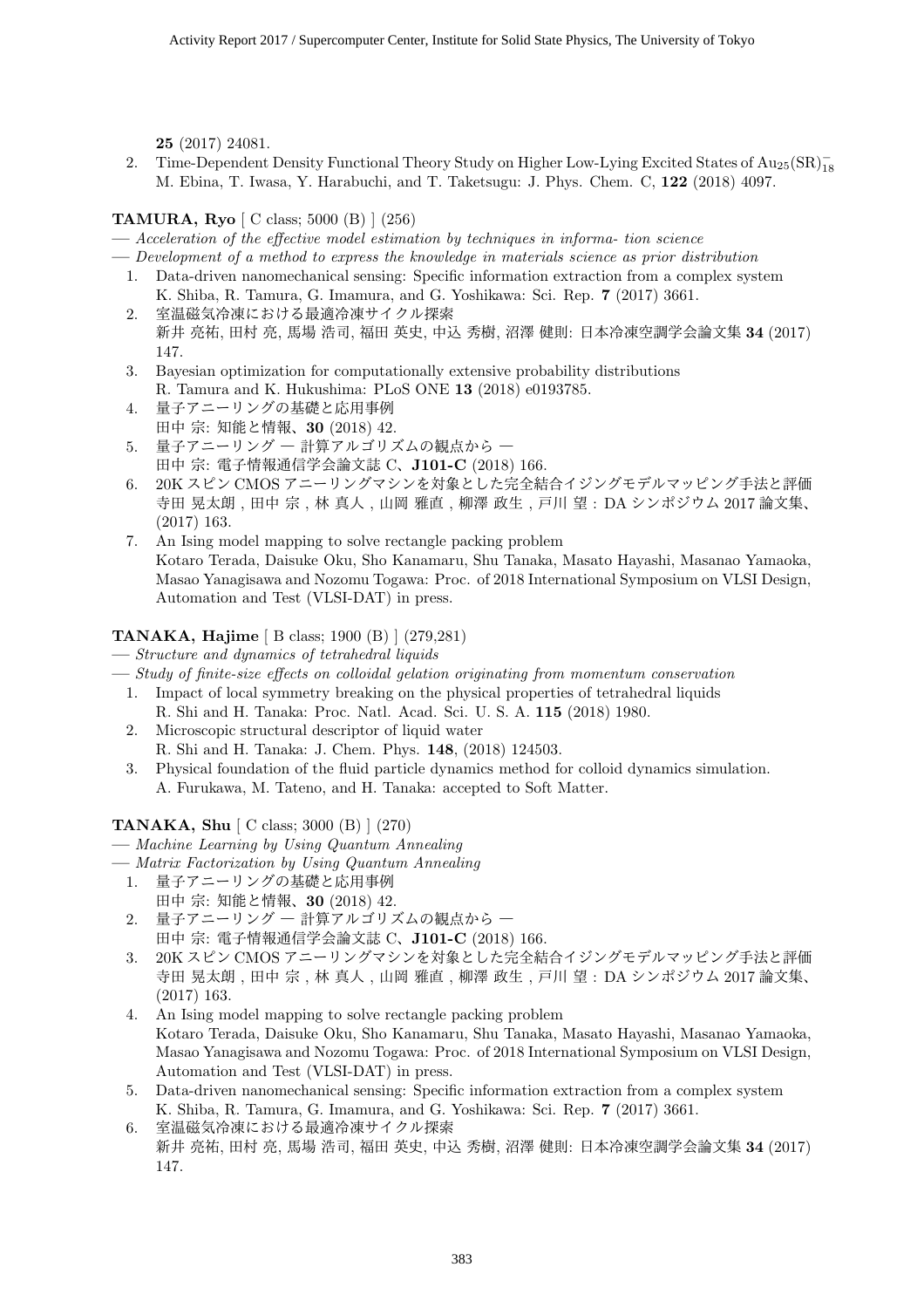7. Bayesian optimization for computationally extensive probability distributions R. Tamura and K. Hukushima: PLoS ONE 13 (2018) e0193785.

#### TANUMA, Yasunari  $[ B \text{ class}; 600 (B) ] ()$

— Study of numerical methods for quantum phenonema of anisotoropic superconductors

#### TATENO, Masaru [ C class; 4000 (B) ] (103)

— Hybrid ab initio QM/MM calculations of functional mechanisms of biological macromolecular systems recognizing supercoiled DNA

1. Effects of a Positive Feedback Loop upon the Stability of Bi-Connected Elementary Biochemical Reaction Cycles

J. Kang : J. Phys. Soc. Jpn. 86 (2017) 074802.

- 2. Novel Strategy for Discrimination of Transcription Factor Binding Motifs Employing Mathematical Neural Network
	- A. Sugimoto : J. Phys. Soc. Jpn. 86 (2017) 074803.
- 3. Ab Initio Electronic Structure Calculation of [4Fe-3S] Cluster of Hydrogenase as Dihydrogen Dissociation/Production Catalyst J. Kim : J. Phys. Soc. Jpn. 87 (2018) 034804.

#### TATETSU, Yasutomi [ C class; 4000 (B) ] (101)

— Magnetic anisotropy analysis of transition-metal-doped Nd-Fe-B magnets by first-principles calculations

1. First-principles study on substitution effects in  $Nd_2$ (Fe, X)<sub>14</sub>B Y. Tatetsu, S. Tsuneyuki, and Y. Gohda: submitted to Phys. Rev. B.

#### TATEYAMA, Yoshitaka  $\lceil C \text{ class}; 7000 \rceil$   $\lceil (69) \rceil$

— DFT sampling studies on interfacial properties of batteries and catalysts

1. Oxygen redox in hexagonal layered NaxTMO3 (TM =4d elements) for high capacity Na ion batteries

M. H. N. Assadi, Masashi Okubo, Atsuo Yamada, Yoshitaka Tateyama: J. Mater. Chem. A 6, 3747-3753 (2018).

- 2. Fire-extinguishing organic electrolytes for safe batteries Wang Jianhui, Yuki Yamada, Keitaro Sodeyama, Eriko Watanabe, Koji Takada, Yoshitaka Tateyama, Atsuo Yamada: Nat. Energy 3, 22-29 (2018).
- 3. First-Principles Study of Electron Injection and Defects at the TiO2/ CH3NH3PbI3 Interface of Perovskite Solar Cells Jun Haruyama, Keitato Sodeyama, Ikutaro Hamada, Liyuan Han, Yoshitaka Tateyama: J. Phys. Chem. Lett. 8, 5840-5847 (2017).
- 4. Surface Hydrogenation of Boron-Doped Diamond Electrodes by Cathodic Reduction Seiji Kasahara, Keisuke Natsui, Takeshi Watanabe, Yasuyuki Yokota, Yousoo Kim, Shota Iizuka, Yoshitaka Tateyama, Yasuaki Einaga: Anal. Chem. 89, 11341-11347 (2017).
- 5. Unusual Passivation Ability of Superconcentrated Electrolytes toward Hard Carbon Negative Electrodes in Sodium-Ion Batteries Koji Takada, Yuki Yamada, Eriko Watanabe, Wang Jianhui, Keitaro Sodeyama, Yoshitaka Tateyama, Kazuhisa Hirata, Takeo Kawase, Atsuo Yamada: ACS Appl. Mater. Interfaces 9, 33802-33809 (2017).
- 6. lobal search for low-lying crystal structures using the artificial force induced reaction method: A case study on carbon Makito Takagi, Tetsuya Taketsugu, Hiori Kino, Yoshitaka Tateyama, Kiyoyuki Terakura, Satoshi Maeda: Phys. Rev. B 95, 184110 (2017).

#### TERAO, Takamichi [ B class; 1400 (B) ] (291)

— Molecular simulation of colloidal crystals

1. Manipulating sonic band gaps at will: vibrational density of states in three-dimensional acoustic metamaterial composites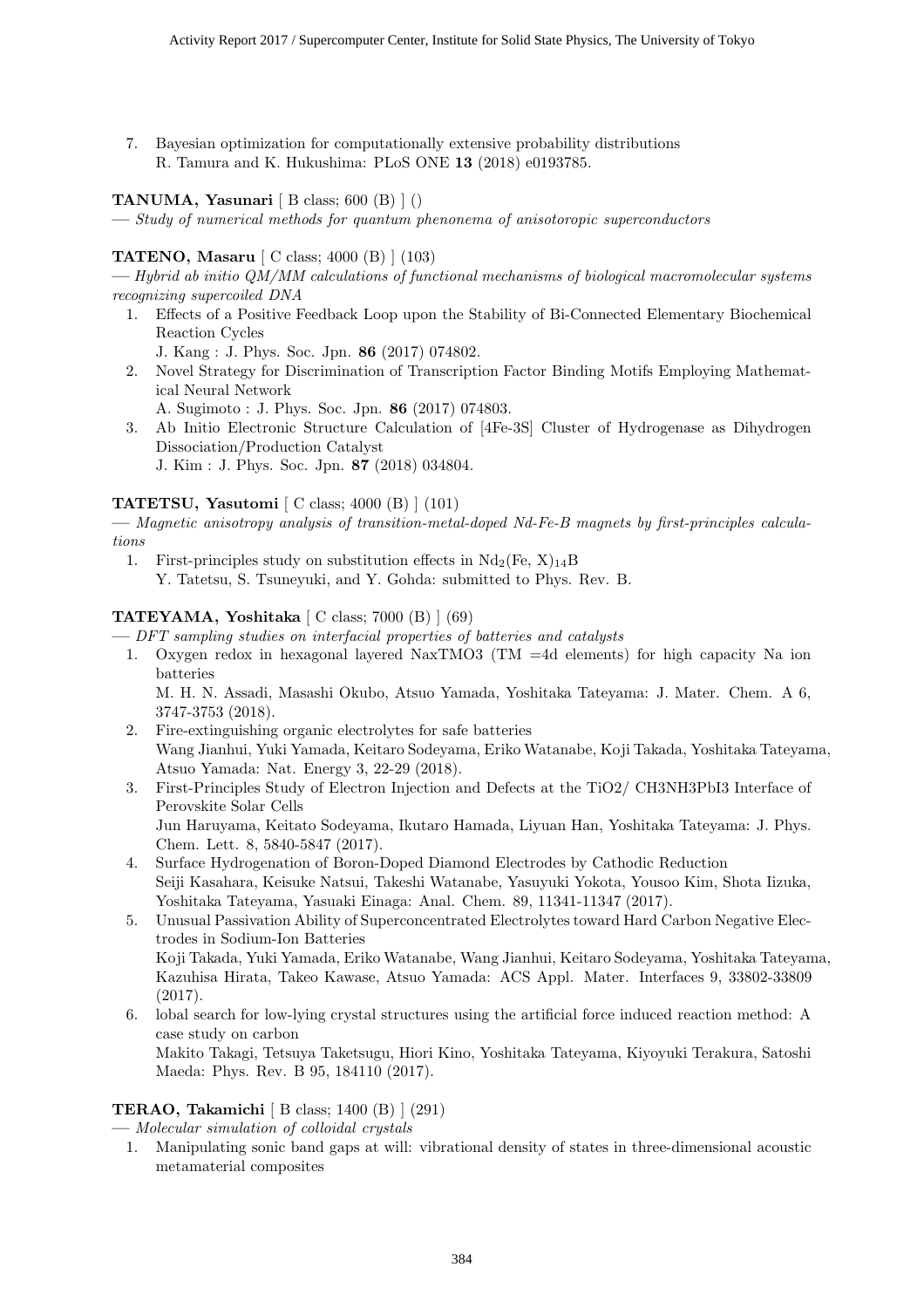T. Terao: Wave. Random Complex 28 (2018) 253.

#### TERASAWA, Asako [ B class; 700 (B) ] (152)

— First-principles simulation of magnetism and formation of amorphous grain boundary phase of Ndbased permanent magnets

#### TODO, Synge [ C class; 5500 (B) ] (23)

- Model Estimation and Critical Phenomena Analysis by Statistical Machine Learning 1. Quantum Lattice Model Solver H $\Phi$ 
	- M. Kawamura, K. Yoshimi, T. Misawa, Y. Yamaji, S. Todo, and N. Kawashima: Comp. Phys. Comm 217, 180-192 (2017).

#### TOHYAMA, Takami [ C class; 5000 (B) ] (255)

— DMRG study of frustrated quantum spin systems

- 1. Static and Dynamic Magnetic Properties of Spin-1/2 Inequilateral Diamond-Chain Compounds  $A_3Cu_3AlO_2(SO_4)_4$  (A=K, Rb, and Cs) K. Morita, M. Fujihala, H. Koorikawa, T. Sugimoto, S. Sota, S. Mitsuda, and T. Tohyama: Phys. Rev. B 95, (2017) 184412.
- 2. Magnetization Plateaus in the Spin-1/2 Antiferromagnetic Heisenberg Model on a Kagome-Strip Chain

K. Morita, T. Sugimoto, S. Sota, and T. Tohyama: Phys. Rev. B 97, (2017) 014412.

3. Cluster-Based Haldane State in an Edge-Shared Tetrahedral Spin-Cluster Chain: Fedotovite  $K_2Cu_3O(SO_4)_3$ 

M. Fujihala, T. Sugimoto, T. Tohyama, S. Mitsuda, R. A. Mole, D. H. Yu, S. Yano, Y. Inagaki, H. Morodomi, T. Kawae, H. Sagayama, R. Kumai, Y. Murakami, K. Tomiyasu, A. Matsuo, and K. Kindo: Phys. Rev. Lett. 120, (2018) 077201.

4. Magnetic Phase Diagrams and Magnetization Plateaus of the Spin-1/2 Antiferromagnetic Heisenberg Model on a Square-Kagome Lattice with Three Nonequivalent Exchange Interactions K. Morita and T. Tohyama: J. Phys. Soc. Jpn. 87, (2018) 043704.

#### TOKIWA, Hiroaki  $\vert$  C class; 6500  $\vert$  (3)  $\vert$  (72)

- $-$  Development  $\mathscr B$  Application of Rational Drug Design using the Forth Innovation Methodology
- 1. Molecular association model of  $PPAR\alpha$  and its new specific and efficient ligand, pemafibrate: Structural basis for SPPARM $\alpha$

Yuta Yamamoto, Kenta Takei, Sundaram Arulmozhiraja, Vladimir Sladek, Naoya Matsuo, Songiee Han, Takashi Matsuzaka, Motohiro Sekiya, Takaki Tokiwa, Mitsuo Shoji, Yasuteru Shigeta, Yoshimi Nakagawa, Hiroaki Tokiwa, Hitoshi Shiman: Biochem. Biophys. Res. Comm. (DOI: 10.1016/j.bbrc.2018.03.135) 499(2), 239-245 (2018).

- 2. Product release mechanism associated with structural changes in monomeric L-threonine 3-dehydrogenase Momoharu Motoyama, Shogo Nakano, Yuta Yamamoto, Hiroaki Tokiwa, Yasuhisa Asano, and Sohei Ito: Biochemistry (DOI: 10.1021/acs.biochem.7b00832) 56(43), 5758-5770 (2017)
- 3. 3-(Triflyloxy)benzynes Enable the Regiocontrolled Cycloaddition of Cyclic Ureas to Synthesize 1,4-Benzodiazepine Derivatives Hideki Kaneko, Takashi Ikawa, Yuta Yamamoto, Sundaram Arulmozhiraja, Hiroaki Tokiwa, Shuji Akai: Syn. Lett.(DOI: 10.1055/s-0036-1591924) 29(07) 943-948 (2018)
- 4. In silico analysis of interaction pattern switching in ligand receptor binding in Golgi α-mannosidase II induced by inhibitors protonation state Yumiko Suzuki, Naoto Iwata, Kohei Dobashi, Ryo Takashima, Sundaram Arulmozhiraja, Erika Ishitsubo, Naoya Matsuo, Hiroaki Tokiwa: Tetrahedron (DOI: 10.1016/j.tet.2017.11.071) 74(3), 392-400 (2017).
- 5. Mechanistic Insight into Weak-Base-Catalyzed Generation of Carbon Monoxide from Phenyl Formate and Its Application to Catalytic Carbonylation at Room Temperature without Use of External Carbon Monoxide Gas

Hideyuki Konishi,Mika Matsubara,Keisuke Mori,Takaki Tokiwa, Sundaram Arulmozhiraja,Yuta Yamamoto,Yoshinobu Ishikawa,Hiroshi Hashimoto,Yasuteru Shigeta,Hiroaki Tokiwa,and Kei Man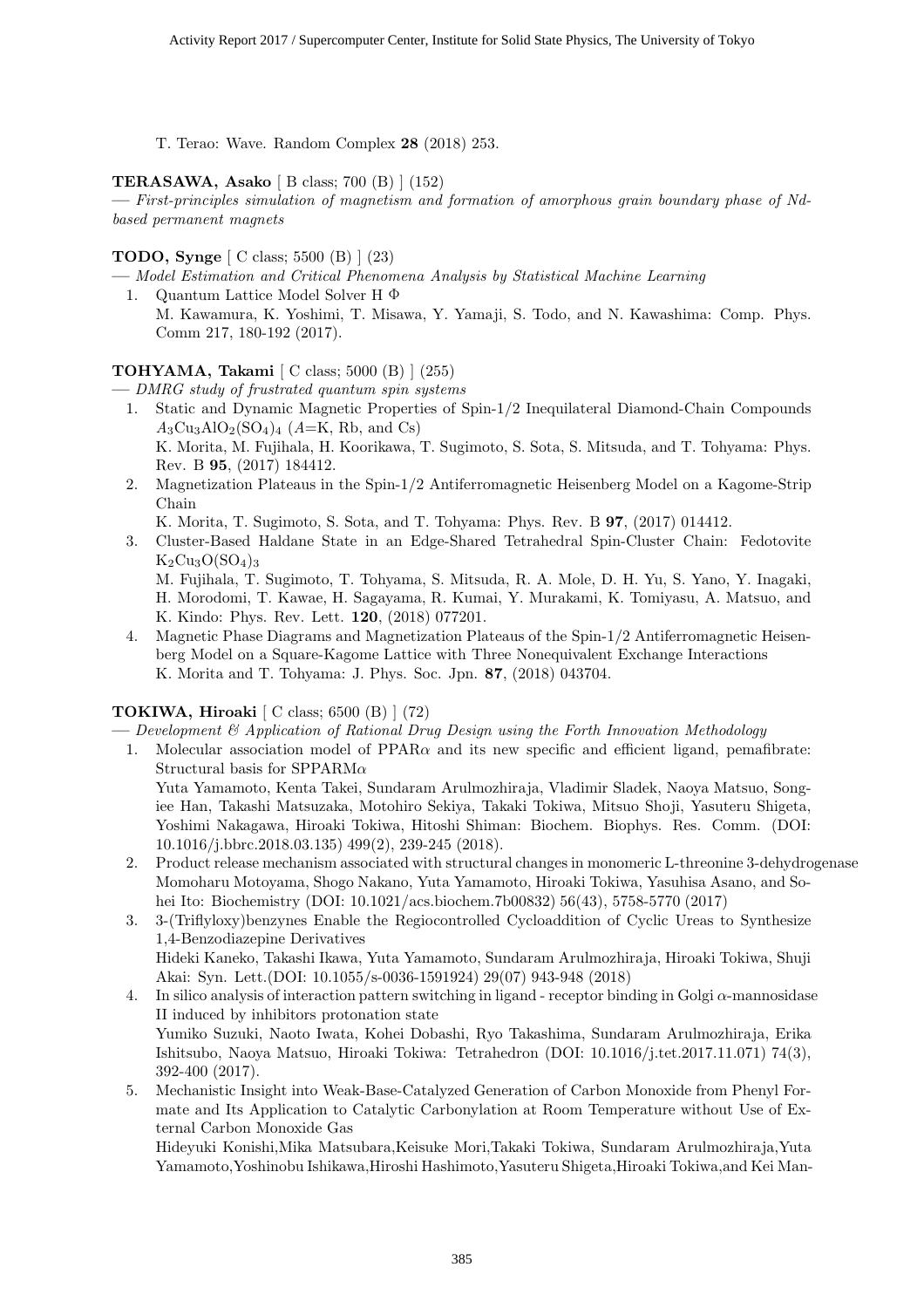abe: Adv. Synth. Catl. (DOI: 10.1002/adsc.201700751) 359, 3592-3601 (2017).

#### TONEGAWA, Takashi [ B,C class; 1600 (B) ] (285)

- Numerical Study of the One-Dimensional Quantum Spin Systems with Spatial Structures
	- 1. Frustrated  $S = 1/2$  Two-Leg Ladder with Different Leg Interactions
	- T. Tonegawa, K. Okamoto, T. Hikihara, and T. Sakai: J. Phys.: Conf. Series 828, 012003 (2017) 2. Exact Ground States of Frustrated Quantum Spin Systems Consisting of Spin-Dimer Units
		- T. Hikihara, T. Tonegawa, K. Okamoto, and T. Sakai: J. Phys. Soc. Jpn. 86, 054709 (2017)

#### TOYODA, Masayuki [ B class; 600 (B) ] (154)

— Band-gap engineering by forming isotope superlattices and polytypic superlattices

#### **TSUNEYUKI, Shinji**  $\left[$  C class; 7000  $\left(B\right)$   $\right]$   $(67)$

— Development and application of a new method for material structure prediction supported by experimental data

- 1. Quartic Anharmonicity of Rattlers and Its Effect on Lattice Thermal Conductivity of Clathrates from First Principles
	- T. Tadano and S. Tsuneyuki, Phys. Rev. Lett. 120,105901 (2018)
- 2. First-Principles Lattice Dynamics Method for Strongly Anharmonic Crystals T. Tadano and S. Tsuneyuki, J. Phys. Soc. Japan 87,041015 (2018)
- 3. Universal two-dimensional characteristics in perovskite-type oxyhydrides ATiO2H ( $A = Li$ , Na, K, Rb, Cs)
	- N. Sato, R. Akashi, and S. Tsuneyuki, Journal of Chem. Phys., 147,034507(2017)
- 4. Possible electronic entropy-driven mechanism for non-thermal ablation of metals Y. Tanaka and S. Tsuneyuki, App. Phys. Exp. 11, 046701 (2018)
- 5. Numerical investigation of triexciton stabilization in diamond with multiple valleys and bands H. Katow, J. Usukura, R. Akashi, K. Varga, and S. Tsuneyuki Phys. Rev. B 95, 125205 (2017)

#### TSURUTA, Kenji [ C class; 2500 (B) ] (120)

— Ab-initio Study on Amorphization Dynamics and Ion Diffusion in Biogenous Iron Oxide

#### UCHIDA, Takashi [ B class; 500 (B) ] (315)

— Theory of the multiple spin density waves and the magnetic skyrmions in the triangular-lattice Hubbard model

#### WAKABAYASHI, Daisuke [ B class; 700 (B) ] (306)

— Large-scale molecular-dynamics simulation with ANN potentials: nm-scale domain structure in densified silica glass

#### WATANABE, Hiroshi [ C class; 5000 (B) ] (254)

- Molecular dynamics study of impurity effect on bubble nucleation
- 1. Polymer effects on Karman Vortex: Molecular Dynamics Study Yuta Asano, Hiroshi Watanabe, Hiroshi Noguchi: J. Chem. Phys. 148, 144901 (2018)
- 2. Failure of deterministic and stochastic thermostats to control temperature of molecular systems Hiroshi Watanabe: J. Phys. Soc. Jpn. 86, 075004 (2017).

#### WATANABE, Hiroshi [ B class; 400 (B) ] (202)

— Superconductivity, magnetism, and charge order in strongly correlated electron system with charge degree of freedom

1. Random phase approximation for superconducting states in multi-orbital Hubbard models with spin-orbit coupling

K. Nishiguchi, T. Shirakawa, H. Watanabe, and S. Yunoki: J. Phys.: Conf. Ser. 807 (2017) 052013.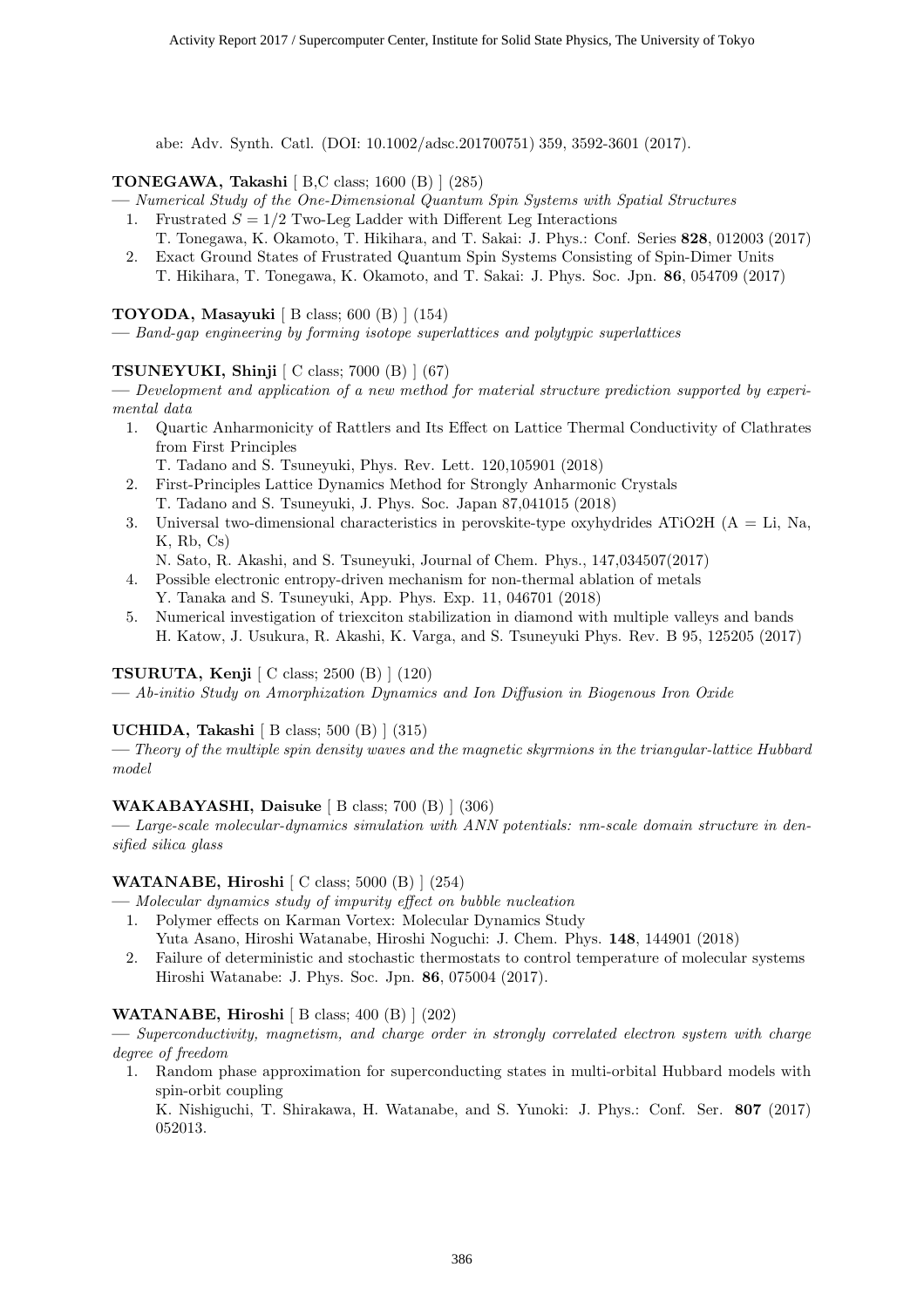#### WATANABE, Kazuyuki [ C class; 10000 (B) ] (51)

— First-Principles Study of Excited Electron Dynamics and Optical Responses of Nanostructures 1. Virtual substrate method for nanomaterials characterization

- B.D.J. Liu, M. Yamamoto, Y. Ueda, K. Watanabe, N.T. Cuong, S. Li, K. Tsukagoshi, H. Yoshikawa, H. Iwai, S. Tanuma, H. Guo, Z. Gao, X. Sun, and Z. Ding, Nat. Commun. 8, 15629 (2017).
- 2. Plasmon excitation and electron emission of a carbon nanotube under a linearly polarized laser: A real-time first-principles study

K. Uchida and K. Watanabe, Phys. Rev.B 96, 125419 (2017).

3. Experimental and computational studies of positron-stimulated ion desorption from TiO2(110) surface

T. Yamashita, S. Hagiwara, T. Tachibana, K. Watanabe and Y. Nagashima, Materials Research Express 4, 116303 (2017).

- 4. Exact Time-Dependent Exchange-Correlation Potential in Electron Scattering Processes Y. Suzuki, L. Lacombe, K. Watanabe, N.T. Maitra, Phys. Rev. Lett. 119, 263401 (2017).
- 5. Time-dependent first-principles study of angle-resolved secondary electron emission from atomic sheets

Y. Ueda, Y. Suzuki, and K. Watanabe, Phys. Rev.B 97,075406 (2018).

#### WATANABE, Satoshi [ C class; 10000 (B) ] (49)

— Theoretical Analyses on Ionic Transport Properties, Electrical Properties and Interfacial Electronic States of Nanostructures

- 1. Germanene and stanene on two-dimensional substrates: Dirac cone and  $Z_2$  invariant Z. Ni, E. Minamitani, Y. Ando, and S. Watanabe: Phys. Rev. B 96 (2017) 075427.
- 2. Visualizing Type-II Weyl Points in Tungsten Ditelluride by Quasiparticle Interference C.-L. Lin, R. Arafune, R.-Y. Liu, M. Yoshimura, B. Feng, K. Kawahara, Z. Ni, E. Minamitani, S. Watanabe, Y. Shi, M. Kawai, T.-C. Chiang, I. Matsuda, and N. Takagi: ACS Nano 11 (2017) 11459.
- 3. Scanning tunneling spectroscopy of superconductivity on surfaces of  $LiTi<sub>2</sub>O<sub>4</sub>(111)$  thin films Y. Okada, Y. Ando, R. Shimizu, E. Minamitani, S. Shiraki, S. Watanabe, and T. Hitosugi: Nat. Commun. 8 (2017) 15975.
- 4. Theoretical prediction of phonon-mediated superconductivity with Tc  $\approx$  25 K in Li-intercalated h-BN bilayer

N. H. Shimada, E. Minamitani, and S. Watanabe: Appl. Phys. Express 10 (2017) 093101.

- 5. Cu diffusion in amorphous  $Ta_2O_5$  studied with a simplified neural network potential
- W. Li, Y. Ando, and S. Watanabe: J. Phys. Soc. Jpn. 86 (2017) 104004. 6. Single-Molecule Quantum Dot as a Kondo Simulator
- R. Hiraoka, E. Minamitani, R. Arafune, N. Tsukahara, S. Watanabe, M. Kawai, and N. Takagi: Nat. Commun. 8 (2017) 16012.
- 7. Study of Li atom diffusion in amorphous  $\text{Li}_3\text{PO}_4$  with neural network potential W. Li, Y. Ando, E. Minamitani, and S. Watanabe: J. Chem. Phys. 147 (2017) 214106.
- 8. Atomic-scale characterization of the interfacial phonon in graphene/SiC E. Minamitani, R. Arafune, T. Frederiksen, T. Suzuki, S.M.F. Shahed, T. Kobayashi, N. Endo, H. Fukidome, S. Watanabe, and T. Komeda: Phys. Rev. B 96 (2017) 155431.
- 9. ニューラルネットワークを用いたアモルファス物質中の原子拡散の研究 安藤康伸, 李文文 and 渡邉 聡: 固体物理, 掲載決定.

#### YABANA, Kazuhiro [ C class; 4000 (B) ] (100)

— First-principles calculation for surface electron dynamics

#### YAMADA, Atsuo [ C class; 5500 (B) ] (81)

— First-principles study on electrode materials for sodium ion batteries

1. Charge Storage Mechanism of  $RuO<sub>2</sub>/Water$ E. Watanabe, H. Ushiyama, K. Yamashita, Y. Morikawa, D. Asakura, M, Okubo and A. Yamada: J. Phys. Chem. C 121 (2017) 18975.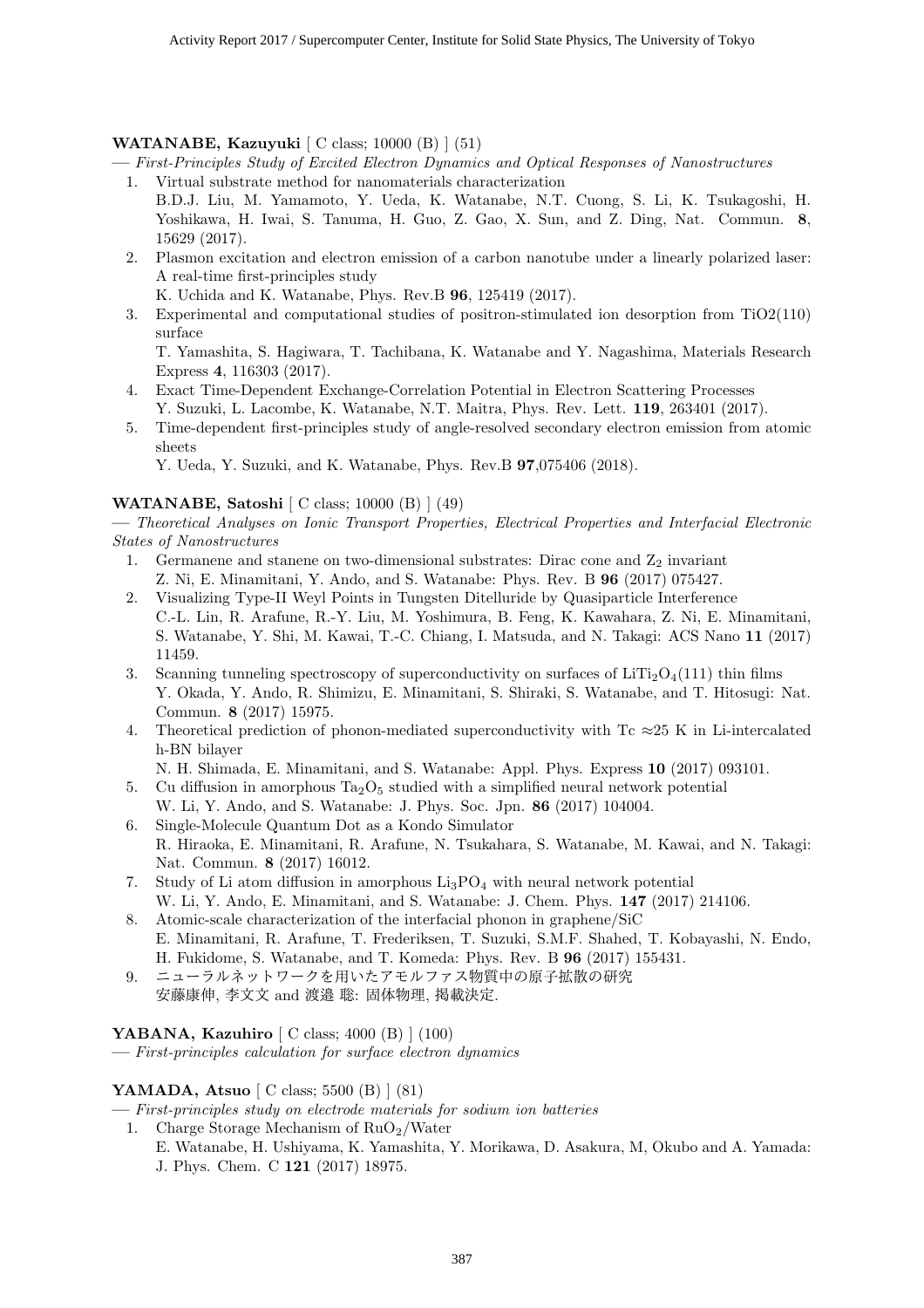#### YAMADA, Atsushi [ C class; 1500 (B) ] (197)

— Superconductivity and magnetic properties of the Hubbard model

#### YAMAGUCHI, Shu  $\vert$  C class; 4500 (B)  $\vert$  (92)

— Protonic Activity on the Hydrated Surface of Acidic and Basic Oxide Catalyst for CO2 Conversion Processes

1. Effect of CO<sub>2</sub> Adsorption on Proton Migration on Hydrated ZrO<sub>2</sub> Surface: an Ab Initio Molecular Dynamic Study

R. Sato, Y. Shibuta, F. Shimojo, S. Yamaguchi: Phys. Chem. Chem. Phys. 19 (2017) 20198.

#### YAMAJI, Youhei [ E class; 16500 (B) ] (13,212)

— Numerical Studies on Excitation Spectra of Quantum Spin Liquids

- 1. Ground-state properties of Na 2 IrO 3 determined from an ab initio Hamiltonian and its extensions containing Kitaev and extended Heisenberg interactions T. Okubo, K. Shinjo, Y. Yamaji, N. Kawashima, S. Sota, T. Tohyama, M. Imada: J. Phys. Soc. Jpn. 96 (2017) 054434.
- 2. Quantum lattice model solver HΦ M. Kawamura, K. Yoshimi, T. Misawa, Y. Yamaji, S. Todo, N. Kawashima: Computer Physics Communications 217 (2017) 180.
- 3. Restricted Boltzmann machine learning for solving strongly correlated quantum systems Y. Nomura, A. S. Darmawan, Y. Yamaji, M. Imada: Phys. Rev. B 96 (2017) 205152.
- 4. Quantum spin liquid signatures in Kitaev-like frustrated magnets M. Gohlke, G. Wachtel, Y. Yamaji, F. Pollmann, Y. B. Kim: Phys. Rev. B 97 (2017) 075126.
- 5. Finite-Temperature Signatures of Spin Liquids in Frustrated Hubbard Model T. Miasawa, Y. Yamaji: J. Phys. Soc. Jpn. 87 (2017) 023707.
- 6. Path to stable quantum spin liquids in spin-orbit coupled correlated materials A. Catuneanu, Y. Yamaji, G. Wachtel, Y. B. Kim, H.-Y. Kee: npj Qauntum Materials, in press; arXiv:1701.07837.
- 7. Numerical Algorithm for Exact Finite Temperature Spectra and Its Application to Frustrated Quantum Spin Systems

Y. Yamaji, T. Suzuki, M. Kawamura: submitted to Phys. Rev. X; arXiv:1802.02854.

8. Classical and quantum spin dynamics of the honeycomb Γ model A. M. Samarakoon, G. Wachtel, Y. Yamaji, D. A. Tennant, C. D. Batista, Y. B. Kim: submitted to Phys. Rev. B; arXiv:1803.00601.

#### YAMASHITA, Koichi  $\vert$  C class; 5500 (B)  $\vert$  (79)

— Large scale ab initio calculations on the fundamental processes of solar energy convergence devices and on designing principles for new materials

- 1. Role of Quantum-Confinement in Anatase Nanosheets Daniele Varsano, Giacomo Giorgi, Koichi Yamashita and Maurizia Palummo: J. Phys. Chem. Lett. 8 (2017) 3867–3873.
- 2. Inorganic Lattice Fluctuation Induces Charge Separation in Lead Iodide Perovskites: Theoretical Insights

H. Uratani and K. Yamashita: J. Phys. Chem. C 121 (2017) 26648–26654.

- 3. MgTaO2N Photocatalysts: Perovskite versus Ilmenite Structure. A Theoretical Investigation A. Kubo, G. Giorgi and K. Yamashita: J. Phys. Chem. C 121 (2017) 27813–27821.
- 4. Hybrid organic–inorganic CH3NH3PbI<sup>3</sup> perovskite building blocks: Revealing ultra-strong hydrogen bonding and mulliken inner complexes and their implications in materials design Arpita Varadwaj, Pradeep R. Varadwaj and Koichi Yamashita: J. Comput. Chem. 38 (2017) 2802–2818.
- 5. Revealing the Chemistry between Band Gap and Binding Energy for Lead-/Tin-Based Trihalide Perovskite Solar Cell Semiconductors

A. Varadwaj, P. R. Varadwaj and K. Yamashita: ChemSusChem 11 (2018) 449–463.

6. Do surfaces of positive electrostatic potential on different halogen derivatives in molecules attract?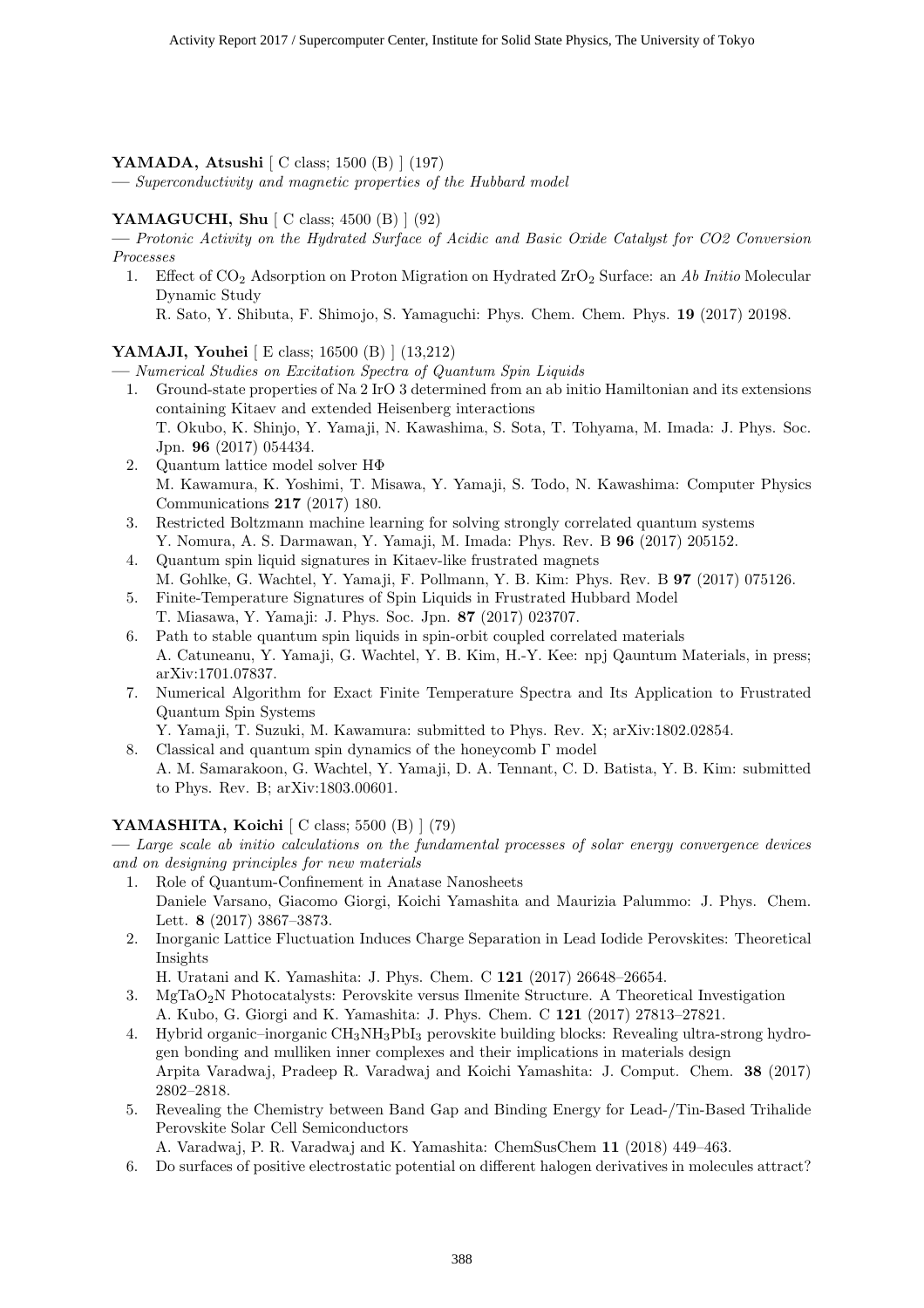like attracting like!

A. Varadwaj, P. R. Varadwaj and K. Yamashita: J. Comput. Chem. 39 (2018) 343–350.

7. First-Principles Investigation of the Lewis Acid-Base Adduct Formation at the Methylammonium Lead Iodide Surface

Giacomo Giorgi , Koichi Yamashita and Hiroshi Segawa: Phys. Chem. Chem. Phys. 20 (2018) 11183–11195.

- 8. Revealing Factors Influencing the Fluorine-Centered Non-Covalent Interactions in Some Fluorinesubstituted Molecular Complexes: Insights from First-Principles Studies Arpita Varadwaj, Pradeep R. Varadwaj, Helder M. Marques and Koichi Yamashita: ChemPhysChem (2018) in press.
- 9. Halogen in materials design: Fluoroammonium lead triiodide (FNH3PbI3) perovskite as a newly discovered dynamical bandgap semiconductor in 3D Arpita Varadwaj, Pradeep R. Varadwaj and Koichi Yamashita: Int. J. Quantum Chem. (2018) in press.

#### YAMASHITA, Tomoki  $\lceil C \text{ class}; 4500 \rceil \rceil \rceil (91)$

- Development of crystal structure prediction method and search for magnet and spintronics materials 1. Crystal structure prediction accelerated by Bayesian optimization
	- T. Yamashita, N. Sato, H. Kino, T. Miyake, K. Tsuda, and T. Oguchi: Phys. Rev. Materials 2 (2018) 013803.

#### YAMAUCHI, Kunihiko [ C class; 5500 (B) ] (78)

— First-Principles DFT Calculations for Transition-Metal Oxides

1. Role of square planar coordination in the magnetic properties of Na4IrO4 Xing Ming, Carmine Autieri, Kunihiko Yamauchi, and Silvia Picozzi: Phys. Rev. B 96, 205158 (2017).

#### YANAGISAWA, Susumu [ C class; 3500 (B) ] (111)

- Theoretical investigation on electronic structure of organic semiconductor solids 1. First-Principles Molecular Dynamics Analysis of Ligand-Free Suzuki-Miyaura Cross-Coupling in Water: Transmetalation and Reductive Elimination T. Hirakawa, Y. Uramoto, S. Yanagisawa, T. Ikeda, K. Inagaki and Y. Morikawa: J. Phys. Chem. C 121 (2017) 19904.
	- 2. Theoretical determination of the ionization potential and the electron affinity of organic semiconductors

S. Yanagisawa: AIP Conf. Proc. 1906 (2017) 030014.

- 3. A New Pentacene Polymorph Induced by Interaction with a Bi(0001) Substrate T. Shirasawa, S. Yanagisawa, S. Hatada, W. Voegeli, Y. Morikawa and T. Takahashi: J. Phys. Chem. C 122 (2018) 6240.
- 4. Experimental determination of electrostatic energy in organic thin films: Demonstration of orientationdependent ionization energy and electron affinity K. Yamada, S. Yanagisawa, T. Koganezawa, K. Mase, N. Sato and H. Yoshida: submitted to Phys. Rev. B.

#### YANAGISAWA, Takashi [ B class; 900 (B) ] (200)

— Optimized Monte Carlo method and first-principles calculations in strongly correlated electron systems

— Quantum Monte Carlo and first-principles study of strongly correlated electron systems

- 1. One way to design a valence-skip compound I. Hase, T. Yanagisawa and K. Kawashima: Nanoscale Research Letters 12 (2017) 127.
- 2. Evolution of the CDW gap in valence skipper  $RbTIX_3$  (X=F, Cl, Br): A first-principles study I. Hase, T. Yanagisawa and K. Kawashima: J. Phys. Conf. Ser. 871 (2017) 012030.
- 3. Crossover-induced spin fluctuation and electron pairing in strongly correlated electrons T. Yanagisawa, M. Miyazaki and K. Yamaji: J. Superconductivity and Novel Magnetism 31 (2017) 785.
- 4. Strongly correlated superconductivity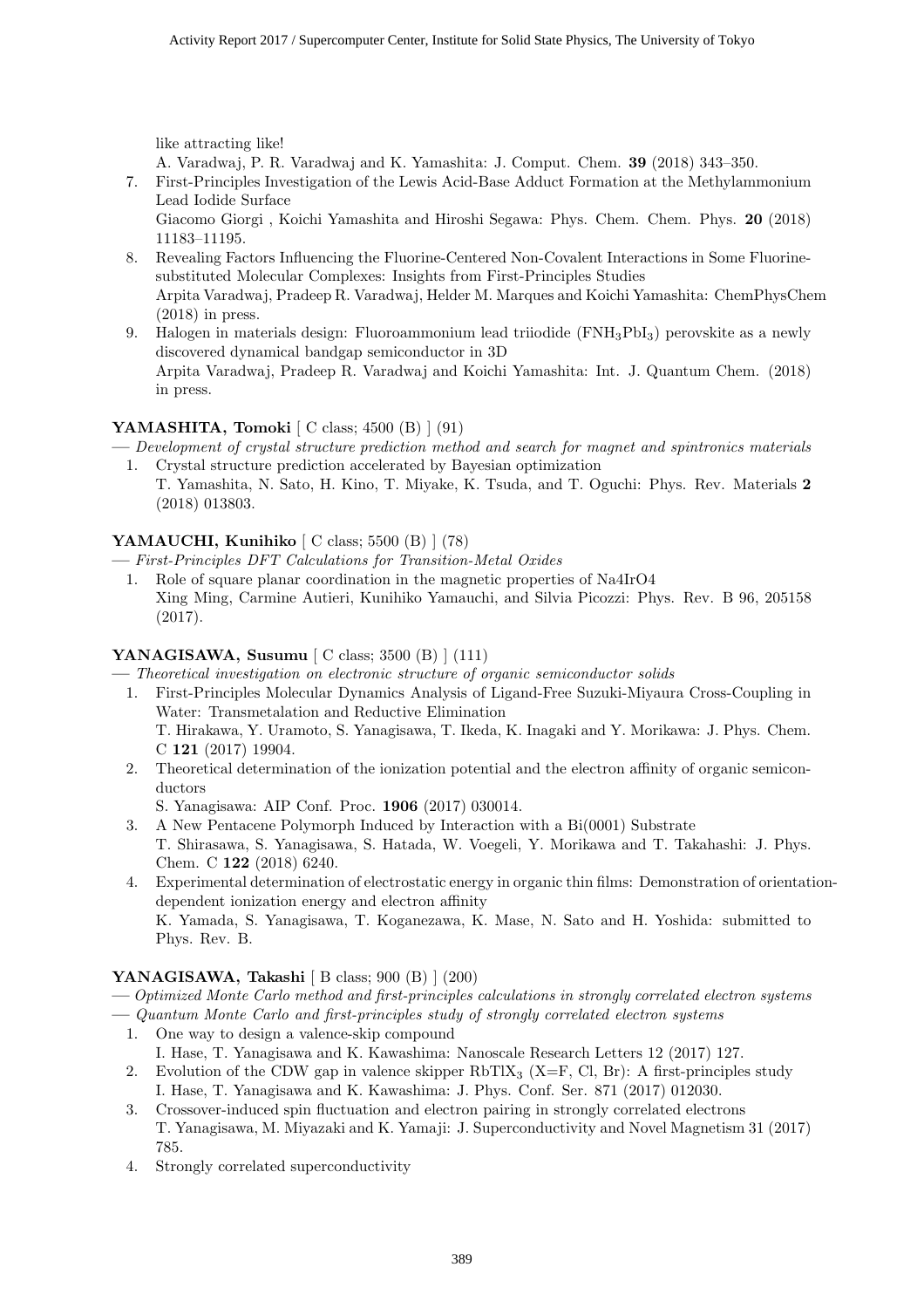T. Yanagisawa, M. Miyazaki and K. Yamaji: Int. J. Mod. Phys. B32 (2018) 1840023.

- 5. Computational design of flat-band material
- I. Hase, T. Yanagisawa and K. Kawashima: Nanoscale Research Letters 13 (2018) 63.
- 6. Optimized wave function by kinetic renormalization effect in strongly correlated region of the three-band Hubbard model
	- T. Yanagisawa, M. Miyazaki, I. Hase and K. Yamaji: J. Phys. Conf. Series (2018) in press.
- 7. Electronic structure of novel binary superconductor  $S_{rGe2}$ I. Hase, T. Yanagisawa, A. Iyo, H. Eisaki, Y. Yoshida and K. Kawashima: J. Phys. Conf. Series (2018) in press.
- 8. Possibility of flat-band ferromagnetism in hole doped pyrochlore oxide Sn−2Nb−2O−7 and  $Sn-2Ta-2O-7$

I. Hase, T. Yanagisawa, Y. Aiura and K. Kawashima: Physical Review Letters (2018) in press. 9. The Competition between CDW and the superconducting state in valence skip compounds

I. Hase, T. Yanagisawa and K. Kawashima: Communications in Computational Physics 23 (2018) 773.

#### YASUDA, Chitoshi [ C class; 8000 (B) ] (223)

— Randomness Effects on Quantum Spin Systems Coupled to Lattice Degrees of Freedom

- Randomness Effects on Quantum Spin Systems Coupled to Lattice Degrees of Freedom II
	- 1. Position of Effective Spins Induced by Dilution in Two-Dimensional Spin-Peierls Systems C. Yasuda and S. Miyara: J. Phys. Soc. Jpn. 87 (2018) 014704.
	- 2. Notes on Ground-State Properties of Mixed Spin-1 and Spin-1/2 Lieb-Lattice Heisenberg Antiferromagnets

Y. Hirose, S. Miura, C. Yasuda, and Y. Fukumoto: J. Phys. Soc. Jpn. 86 (2017) 083705.

#### YASUOKA, Kenji [ C,D class; 7500 (B) ] (63)

- The Study on the Morphology Dependence of Anatase Nanocrystals
- The Study on the Stability of Excess Electrons in Anatase TiO2 Nanocrystals
- The study on the electronic state of reduced anatase  $TiO2$  nanocrystal
- 1. Density functional theory study of atomic and electronic properties of defects in reduced anatase TiO2 nanocrystals

K. Morita, and K. Yasuoka: AIP Adv. 8 (2018) 035119.

#### YOSHIDA, Tsuneya [ C class; 5500 (B) ] (185)

- Exotic phenomena induced by topology and strong correlations
- Exotic properties in strongly correlated topological systems
	- 1. Reduction of Z classification of a two-dimensional weak topological insulator: Real-space dynamical mean-field theory study
		- Tsuneya Yoshida and Norio Kawakami:Phys. Rev. B 95, 045127
	- 2. Fate of Majorana Modes in CeCoIn5/YbCoIn5 Superlattices: A Test Bed for the Reduction of Topological Classification Tsuneya Yoshida, Akito Daido, Youichi Yanase, and Norio Kawakami: Phys. Rev. Lett. 118, 147001

#### YOSHIDOME, Takashi [ B,C class; 6300 (B) ] (238,239)

— Accurate computation of the free-energy change of apoplastocyanin using the end-points method

— Elucidation of binding and unbinding processes of a ligand to a protein using a hybrid of the manifold theory and the Markov state model

- 1. An Accurate Computation of an Order Parameter with a Markov State Model Constructed using a Manifold-Learning Technique
	- R. Ito and T. Yoshidome: Chem. Phys. Lett. 691 (2018) 22.

#### YOSHIZAWA, Kanako [ C class; 3500 (B) ] (110)

— Hydrogen state in a rutile titanium dioxide by first-principles calculation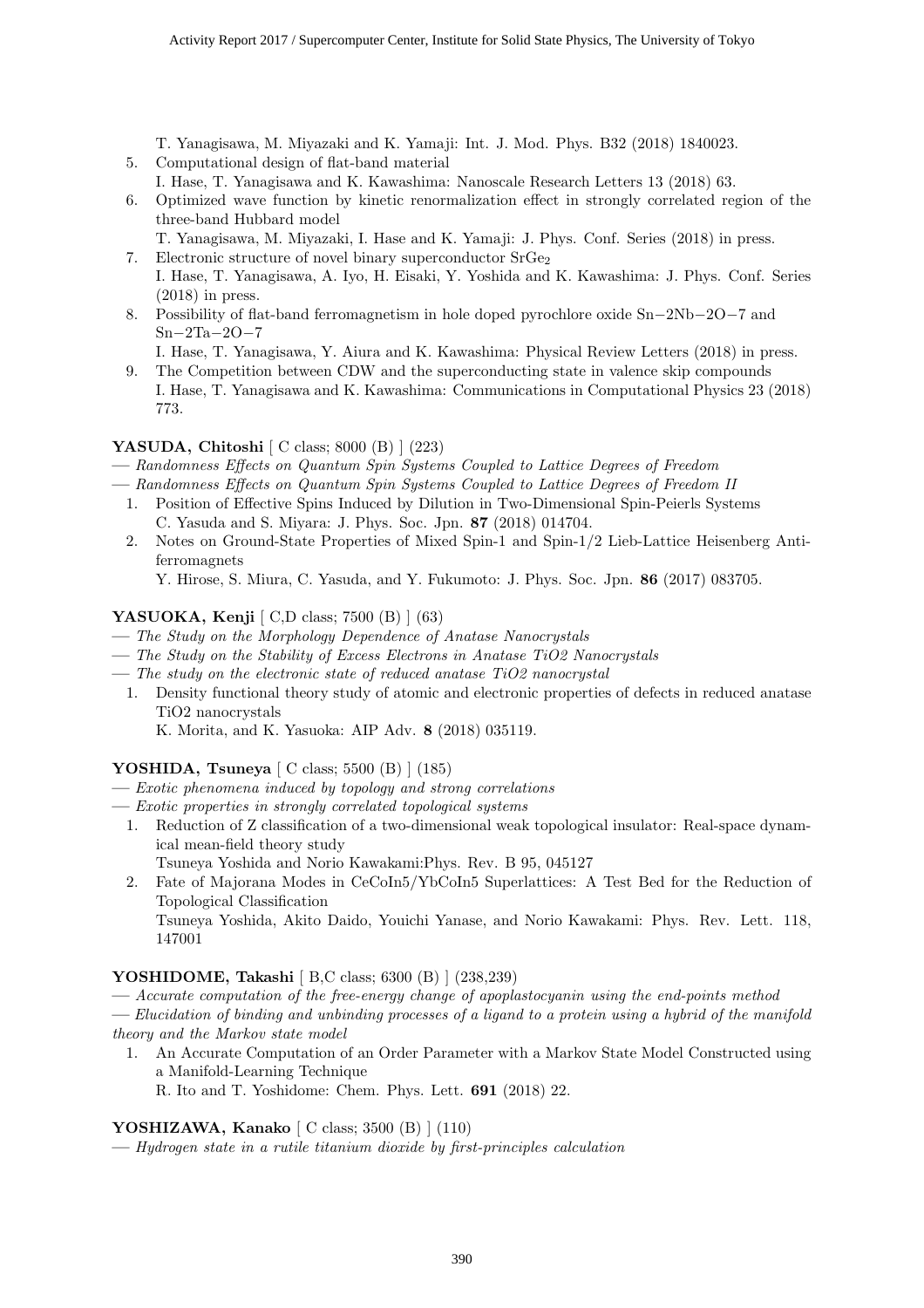## □ SCCMS Projects

#### FUJITA, Takatoshi [ 3000 (B) ] (333)

 $\overline{C}$  Excited-state calculations for molecular aggregates based on Green's function and fragmentation methods

- 1. Development of the Fragment Molecular Orbital Method for Calculating Nonlocal Excitations in Large Molecular Systems
	- T. Fujita, Y. Mochizuki, J. Phys. Chem. A 122 (2018) 3886.
- 2. Assessing the accuracy of integral equation theories for nano-sized hydrophobic solutes in water T. Fujita, Y. Yamamoto, J. Chem. Phys. 147 (2017) 014110.
- 3. Relating stacking structures and charge transport in crystal polymorphs of the pyrrole-based  $\pi$ conjugated molecule

T. Fujita, Y. Haketa, H. Maeda, T. Yamamoto, Org. Electron. 49 (2017) 53.

#### FUKUSHIMA, Tetsuya [ 5000 (B) ] (335)

— Materials design for energy-saving and energy-creation materials

- 1. Structure of the high-entropy alloy AlxCrFeCoNi: fcc versus bcc M. Ogura, T. Fukushima, R. Zeller and P. H. Dederichs: J. Alloys Compd. 715 (2017) 454.
- 2. Theoretical investigation of phase separation in thermoelectric AgSbTe2 H. Shinya, A. Masago, T. Fukushima and H. Katayama-Yoshida: Jpn. J. Appl. Phys. 56 (2017) 081201.
- 3. First-principles calculations on the origin of ferromagnetism in transition-metal doped Ge H. Shinya, T. Fukushima, A. Masago, K. Sato and H. Katayama-Yoshida: Phys. Rev. B 96 (2017) 104415.
- 4. Local Energies and Energy Fluctuations Applied to the High Entropy Alloy CrFeCoNi T. Fukushima, H. Katayama-Yoshida, K. Sato, M. Ogura, R. Zeller and P. H. Dederichs: J. Phys. Soc. Jpn. 86 (2017) 114704.
- 5. Charge-density study on layered oxyarsenides  $(LaO)MAs$   $(M = Mn, Fe, Ni, Zn)$ K. Takase, S. Hiramoto, T. Fukushima, K. Sato, C. Moriyoshi and Y. Kuroiwa: Appl. Phys. Express 10 (2017) 123001.
- 6. Anomalous Hall conductivity and electronic structures of Si-substituted Mn2CoAl epitaxial films K. Arima, F. Kuroda, S. Yamada, T. Fukushima, T. Oguchi and K. Hamaya: Phys. Rev. B 97 (2018) 054427.

#### GOHDA, Yoshihiro [ 5000 (B) ] (342)

— Structures and local magnetic properties of magnetic-material interfaces

- 1. Prediction of ferromagnetism in MnB and MnC on nonmagnetic transition-metal surfaces studied by first-principles calculations
	- S. Nakamura and Y. Gohda: Phys. Rev. B 96, 245416 (2017).
- 2. Electron Theory on Grain-Boundary Structures and Local Magnetic Properties of Neodymium Magnets

Y. Gohda, Y. Tatetsu, and S. Tsuneyuki: Mater. Trans. 59, 332 (2018).

3. ネオジム磁石の粒界構造と局所磁性の電子論 合田 義弘、立津 慶幸、常行 真司: 日本金属学会誌 81, 26 (2017).

#### IMADA, Masatoshi [ 25000 (B) ] (323)

— Studies on mechanisms of high-temperature superconductivity and search for principles that raise critical temperature

— Variational Fermi wave function combined with tensor network and machine learning for highaccuracy quantum lattice solver

1. Quantum spin liquid signatures in Kitaev-like frustrated magnets Matthias Gohlke, Gideon Wachtel, Youhei Yamaji, Frank Pollmann, and Yong Baek Kim: Phys. Rev. B.97 (2018) 075126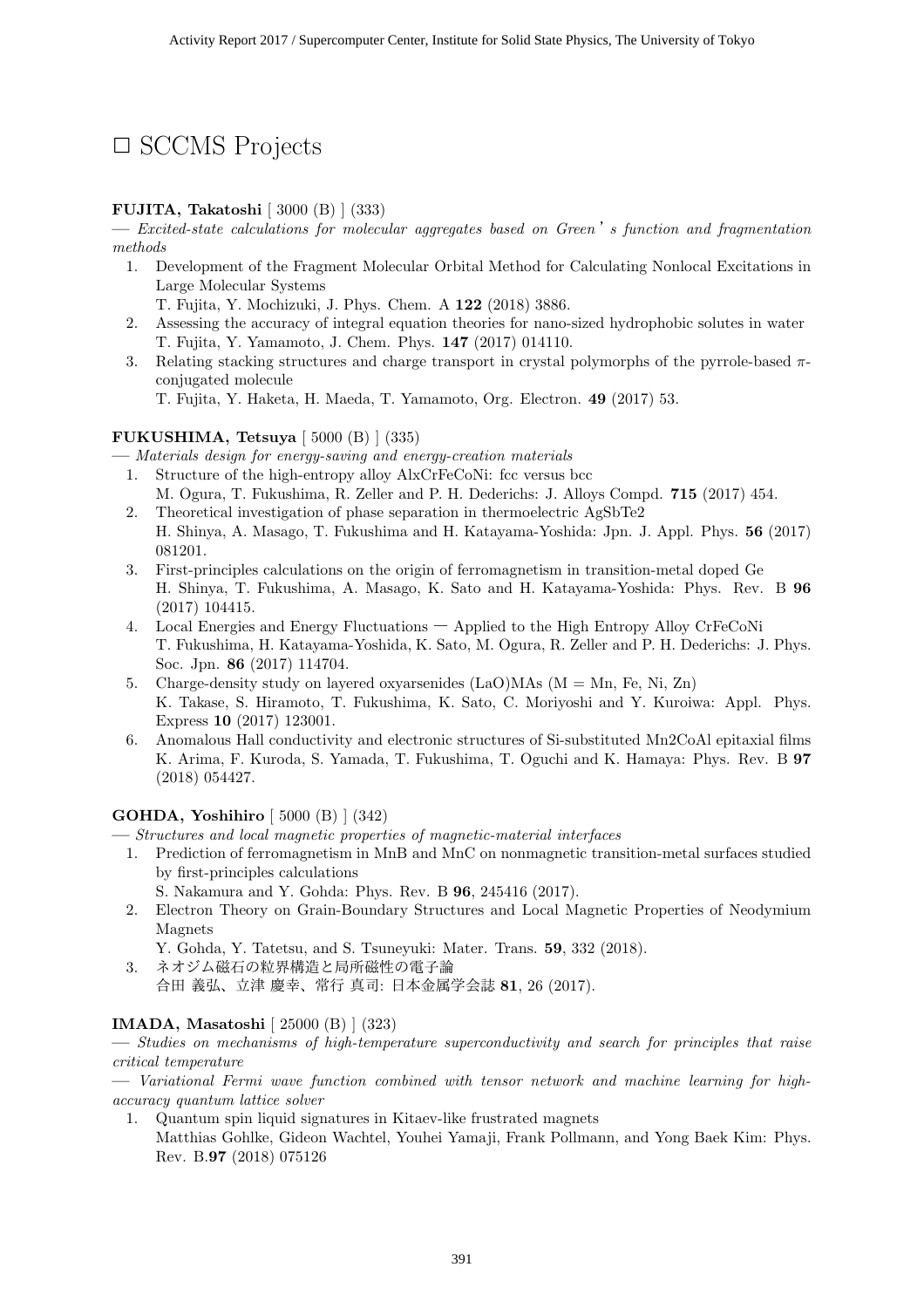- 2. Finite-Temperature Signatures of Spin Liquids in Frustrated Hubbard Model Takahiro Misawa and Youhei Yamaji: J. Phys. Soc. Jpn. 87 (2018) 023707.
- 3. Competition among various charge-inhomogeneous states and d-wave superconducting state in Hubbard models on square lattices
- Kota Ido, Takahiro Ohgoe, and Masatoshi Imada: Phys. Rev. B. 97 (2017) 045138.
- 4. Competition among Superconducting, Antiferromagnetic, and Charge Orders with Intervention by Phase Separation in the 2D Holstein-Hubbard Model
- Takahiro Ohgoe and Masatoshi Imada: Phys. Rev. Lett. 119 (2017) 197001.
- 5. Restricted Boltzmann machine learning for solving strongly correlated quantum systems Yusuke Nomura, Andrew S. Darmawan, Youhei Yamaji, and Masatoshi Imada: Phys. Rev. B. 96 (2017) 205152.
- 6. Quantum lattice model solver H Phi Mitsuaki Kawamura, Kazuyoshi Yoshimi, Takahiro Misawa, Youhei Yamaji,Synge Todo, and Naoki Kawashima: Compt. Phys. Commun. 217, (2017) 180.
- 7. Correlation-induced superconductivity dynamically stabilized and enhanced by laser irradiation Kota Ido, Takahiro Ohgoe, and Masatoshi Imada: Sci. Adv. 3 (2017) e1700718 .
- 8. Variational Monte Carlo method for fermionic models combined with tensor networks and applications to the hole-doped two-dimensional Hubbard model
- Hui-Hai Zhao, Kota Ido, Satoshi Morita, Masatoshi Imada: Phys. Rev. B. 96 (2017) 085103.
- 9. Low-energy effective Hamiltonians for correlated electron systems beyond density functional theory

Motoaki Hirayama, Takashi Miyake, Masatoshi Imada, and Silke Biermann: Phys. Rev. B. 96 (2017) 075102.

10. Ground state properties of  $\text{Na}_2\text{IrO}_3$  determined from ab initio Hamiltonian and its extensions containing Kitaev and extended Heisenberg interactions Tsuyoshi Okubo, Kazuya Shinjo, Youhei Yamaji, Naoki Kawashima, Shigetoshi Sota, Takami Tohyama, and Masatoshi Imada: Phys. Rev. B. 96 (2017) 054434.

#### IITAKA, Toshiaki  $\vert$  15000 (B)  $\vert$  ()

— Computational study of hydrous minerals using the path integral molecular dynamics method

#### KAWAKATSU, Toshihiro [ 10000 (B) ] ()

- Numerical study of thermal transport on multiscale simulation
- 1. Elongational viscosity of weakly entangled polymer melt via coarse-grained molecular dynamics simulation

T. Murashima, K. Hagita, T. Kawakatsu: Nihon Reoroji Gakkaishi, submitted. http://arxiv.org/abs/1803.01517

#### KAWASHIMA, Naoki [ 25000 (B) ] (329)

— Application of Tensor Network Methods to Condensed Matter Physics

- 1. Quantum lattice model solver HPhi Mitsuaki Kawamura, Kazuyoshi Yoshimi, Takahiro Misawa, Youhei Yamaji, Synge Todo, and Naoki Kawashima: Computer Physics Communications. 217, 180-192.
- 2. Variational Monte Carlo method for fermionic models combined with tensor networks and applications to the hole-doped two-dimensional Hubbard model
	- Hui-Hai Zhao, Kota Ido, Satoshi Morita, and Masatoshi Imada: Phys. Rev. B. 96, 085103/1-16.
- 3. Ground state properties of Na2IrO3 determined from ab initio Hamiltonian and its extensions containing Kitaev and extended Heisenberg interactions
- Tsuyoshi Okubo, Kazuya Shinjo, Youhei Yamaji, Naoki Kawashima, Shigetoshi Sota, Takami Tohyama, and Masatoshi Imada: Phys. Rev. B. 96, 054434/1-12.
- 4. Proposal of a spin-one chain model with competing dimer and trimer interactions Yun-Tak Oh, Hosho Katsura, Hyun-Yong Lee, and Jung Hoon Han: Phys. Rev. B. 96, 165126/1- 8.
- 5. Disordered quantum spin chains with long-range antiferromagnetic interactions N. Moure, Hyun-Yong Lee, S. Haas, R. N. Bhatt, and S. Kettemann: Phys. Rev. B. 97, 014206/1-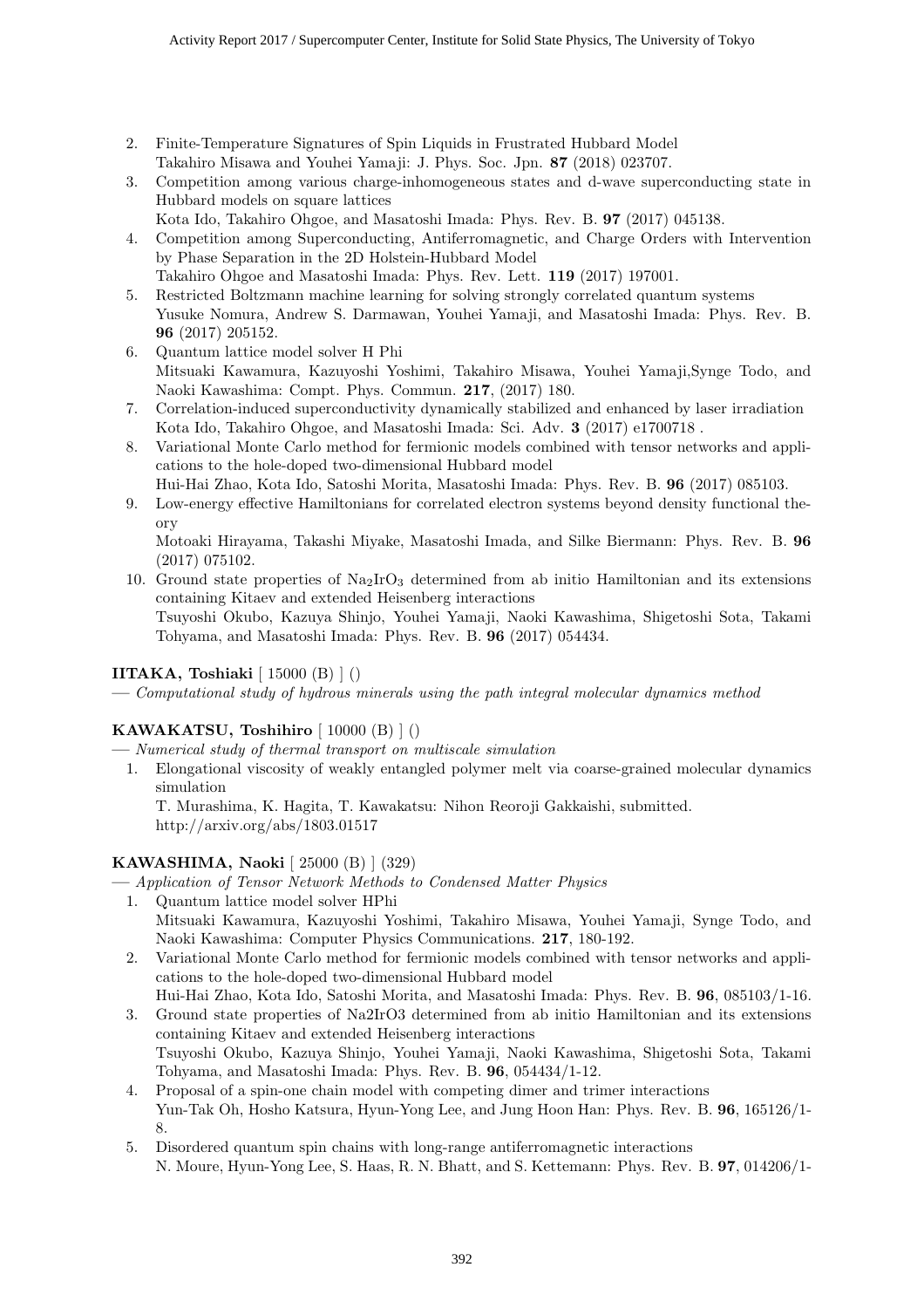6.

6. Tensor renormalization group with randomized singular value decomposition Satoshi Morita, Ryo Igarashi, Hui-Hai Zhao, and Naoki Kawashima: Phys. Rev. E. 97, 033310/1- 6.

#### KOHYAMA, Masanori [ 15000 (B) ] (325)

— First-Principles Phase Field Mapping

- 1. A molecular heterojunction of zinc phthalocyanine and peanut-shaped fullerene polymer: A density functional study K. Tanikawa, K. Ohno, Y. Noda, S. Ono, R. Kuwahara, A. Takashima, M. Nakaya, and J. Onoe:
	- Chem. Phys. Lett. 686 (2017) 68.
- 2. First-ptinciples study on the atomistic corrosion process of iron
- K.-H. Chew, R. Kuwahara, and K. Ohno: Phys. Chem. Chem. Phys. 20 (2018) 1653.
- 3. Extensive First-Principles Molecular Dynamics Study on the Li Encapsulation into C60 and Its Experimental Confirmation

K. Ohno, A. Manjanath, Y. Kawazoe, R. Hatakeyama, F. Misaizu, E. Kwon, H. Fukumura, H. Ogasawara, Y. Yamada, C. Zhang, N. Sumi, T. Kamigaki, K. Kawachi, K. Yokoo, S. Ono, and Y. Kasama: Nanoscale 10 (2018) 1825.

- 4. Weakly spin-dependent band structures of antiferromagnetic perovskite LaMO3 ( $M = Cr$ , Mn, Fe)
- T. Okugawa, K. Ohno, Y. Noda, and S. Nakamura: J. Phys.: Condensed Mat. 30 (2018) 075502. 5. Hydrogenation reaction of carbon monoxide on ice surfaces
	- K. Kuwahata and K. Ohno: ChemPhysChem. to be published.

#### MISAWA, Takahiro [ 12500 (B) ] (174)

- $\overline{a}$  = Finite-temperature calculations of YbMqGaO4 using H $\Phi$
- Quantum transport phenomena in topological semimetals
	- 1. Quantum lattice model solver  $H\Phi$
	- M. Kawamura, K. Yoshimi, T. Misawa, et al., Comp. Phys. Commun. 217, 180-192 (2017). 2. 量子格子模型の汎用数値対角化パッケージ H Ф―スピン液体近傍の熱・スピン励起への適用― 山地洋平·三澤貴宏·吉見一慶·河村光晶·藤堂眞治·川島直輝, 固体物理, Vol.52, No10 (2017).
	- 3. <コラム>mVMC 多変数変分モンテカルロ法のオープンソースソフトウェア 三澤貴宏・今田正俊, 固体物理, Vol.52, No11 (2017).
	- 4. Superconductivity Emerging from Excitonic Mott insulator Theory of Alkaline Doped Fullerene T. Misawa and M. Imada, arXiv:1711.10205
	- 5. mVMC Open-source software for many-variable variational Monte Carlo method T. Misawa et al., arXiv:1711.11418
	- 6. Asymmetric melting of one-third plateau in kagome quantum antiferromagnets T. Misawa, Y. Motoyama and Y. Yamaji, arXiv:1801.07128.
	- 7. Finite-Temperature Signatures of Spin Liquids in Frustrated Hubbard Model T. Misawa and Y. Yamaji, J. Phys. Soc. Jpn 87, 023707 (2018).

#### MIYAKE, Takashi [ 5000 (B) ] (339)

— First-principles study of magnetic materials

- 1. First-principles study of inter-site magnetic couplings and Curie temperature in  $\text{RF}_{12-x}\text{Cr}_x$  $(R=Y, Nd, Sm)$ Taro Fukazawa, Hisazumi Akai, Yosuke Harashima and Takashi Miyake: J. Phys. Soc. Jpn. 87 (2018) 044706.
- 2. Crystal structure prediction accelerated by Bayesian optimization Tomoki Yamashita, Nobuya Sato, Hiori Kino, Takashi Miyake, Koji Tsuda, and Tamio Oguchi: Phys. Rev. Mat. 2 (2018) 013803.
- 3. First-principles investigation of magnetic compounds  $NdFe_{12}$  and  $NdFe_{12}X$  (X=B, C, N, O, F) and their inter-site magnetic couplings Taro Fukazawa, Hisazumi Akai, Yosuke Harashima, and Takashi Miyake: J. Appl. Phys. 122 (2017) 053901.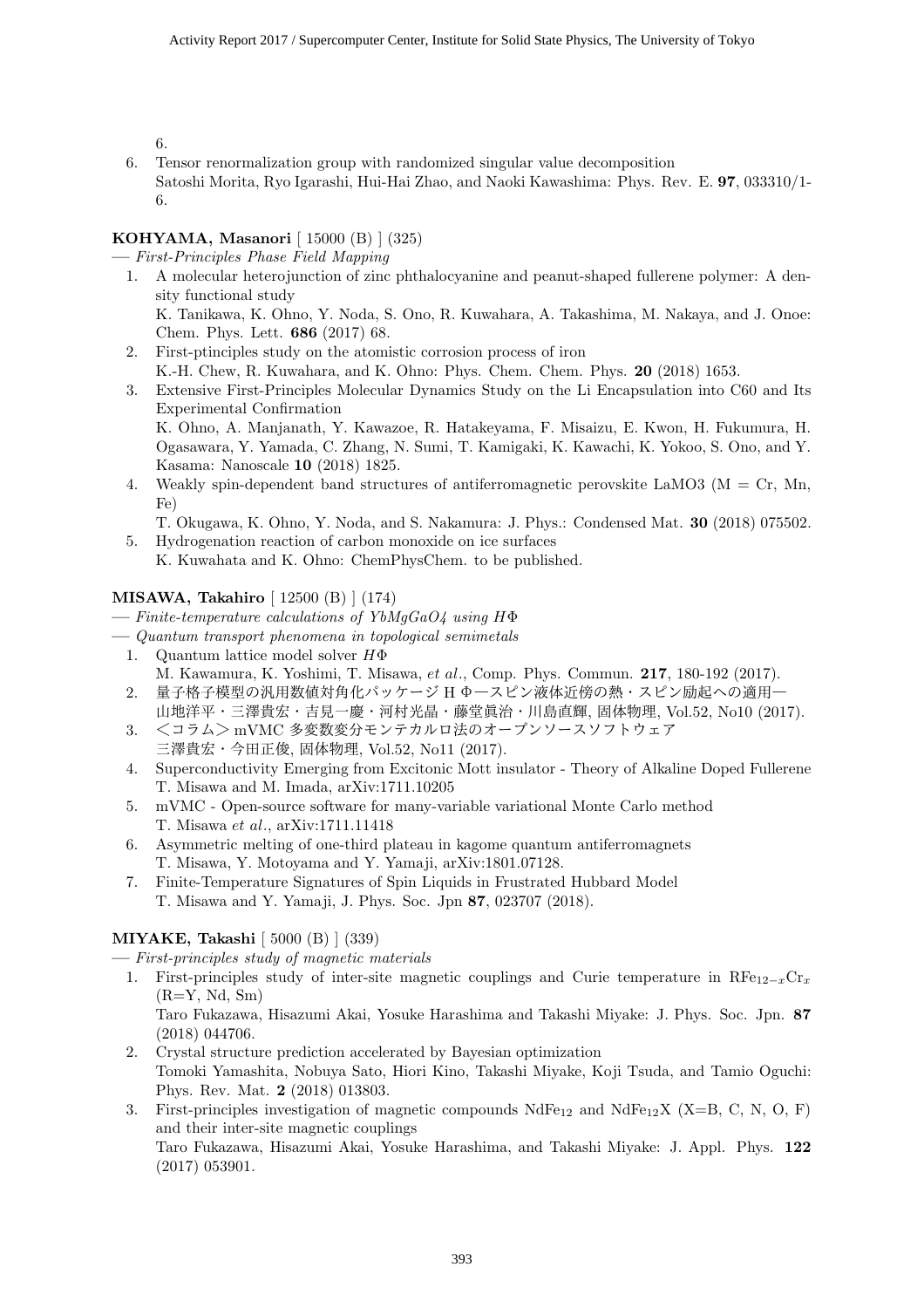- 4. Quantum theory of rare-earth magnets
- Takashi Miyake and Hisazumi Akai: J. Phys. Soc. Jpn. 87 (2018) 041009.
- 5. Machine learning reveals orbital interaction in materials Tien Lam Pham, Hiori Kino, Kiyoyuki Terakura, Takashi Miyake, Ichigaku Takigawa, Koji Tsuda and Hieu Chi Dam: Sci. Technol. Adv. Mater. 18 (2017) 756.
- 6. Crystal-field effects in rare-earth-based hard magnets: an ab initio approach Pascal Delange, Silke Biermann, Takashi Miyake and Leonid Pourovskii: Phys. Rev. B 96 (2017) 155132.

### MORITA, Akihiro [ 6000 (B) ] (344)

— Molecular simulation of ion transport and desolvation at electrode interface

1. Microscopic Investigation of Ethylene Carbonate Interface: A Molecular Dynamics and Vibrational Spectroscopic Study

Lin Wang, Liang Xin, Tatsuya Ishiyama, Qiling Peng, Shen Ye, and Akihiro Morita: Acta Phys. Chim. Sin., in press.

- 2. Hydrated Ion Clusters in Hydrophobic Liquid: Equilibrium Distribution, Kinetics and Implications
	- Lingjian Wang, Nobuaki Kikkawa, and Akihiro Morita:J. Phys. Chem. B, in press.
- 3. Molecular Dynamics Study of Structure and Vibrational Spectra at Zwitterionoic Lipid/Aqueous KCl, NaCl, and CaCl<sub>2</sub> Solution Interfaces Tatsuya Ishiyama, Shinnosuke Shirai, Tomoaki Okumura, Akihiro Morita: J. Chem. Phys. 148 (2018) 222801.
- 4. Effect of Third-Order Susceptibility in Sum Frequency Generation Spectroscopy: Molecular Dynamics Study in Liquid Water Tatsuya Joutsuka, Tomonori Hirano, Michiel Sprik, and Akihiro Morita: Phys. Chem. Chem. Phys.20 (2018) 3040-3053.
- 5. Structure at the Air/Water Interface in the Presence of Phenol: A Study using Heterodyne-Detected Vibrational Sum Frequency Generation and Molecular Dynamics Simulation Ryoji Kusaka, Tatsuya Ishiyama, Satoshi Nihonyanagi, Akihiro Morita, and Tahei Tahara: Phys. Chem. Chem. Phys.20 (2018) 3002-3009.
- 6. Theoretical Investigation of C-H Vibrational Spectroscopy. 2. Unified Assignment Method of IR, Raman and SFG Spectra of Ethanol
	- Lin Wang, Tatsuya Ishiyama, and Akihiro Morita: J. Phys. Chem. A121 (2017) 6701-6712.
- 7. Theoretical Investigation of C-H Vibrational Spectroscopy. 1. Modeling of Methyl and Methylene Groups of Ethanol with Different Conformers Lin Wang, Tatsuya Ishiyama, and Akihiro Morita: J. Phys. Chem. A121 (2017) 6687-6700.
- 8. A QM/MM Study on the Correlation between the Polarizations of  $\pi$  and  $\sigma$  Electrons in a Hydrated Benzene
	- Daiki Suzuoka, Hideaki Takahashi, and Akihiro Morita: Mol. Sim.43 (2017) 1209-1217.
- 9. Unveiling Subsurface Hydrogen-Bond Structure of Hexagonal Water Ice Yuji Otsuki, Toshiki Sugimoto, Tatsuya Ishiyama, Akihiro Morita, Kazuya Watanabe, and Yoshiyasu Matsumoto: Phys. Rev. B 96 (2017) 115405 (14 pages).
- 10. Computational Analysis of Vibrational Sum Frequency Generation Spectroscopy Tatsuya Ishiyama and Akihiro Morita: Annu. Rev. Phys. Chem. 68 (2017) 355-377.

#### NOBUSADA, Katsuyuki [ 10000 (B) ] ()

— Nano-optical response theory and computational design of unified photonic-electronic devices

#### NOGUCHI, Hiroshi [ 12500 (B) ] (217,219)

- Molecular Dynamics Simulation of Complex Fluids
	- 1. Structure formation induced by two types of banana-shaped proteins adsorbed on lipid membranes H. Noguchi and J.-B. Fournier: Soft Matter 13, 4099 (2017).
	- 2. Acceleration and suppression of banana-shaped-protein-induced tubulation by addition of small membrane inclusions of isotropic spontaneous curvatures H. Noguchi: Soft Matter 13, 7771 (2017).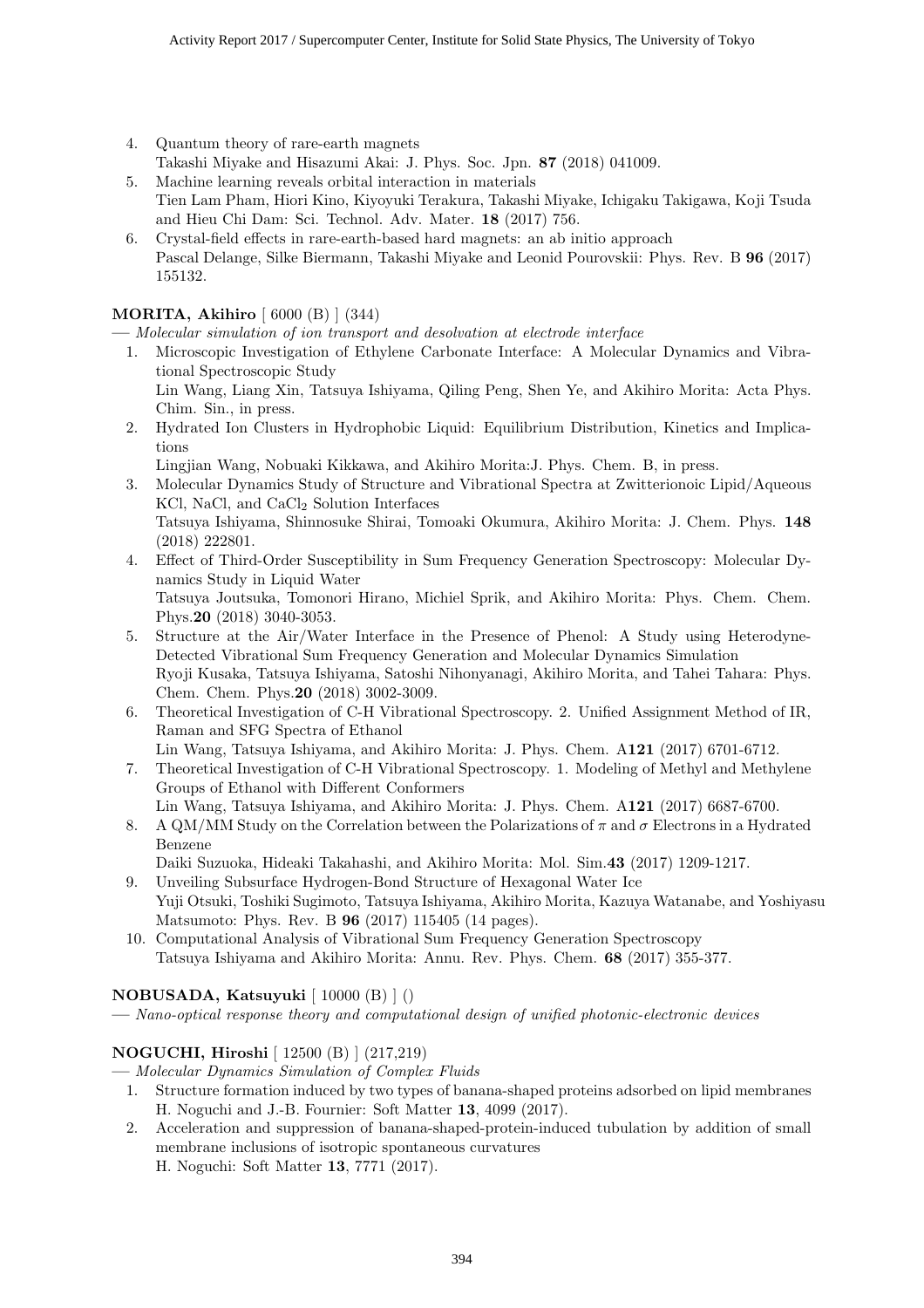3. Docosahexaenoic acid preserves visual function by maintaining correct disc morphology in retinal photoreceptor cells

H. Shindou, H. Koso, J. Sasaki, H. Nakanishi, H. Sagara, K. M. Nakagawa, Y. Takahashi, D. Hishikawa, Y. Iizuka-Hishikawa, F. Tokumasu, H. Noguchi, S. Watanabe, T. Sasaki, and T. Shimizu: J. Bio. Chem. 292, 12054 (2017).

- 4. Bilayer sheet protrusions and budding from bilayer membranes induced by hydrolysis and condensation reactions
	- K. M. Nakagawa and H. Noguchi: Soft Matter 14, 1397 (2018).
- 5. Polymer effects on Karman Vortex: Molecular Dynamics Study Y. Asano, H. Watanabe, and H. Noguchi: J. Chem. Phys. 148, 144901(2018).
- 6. 短距離古典分子動力学シミュレーションコードの GPGPU 化 (1) 中川恒: 分子シミュレーション研究会会誌"アンサンブル"19, 267 (2017).
- 7. 短距離古典分子動力学シミュレーションコードの GPGPU 化 (2) 中川恒: 分子シミュレーション研究会会誌"アンサンブル"20,40 (2018).

#### OBA, Fumiyasu [ 12500 (B) ] (337)

— Exploration of novel semiconductors by first-principles screening

1. Comparison of approximations in density functional theory calculations: Energetics and structure of binary oxides

Y. Hinuma, H. Hayashi, Y. Kumagai, I. Tanaka, and F. Oba, Phys. Rev. B 96, 094102-1-24 (2017).

#### OGATA, Shuji [ 12500 (B) ] (330)

— Simulation of organic-inorganic interfaces

1. Large-Scale DFT Simulation of Li-atom Insertion and Extraction in QuinonsSWCNT Rechargeable Battery Cathodes

T. Tsuzuki, S. Ogata, and M. Uranagase: MRS Adv. (2018) 1-6., in press.

2. Smart MD-Sampling Method for Interfacial Free Energy between Polymer-Grafted Substrate and Liquid

M. Uranagase and S. Ogata: MRS Adv. 3 (2018) 519-524.

#### OKAZAKI, Susumu [ 5000 (B) ] (332)

— Conversion and storage of energy - Fuel cells and secondary batteries: Research and development of fundamental technologies of battery simulators

1. Structural ordering of lipid bilayers induced by surfactant molecules with small hydrophilic head group

Y. Andoh, S. N. S. Mohamed, S. Kitou, S. Okazaki, Mol. Siml., 43, 1247-1255 (2017).

2. Molecular dynamics study of the aggregation rate for zwitterionic dodecyldimethylamine oxide and cationic dodecyltrimethylammonium chloride micelles

K. Fujimoto, Y. Kubo, S. Kawada, N. Yoshii, S. Okazaki., Mol. Simil., 43, 1331-1337 (2017).

3. Spherical harmonics analysis of surface density fluctuations of spherical ionic SDS and nonionic C12E8 micelles: A molecular dynamics study

N. Yoshii, Y. Nimura, K. Fujimoto, S. Okazaki, J. Chem. PHys., 147, 034906 (2017).

- 4. Molecular dynamics study of the potential of mean force of SDS aggregates
- S. Kawada, K. Fujimoto, N. Yoshii, S. Okazaki, J. Chem. Phys., 147, 084903 (2017).
- 5. Transferable coarse-grained model for perfluorosulfonic acid polymer membranes A. T. Kuo, S. Okazaki, W. Shinoda, J. Chem. Phys., 147, 094904 (2017).
- 6. Pressure tensor for electrostatic interaction calculated by fast multipole method with periodic boundary condition
	- N. Yoshii, Y. Andoh, S. Okazaki, J. Comput. Chem., in press
- 7. A thread-level parallelization of pairwise additive potential and force calculations suitable for current many-core architectures

Y. Andoh, S. Suzuki, S. Ohshima, T. Sakashita, M. Ogino, T. Katagiri, N. Yoshii, S. Okazaki, J. Supercomput., in press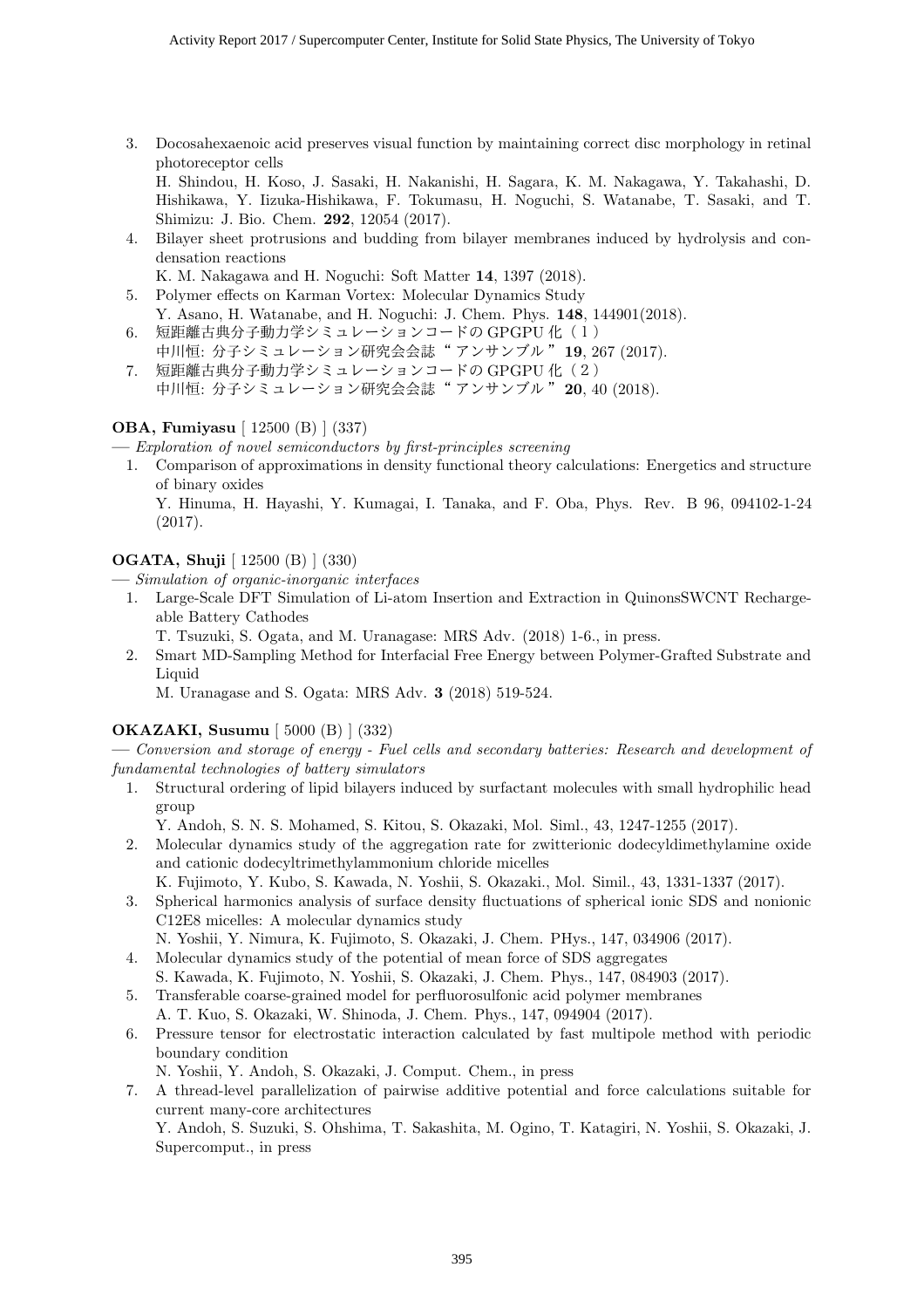#### ONO, Kanta [ 5000 (B) ] (343)

— Magnetization process of permanent magnets revealed by large-scale simulation

#### OSHIYAMA, Atsushi [ 15000 (B) ] (40)

— Exploration of new-functionality and high-performance semiconductor devices

- 1. First-principles study of lateral atom manipulation assisted by structural relaxation of a scanning tip apex
	- B. Enkhtaivan, Y. Sugimoto and A. Oshiyama: Phys. Rev. B 96 (2017) 155417
- 2. A novel intrinsic interface state controlled by atomic stacking sequence at interface of  $SiC/SiO<sub>2</sub>$ Y.-i. Matsushita and A. Oshiyama: Nano Letters 17 (2017) 6458
- 3. Mining single-electron spectra of the interface states from a supercell band structure of silicene on an  $Ag(111)$  substrate with band-unfolding methodology J.-I. Iwata, Y.-i. Matsushita, H. Nishi, Z.-X. Guo and A. Oshiyama: Phys. Rev. B 96 (2017) 235442
- 4. Unfolding energy spectra of double-periodicity two dimensional systems: twisted bilayer graphene and  $MoS<sub>2</sub>$  on graphene

Y.-i. Matsushita, H. Nishi, J.-i. Iwata, T. Kosugi and A. Oshiyama: Phys. Rev. Materials 2 (2018) 010801(R)

#### SAITO, Susumu [ 7500 (B) ] (340)

— Materials design using B, C, and N for next-generation device

- 1. Quasiparticle energies and dielectric functions of diamond polytypes M. Sakurai, J. R. Chelikowsky, S. G. Louie, and S. Saito: Phys. Rev. Materials 1, 054603 (2017).
- 2. Energetics and Scanning Tunneling Microscopy Images of B and N Defects in Graphene Bilayer Y. Fujimoto and S. Saito: Springer Proceedings in Physics 186, 107 (2017).
- 3. Alternative structure of  $TiO<sub>2</sub>$  with higher energy valence band edge
- S. Cho, P. Y. Yu, Y. Aoki, S. Saito, S. G. Louie, and M. L. Cohen: Phys. Rev. B 95, 085422 (2017).
- 4. Probing a divergent van Hove singularity of graphene with a  $Ca<sub>2</sub>N$  support: A layered electride as a solid-state dopant

T. Inoshita, M. Tsukada, S. Saito, and H. Hosono: Phys. Rev. B 96, 235404 (2017).

#### SHIBA, Hayato [ 12500 (B) ] (328)

- Study of frictional properties of dense polymer brushes by coarse-grained moleculer simulateon method
- Coarse-grained modeling approach to materials research on nanoscale dynamics of complex liquids
	- 1. 最近の研究から「2次元ガラスのダイナミクス 無限対数ゆらぎと固有緩和」 日本物理学会誌 72-10, 717 (2017).
	- 2. Continuum limit of the vibrational properties of amorphous solids H. Mizuno, H. Shiba, and A. Ikeda: Proc. Natl. Acad. Sci. U.S.A. 114, E9767 (2017).
	- 3. Isolating long-wavelength fluctuation from structural relaxation in two-dimensional glass: cagerelative displacement

H. Shiba, P. Keim, and T. Kawasaki: J. Phys: Cond. Matter 30, 094004/1-9 (2018).

4. Molecular dynamics study of mesophase transitions upon annealing of imidazolium-based ionic liquids with long-alkyl chains

H. Peng, M. Kubo, and H. Shiba: Phys. Chem. Chem. Phys. in press (2018).

#### SUGINO, Osamu [ 10000 (B) ] (326)

— Conversion and storage of energy - Fuel cells and secondary batteries: Research and development of fundamental technologies of battery simulators

#### TAKETSUGU, Tetsuya [ 12500 (B) ] (119)

— Ab initio study on abundant nano-catalysts free from precious metals

1. Optical readout of hydrogen storage in films of Au and Pd Y. Nishijima, S. Shimizu, K. Kurihara, Y. Hashimoto, H. Takahashi, A. Balcytis, G. Seniutinas, S. Okazakis, J. Juodkazyte, T. Iwasa, T. Taketsugu, Y. Tominaga, and S. Juodkazis: Opt. Express,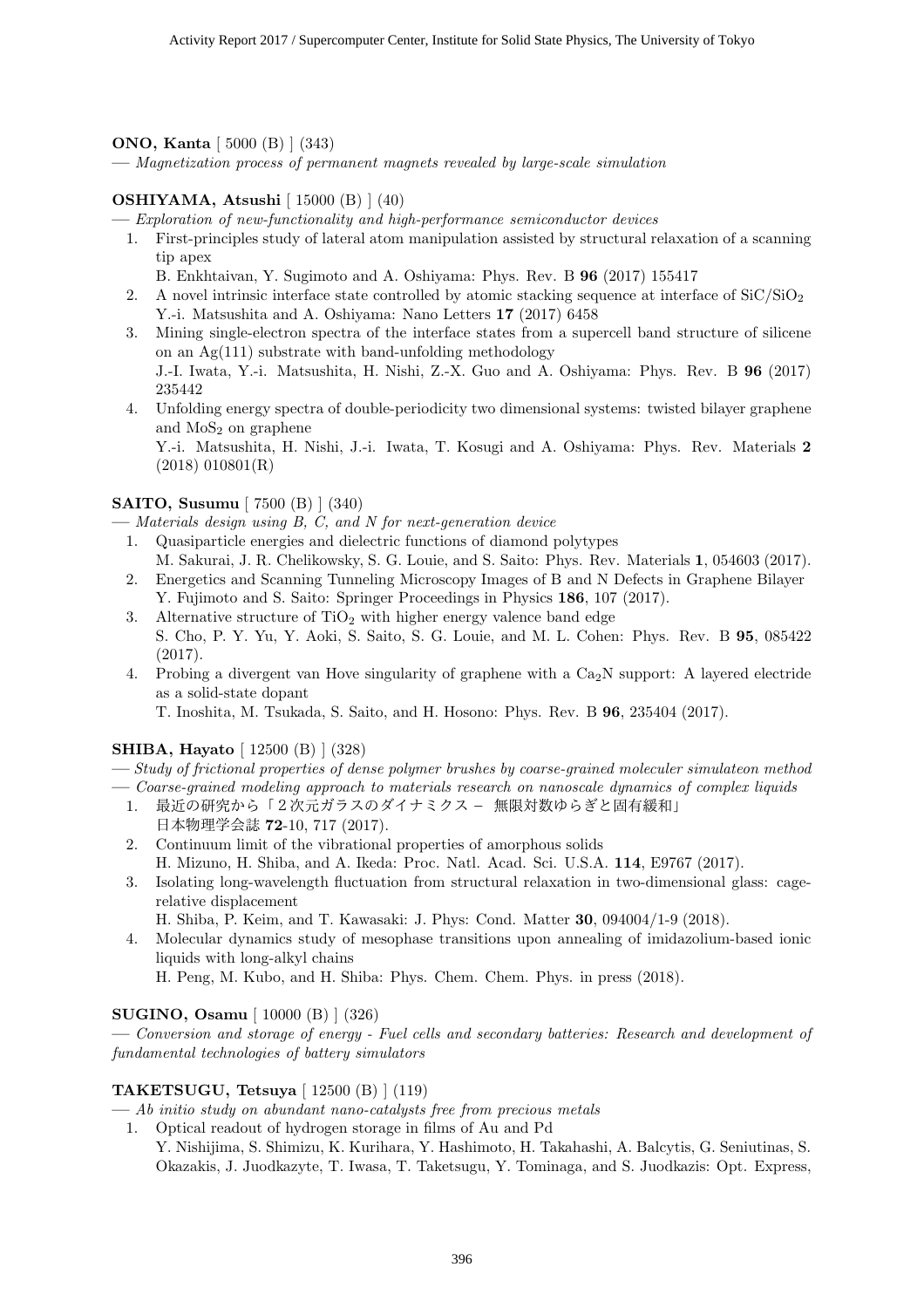25 (2017) 24081.

2. Time-Dependent Density Functional Theory Study on Higher Low-Lying Excited States of Au<sub>25</sub>(SR)<sup>-</sup><sub>18</sub> M. Ebina, T. Iwasa, Y. Harabuchi, and T. Taketsugu: J. Phys. Chem. C, 122 (2018) 4097.

#### TOHYAMA, Takami [ 5000 (B) ] (331)

— Cooperation research with big experimental facilities

1. Observation of Momentum-Dependent Charge Excitations in Hole-Doped Cuprates Using Resonant Inelastic X-Ray Scattering at the Oxygen K Edge K. Ishii, T. Tohyama, S. Asano, K. Sato, M. Fujita, S. Wakimoto, K. Tustsui, S. Sota, J. Miyawaki, H. Niwa, Y. Harada, J. Pelliciari, Y. Huang, T. Schmitt, Y. Yamamoto, and J. Mizuki: Phys. Rev. B 96, (2017) 115148.

#### YABANA, Kazuhiro [ 7500 (B) ] (100)

— Dynamics in nano-interface excited by high-intensity pulsed light

#### YAMASHITA, Koichi [ 5000 (B) ] (79)

— Large scale calculations on the fundamental processes of organic and perovskite solar cells and their optimization in conversion efficiency

#### YOSHIMI, Kazuyoshi [ 12500 (B) ] (13)

- Numerical study of two-dimensional electron gas system by using variational Monte Calro method
- Study of many-body correlation effects in quantum dots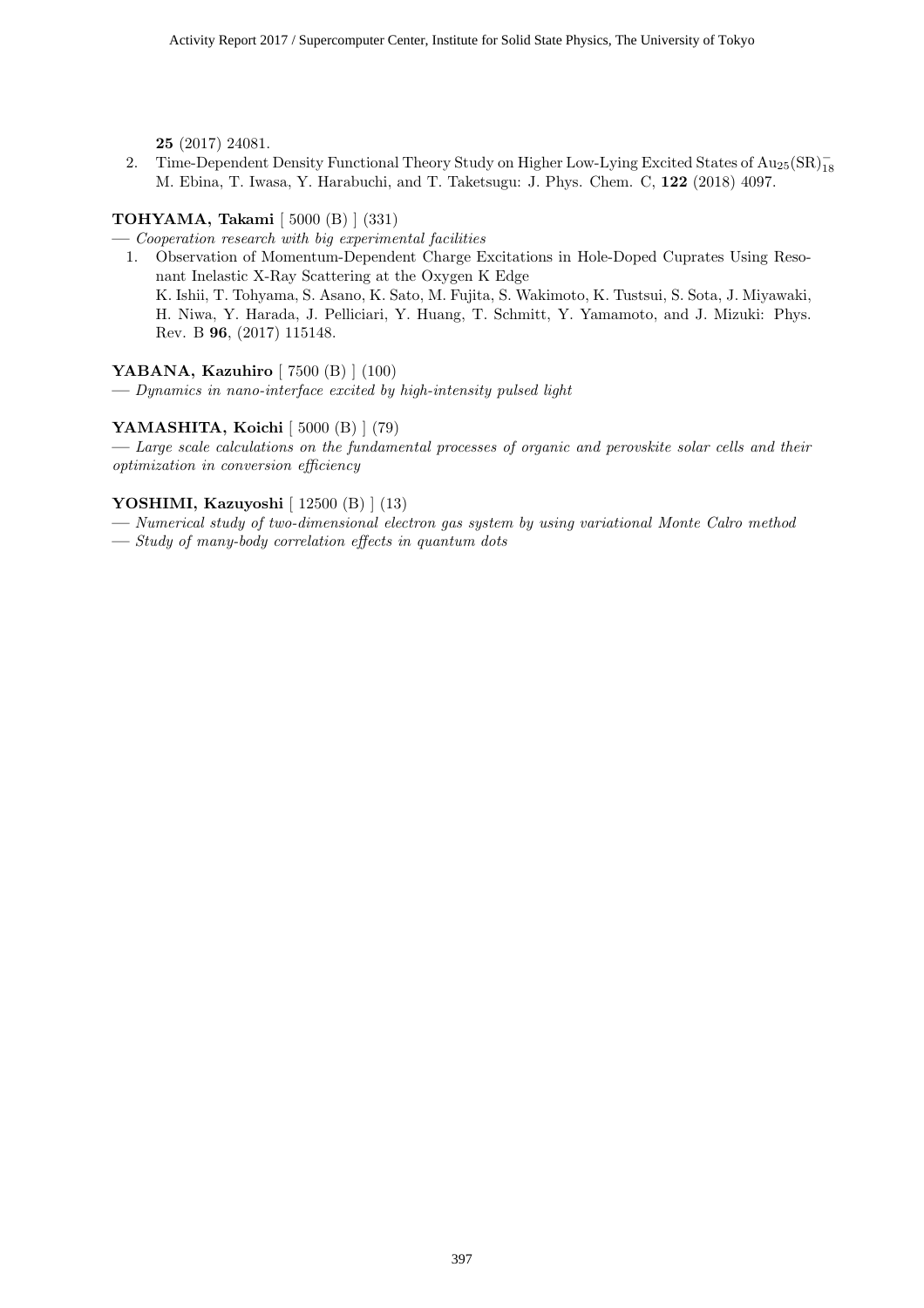### *✷* Doctor theses

#### 1. **HIRAKAWA, Teruo**

First-principles Molecular Dynamics (FPMD) Simulations of Chemical Reactions in Aqueous Solution and Improvement of Constant Temperature Order-N FPMD method Osaka University, 2018-03

#### 2. **HORITA, Toshiki**

Critical Phenomena of the Ising Model with Non-Integer Effective Dimensions - a Monte Carlo Study

the University of Tokyo, 2018-03

#### 3. **IDO, Kota**

Superconductivity and spatial inhomogeneity induced by electron correlations in and out of equilibrium

the University of Tokyo, 2018-03

#### 4. **KATOW, Hiroki**

A theoretical study on quantum state and optical trapping of excitons the University of Tokyo, 2018-03

#### 5. **KIM, Jaehyun**

Theoretical analysis of electronic structure of iron-sulfur clusters in hydrogenases University of Hyogo, 2018-03

#### 6. **KUBO, Ayako**

Theoretical investigations on controlling the properties of semiconductor photocatalysts by modifying structural factors The University of Tokyo, 2018-03

#### 7. **KUBOTA, Dai**

Numerical studies by dynamical mean-field theory on magnetism and superconductivity in strongly correlated electron systems the University of Tokyo, 2018-03

#### 8. **LI, Han**

Development of O(N) Ab-initio Molecular Dynamics that Exploits the Locality of Forces and its Acceleration through Machine Learning the University of Tokyo, 2018-03

#### 9. **LI, Wenwen**

Development of Neural Network Potentials to Study Atomic Diffusion Behaviors in Amorphous Materials

the University of Tokyo, 2017-09

#### 10. **MISAWA, Masaaki**

First-principles study of the chemical reaction and phase transition mechanisms on oxide materials Kumamoto University, 2018-03

#### 11. **MIZUTA, Yo Pierre**

Thermoelectric Effects Driven by Nanoscale Magnetic Order: A Theoretical Study Kanazawa University, 2018-03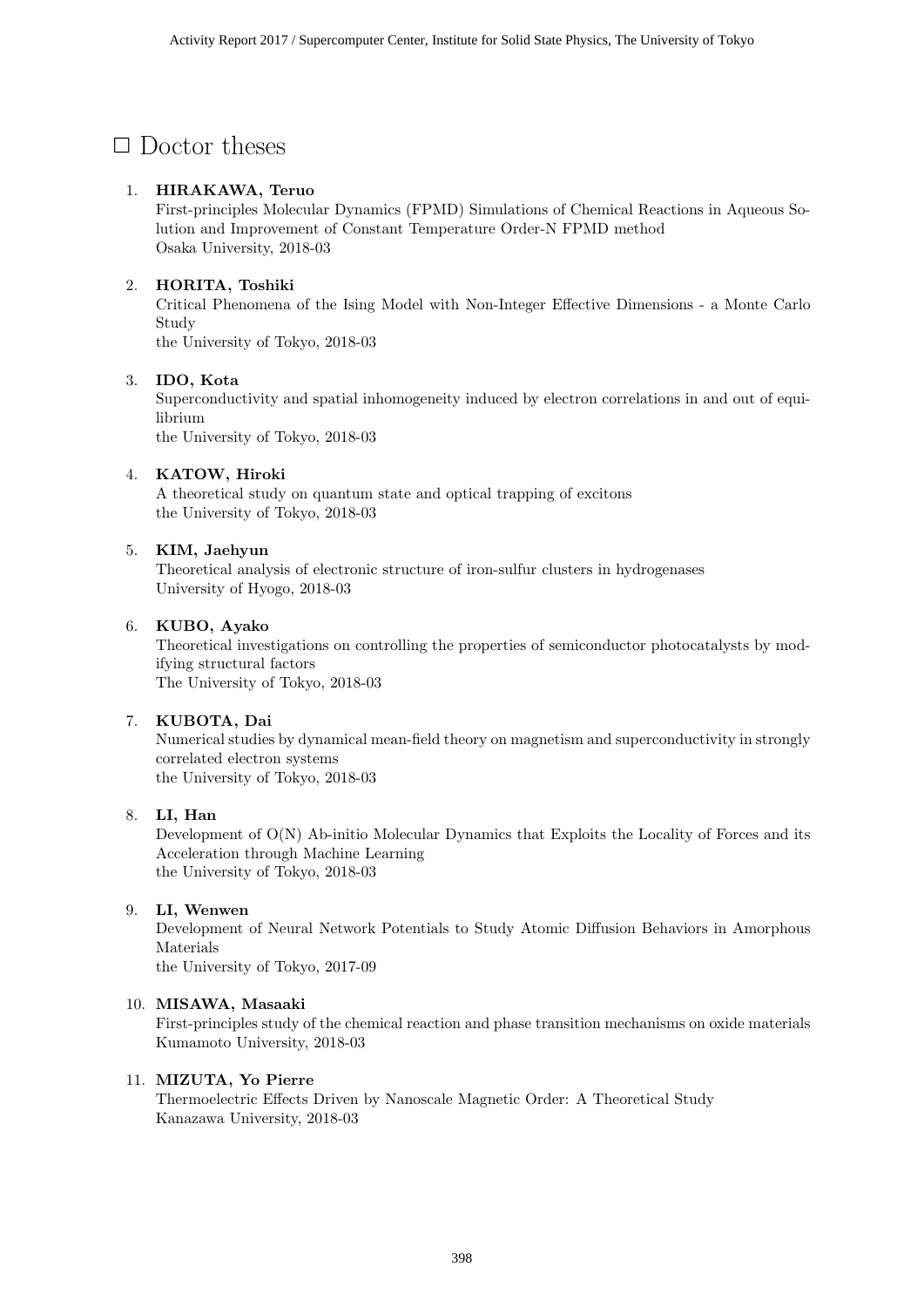#### 12. **MUTTAQIEN, Fahdzi**

Chemistry of CO<sup>2</sup> Adsorption and Reaction on the Copper Surfaces Osaka University, 2017-09

#### 13. **NAKAGAWA, Koh M.**

Simulation studies of bilayer membranes: morphological changes induced by chemical reactions and pressure profile calculation method the University of Tokyo, 2018-03

#### 14. **NI, Zeyuan**

Theoretical investigation on surface/interface optimization and property analysis of novel 2D materials

the University of Tokyo, 2017-09

#### 15. **NISHIKAWA, Yoshihiko**

Modern Monte Carlo approaches to classical spin systems: Irreversible algorithm and massive parallelization applied to chiral magnets the University of Tokyo, 2018-03

#### 16. **TAKAHASHI, Jun**

Quantum Annealing: Quantum Statistical Physics applied to Classical Computational Hardness the University of Tokyo, 2018-03

#### 17. **TRAN Phuoc, Duy**

Association and dissociation simulations of bio-molecular complex using parallel cascade selection molecular dynamics

the University of Tokyo, 2018-03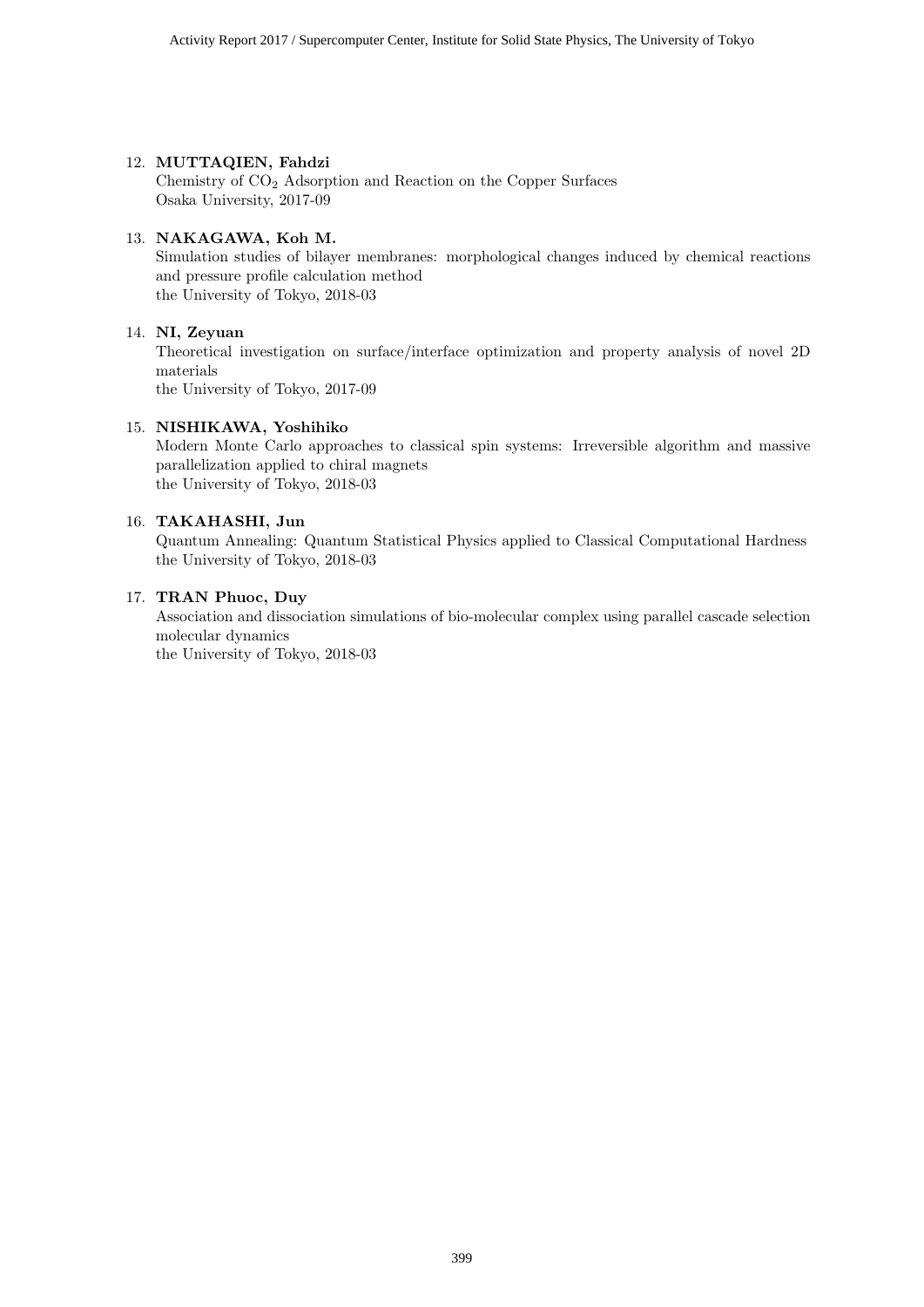### □ Master Theses

#### 1. **ASOU, Shogo**

Coarse-grained molecular dynamics simulation of glassy polymer at high density Tohoku University, 2018-03

#### 2. **BAN, Yusuke**

Change in magnetization of ferromagnetic  $Pd(001)$  thin films induced by the strain effect of BaTiO<sub>3</sub> Keio University, 2018-3

#### 3. **FUJIKAKE, So**

Machine Learning Potential Modeling for Theoretical Study on Heat Transport of Si-Ge Alloy the University of Tokyo, 2018-03

#### 4. **FUJITA, Kazuhiro**

Magnetoelectric couplings at Fe/BiFeO3(001) heterointerfaces studied by first-principles calculations

Tokyo Institute of Technology, 2018-03

#### 5. **FURUKAWA, Yoritaka**

Quasi-particle energy spectra based on coupled-cluster Green's function: Applications to atoms and solids

the University of Tokyo, 2018-03

#### 6. **GOTO, Yuta**

Study on metastable states in systems with multiple order parameters the University of Tokyo, 2018-03

#### 7. **HASEGAWA, Shun**

Adsorption and diffusion behaviors of a single metal atom on light-elemnt doped graphene Hokkaido University, 2018-03

#### 8. **ISHIHARA, Takumi**

First-principles calculation on the response of spin crossover molecule to electric fields the University of Tokyo, 2018-03

#### 9. **ISHIKAWA, Fumihiro**

Nonergodicity and localized mode in a classical harmonic chain bath model the University of Tokyo, 2018-03

#### 10. **KANAGAWA, Tomosato**

First-principles study on electric field effect of magnetic anisotropy in Fe/MgO-based interface systems

Kanazawa University, 2018-03

#### 11. **KISHI,Yuutaro**

Crystal structure calculations of organic semiconductors by density functional theory University of Tsukuba, 2018-03

#### 12. **KITANO, Shusuke**

First-principles analysis of electronic state change of a MXene compound  $Ti<sub>2</sub>CO<sub>2</sub>$  due to molecule adsorption

the University of Tokyo, 2018-03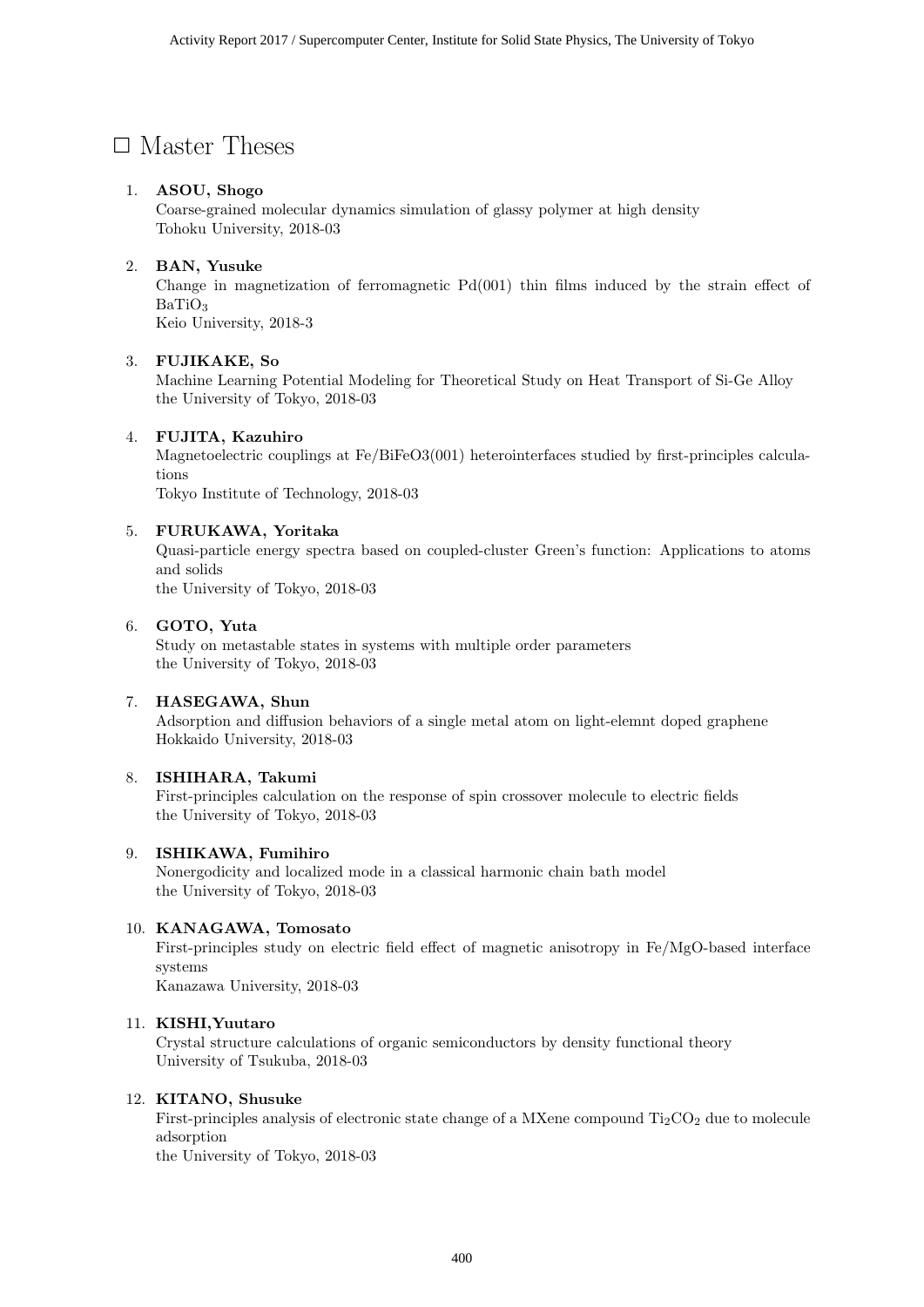#### 13. **KUBO, Akiho**

Electronic states of transition-metal dichalcogenide monolayers in asymmetrical structures Ochanomizu University, 2018-03

#### 14. **MAEDA, Yuto**

Canonical ensemble calculations of a spherical Kagome system by using the microcanonical thermal pure quantum state The Tokyo University of Science, 2018-03

#### 15. **MATSUGATANI, Akishi**

Topological Phases on the Magnetic Domain Wall of Pyrochlore Iridates the University of Tokyo, 2018-03

#### 16. **NAKAMURA, Shogo**

First-principles study of the electronic structure of manganese-compound ultrathin films on transitionmetal surfaces

Tokyo Institute of Technology, 2018-03

#### 17. **NGUYEN, Thi Phuong Thao**

First-principles calculation on perpendicular magnetocrystalline anisotropy in 3d transition-metal thin films Osaka University, 2017-09

#### 18. **OHSHIMA, Hiroyuki**

First-principles Molecular Dynamics Simulations of Decomposition Processes of HCOO on a Cu surface Osaka University, 2018-03

#### 19. **OKUMURA, Shun**

Numerical Study of a Chiral Soliton Lattice in Magnetic Conductors the University of Tokyo, 2018-03

#### 20. **SAKAKIBARA, Masaki**

First-principles Calculations of Oxygen Vacancies in Perovskite type  $SrFeO<sub>3</sub>$ Osaka University, 2018-03

#### 21. **SANO, Ryoya**

Kitaev-Heisenberg Interactions in d7 Spin-Orbit Coupled Insulators the University of Tokyo, 2018-03

#### 22. **SATO, Shunsuke**

Molecular orbital interactions in phenacene crystals University of Tsukuba, 2018-03

#### 23. **SATONO, Yusuki**

Theoretical study of spin-spiral states in (Cr1—xFex)2O3 Saitama University, 2018-03

#### 24. **SAWADA, Hiroyuki**

First-principles Calculations of Image Potential State of Pb-Phthalocyanine adsorbed Graphene Osaka University, 2018-03